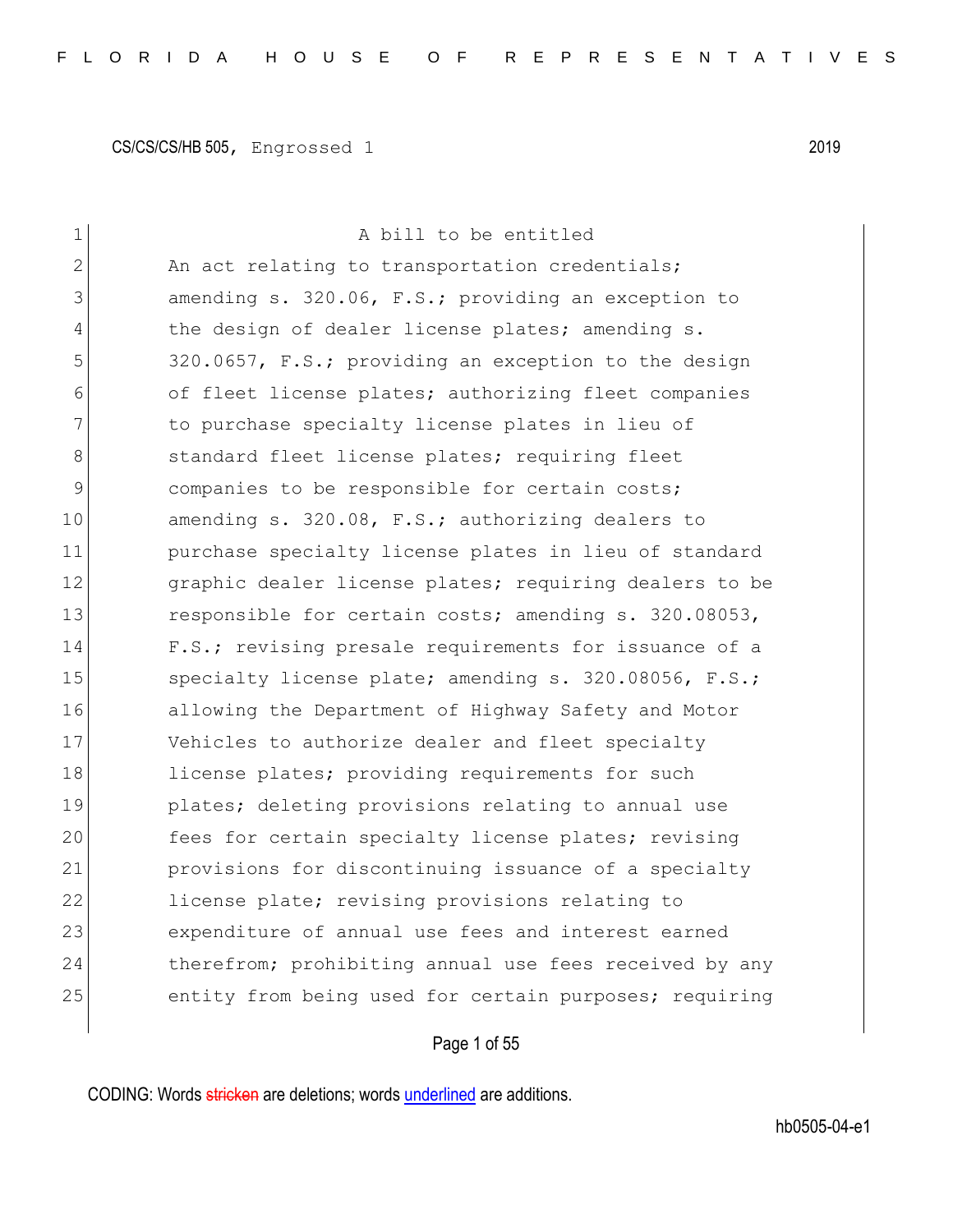26 certain organizations to establish endowments based in 27 this state for providing scholarships to Florida 28 residents and to provide documentation of consent to 29 use certain images; amending s. 320.08058, F.S.; 30 revising the design of certain specialty license 31 plates; deleting certain specialty license plates; 32 revising the distribution of annual use fees for 33 certain specialty license plates; directing the 34 department to develop certain specialty license 35 plates; providing for distribution and use of fees 36 collected from the sale of the plates; amending s. 37 320.08062, F.S.; directing the department to audit 38 certain organizations that receive funds from the sale 39 of specialty license plates; amending s. 320.08068, 40 F.S.; requiring distribution of a specified percentage 41 of motorcycle specialty license plate annual use fees 42 to Preserve Vision Florida; amending s. 320.0807, 43 F.S.; deleting provisions relating to special license 44 plates for certain federal and state legislators; 45 creating s. 320.0875, F.S.; providing for a special 46 motorcycle license plate to be issued to a recipient 47 of the Purple Heart; providing requirements for the 48 plate; amending s. 320.089, F.S.; providing for a 49 Special license plate to be issued to a recipient of 50 the Bronze Star; amending s. 322.01, F.S.; providing

#### Page 2 of 55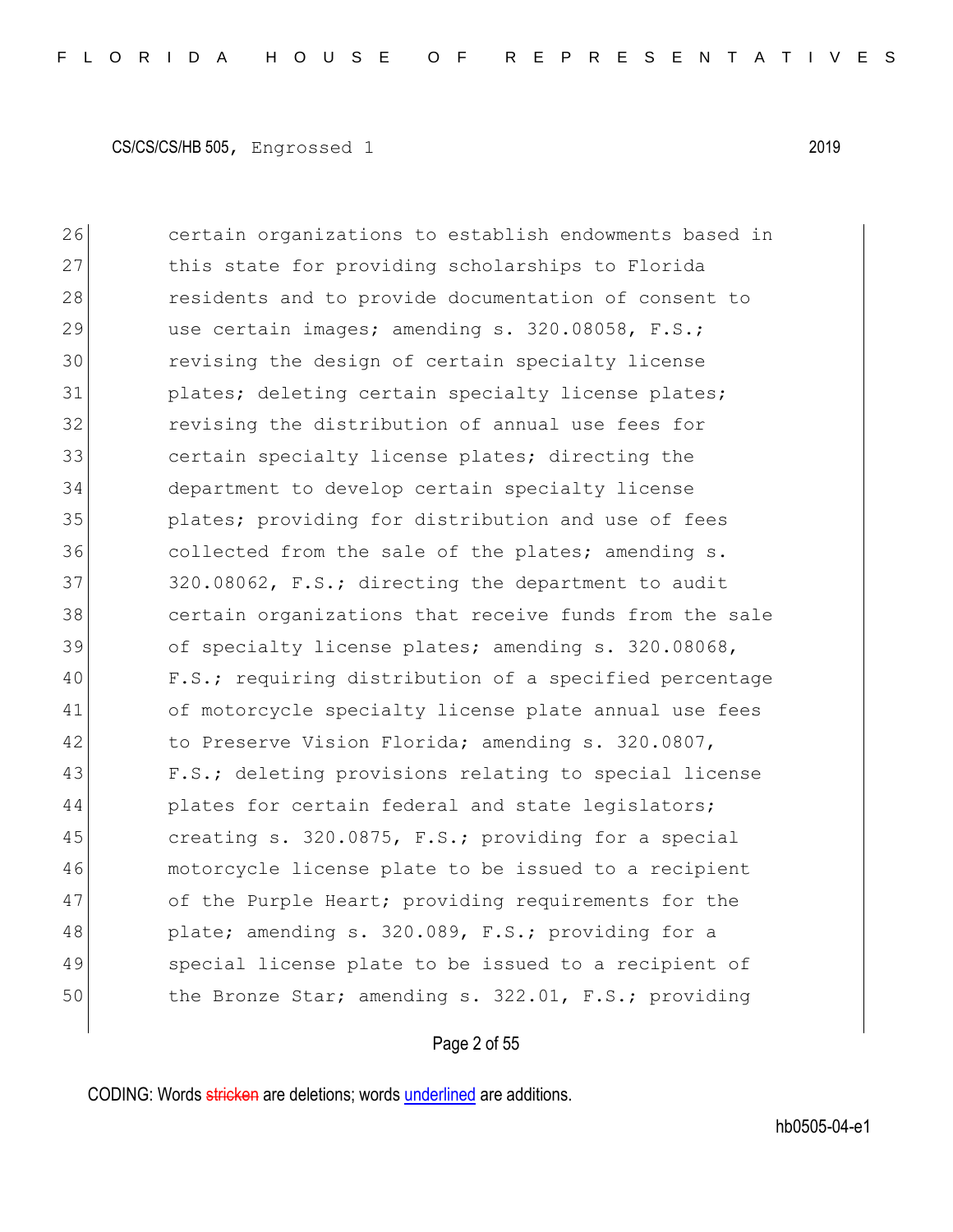Page 3 of 55 51 definitions; amending s. 322.032, F.S.; directing the 52 department to establish a pilot project for the 53 implementation of a technology solution for issuing an 54 optional electronic credential; establishing 55 procurement requirements; providing transaction 56 **processes;** requiring a report to the Governor and 57 Legislature; providing that presenting an electronic 58 device displaying an electronic credential does not 59 constitute consent for a law enforcement officer to 60 access any other information on such device; providing 61 for the assumption of liability; conforming provisions  $62$  to changes made by the act; amending ss. 322.059 and 63 322.15, F.S.; conforming provisions to changes made by  $64$  the act; amending s. 322.61, F.S.; conforming a cross-65 reference; providing contingent effective dates. 66 67 Be It Enacted by the Legislature of the State of Florida: 68 69 Section 1. Paragraph (a) of subsection (3) of section 70 320.06, Florida Statutes, is amended to read: 71 320.06 Registration certificates, license plates, and 72 validation stickers generally.-73 (3)(a) Registration license plates must be made of metal 74 specially treated with a retroreflection material, as specified 75 by the department. The registration license plate is designed to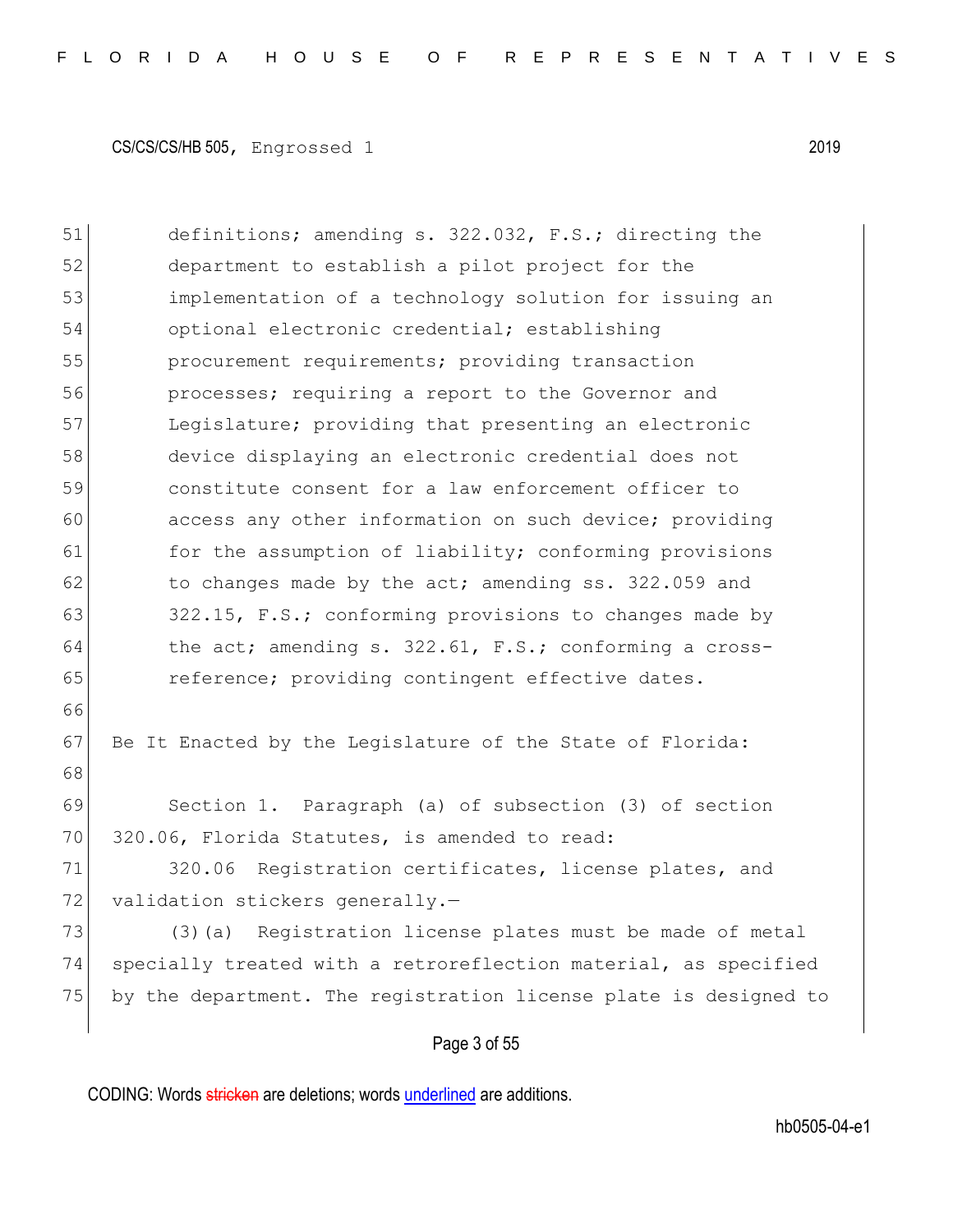76 increase nighttime visibility and legibility and must be at 77 least 6 inches wide and not less than 12 inches in length, 78 unless a plate with reduced dimensions is deemed necessary by 79 the department to accommodate motorcycles, mopeds, or similar 80 smaller vehicles. Validation stickers must also be treated with 81 a retroreflection material, must be of such size as specified by 82 the department, and must adhere to the license plate. The 83 registration license plate must be imprinted with a combination 84 of bold letters and numerals or numerals, not to exceed seven 85 digits, to identify the registration license plate number. The 86 license plate must be imprinted with the word "Florida" at the 87 top and the name of the county in which it is sold, the state 88 | motto, or the words "Sunshine State" at the bottom. Apportioned 89 license plates must have the word "Apportioned" at the bottom 90 and license plates issued for vehicles taxed under s. 91  $320.08(3)(d)$ , (4)(m) or (n), (5)(b) or (c), or (14) must have 92 the word "Restricted" at the bottom. License plates issued for 93 vehicles taxed under s. 320.08(12) must be imprinted with the 94 word "Florida" at the top and the word "Dealer" at the bottom 95 unless the license plate is a specialty license plate as 96 authorized in s. 320.08056. Manufacturer license plates issued 97 for vehicles taxed under s. 320.08(12) must be imprinted with 98 the word "Florida" at the top and the word "Manufacturer" at the 99 bottom. License plates issued for vehicles taxed under s. 100 320.08(5)(d) or (e) must be imprinted with the word "Wrecker" at

#### Page 4 of 55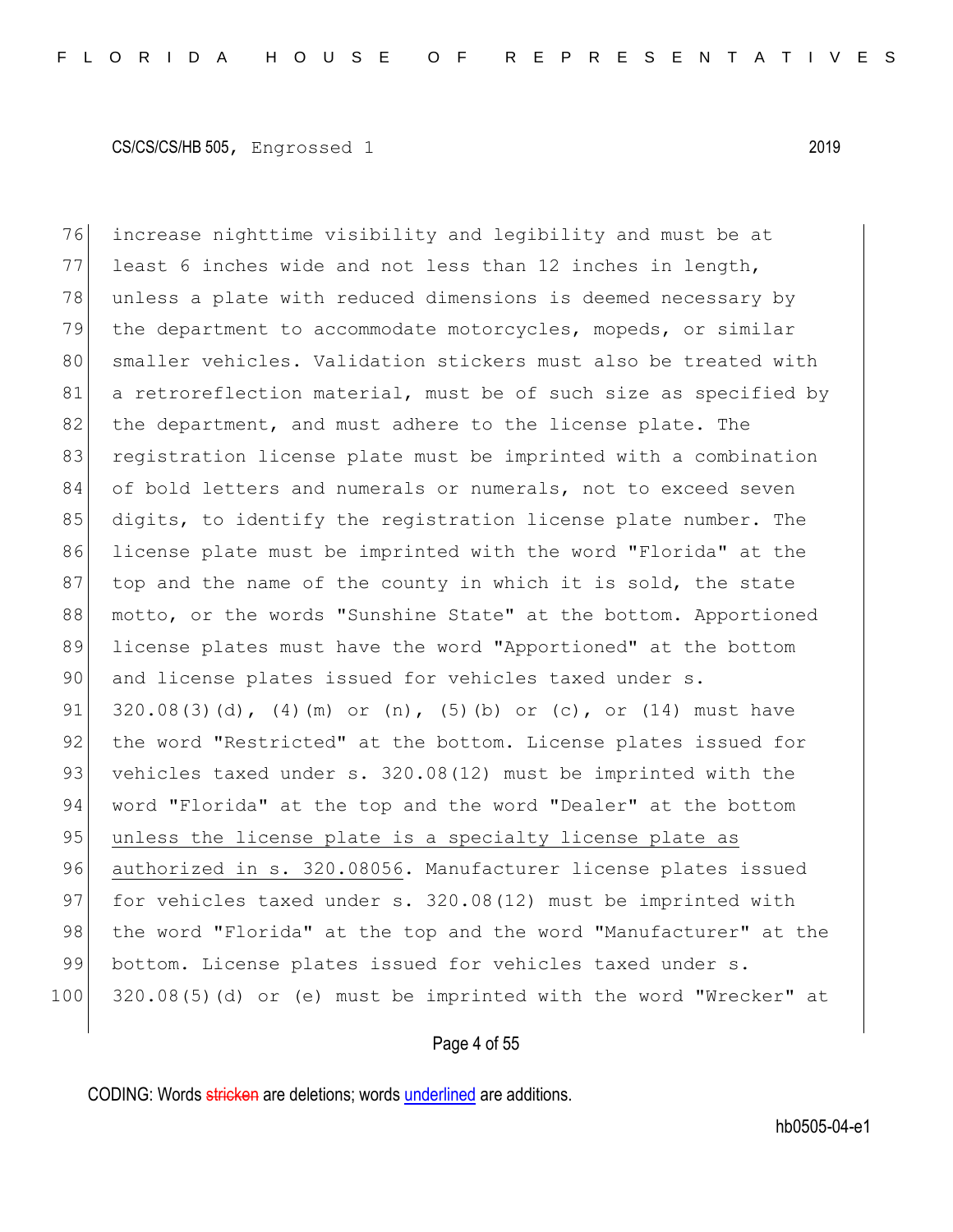101 the bottom. Any county may, upon majority vote of the county 102 commission, elect to have the county name removed from the 103 license plates sold in that county. The state motto or the words 104 "Sunshine State" shall be printed in lieu thereof. A license 105 plate issued for a vehicle taxed under s. 320.08(6) may not be 106 assigned a registration license number, or be issued with any 107 other distinctive character or designation, that distinguishes 108 the motor vehicle as a for-hire motor vehicle.

109 Section 2. Paragraph (b) of subsection (2) of section 110 320.0657, Florida Statutes, is amended to read:

111 320.0657 Permanent registration; fleet license plates.-112 (2)

113  $\vert$  (b) The plates, which shall be of a distinctive color, 114 shall have the word "Fleet" appearing at the bottom and the word 115 "Florida" appearing at the top unless the license plate is a 116 specialty license plate as authorized in s. 320.08056. The 117 plates shall conform in all respects to the provisions of this 118 chapter, except as specified herein. For additional fees as set 119 forth in s. 320.08056, fleet companies may purchase specialty 120 license plates in lieu of the standard fleet license plates. 121 Fleet companies shall be responsible for all costs associated 122 with the specialty license plate, including all annual use fees, 123 processing fees, fees associated with switching license plate 124 types, and any other applicable fees. 125 Section 3. Subsection (12) of section 320.08, Florida

## Page 5 of 55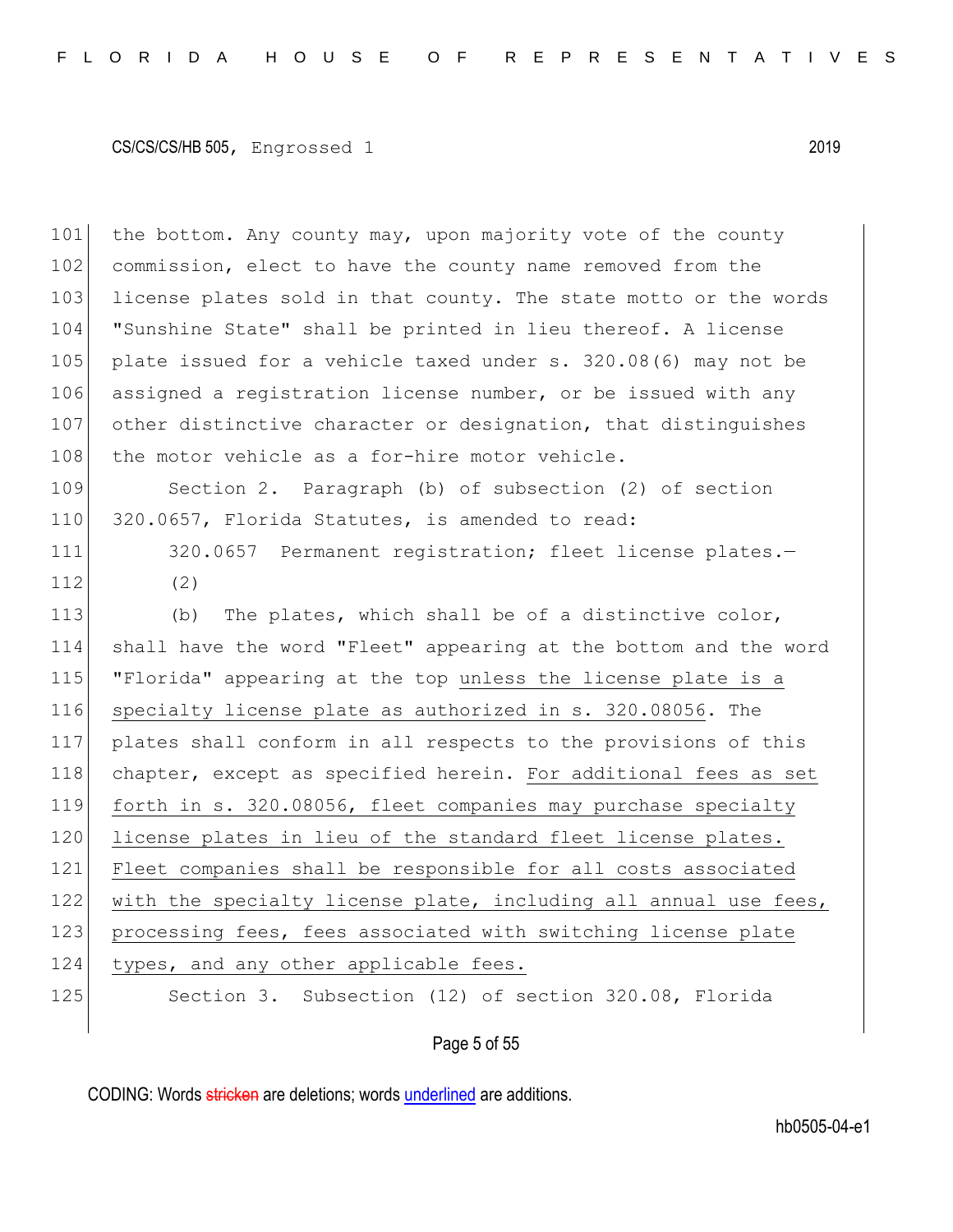126 Statutes, is amended to read:

127 320.08 License taxes.-Except as otherwise provided herein, 128 there are hereby levied and imposed annual license taxes for the 129 operation of motor vehicles, mopeds, motorized bicycles as 130 defined in s. 316.003(4), tri-vehicles as defined in s. 316.003, 131 and mobile homes as defined in s. 320.01, which shall be paid to 132 and collected by the department or its agent upon the 133 registration or renewal of registration of the following:

134 (12) DEALER AND MANUFACTURER LICENSE PLATES.—A franchised 135 motor vehicle dealer, independent motor vehicle dealer, marine 136 boat trailer dealer, or mobile home dealer and manufacturer 137 license plate: \$17 flat, of which \$4.50 shall be deposited into 138 the General Revenue Fund. For additional fees as set forth in s. 139 320.08056, dealers may purchase specialty license plates in lieu 140 of the standard graphic dealer license plates. Dealers shall be 141 responsible for all costs associated with the specialty license 142 plate, including all annual use fees, processing fees, fees 143 associated with switching license plate types, and any other 144 applicable fees. 145 Section 4. Section 320.08053, Florida Statutes, is amended 146 to read:

147 320.08053 Establishment of Requirements for requests to 148 establish specialty license plates.-

149 (1) If a specialty license plate requested by an 150 organization is approved by law, the organization must submit

Page 6 of 55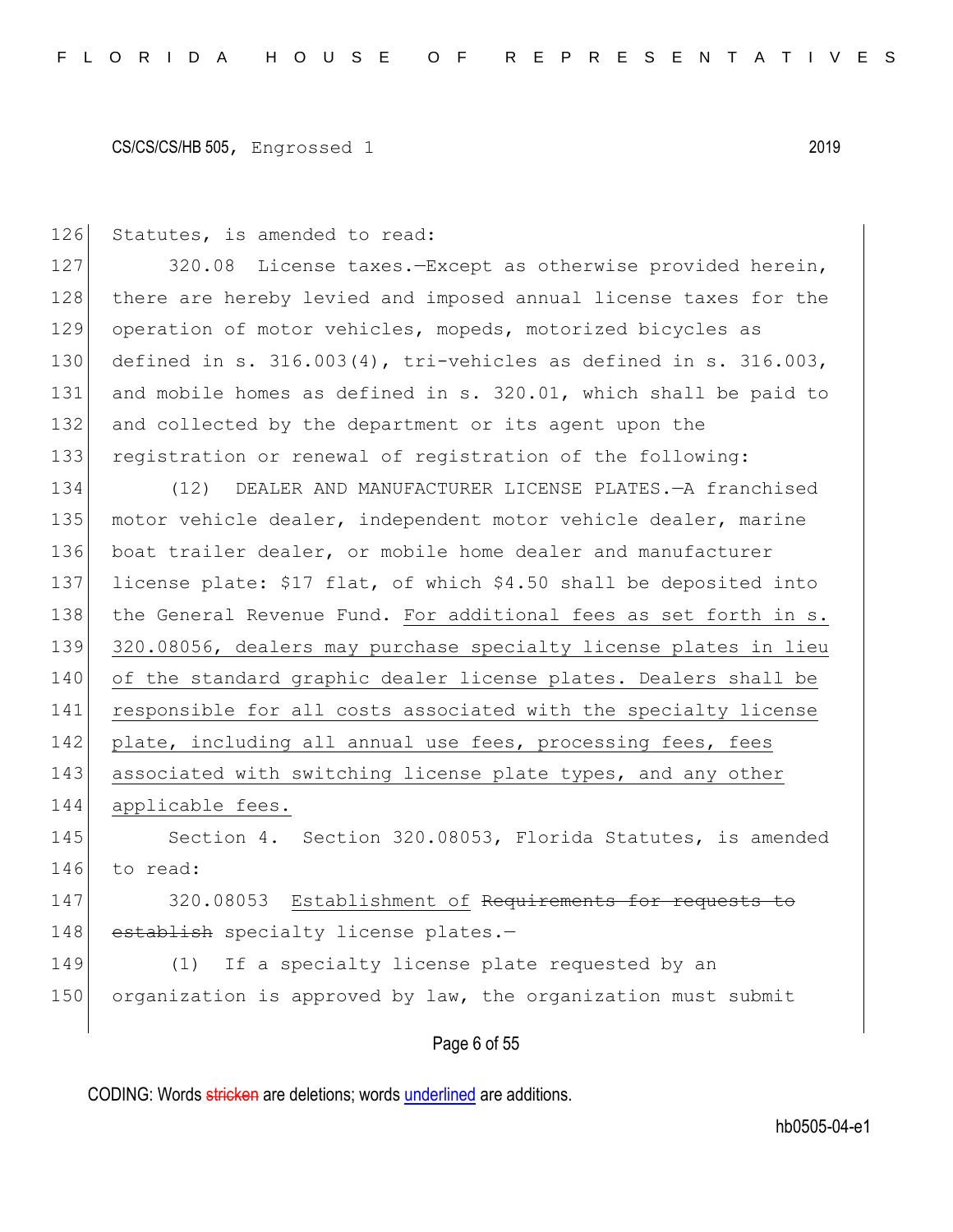151 the proposed art design for the specialty license plate to the 152 department, in a medium prescribed by the department, as soon as 153 practicable, but no later than 60 days after the act approving 154 the specialty license plate becomes a law.

155 (2)(a) Within 120 days after  $f$ ollowing the specialty 156 license plate becomes becoming law, the department shall 157 establish a method to issue a specialty license plate voucher to 158 allow for the presale of the specialty license plate. The 159 processing fee as prescribed in s. 320.08056, the service charge 160 and branch fee as prescribed in s. 320.04, and the annual use 161 fee as prescribed in s. 320.08056 shall be charged for the 162 voucher. All other applicable fees shall be charged at the time 163 of issuance of the license plates.

164 (b) Within 24 months after the presale specialty license 165 plate voucher is established, the approved specialty license 166 plate organization must record with the department a minimum of 167 3,000  $\frac{1}{1000}$  voucher sales, or in the case of an out-of-state 168 college or university license plate, 4,000 voucher sales, before 169 manufacture of the license plate may commence. If, at the 170 conclusion of the 24-month presale period, the minimum sales 171 requirement has requirements have not been met, the specialty 172 plate is deauthorized and the department shall discontinue 173 development of the plate and discontinue issuance of the presale 174 vouchers. Upon deauthorization of the license plate, a purchaser 175 of the license plate voucher may use the annual use fee

Page 7 of 55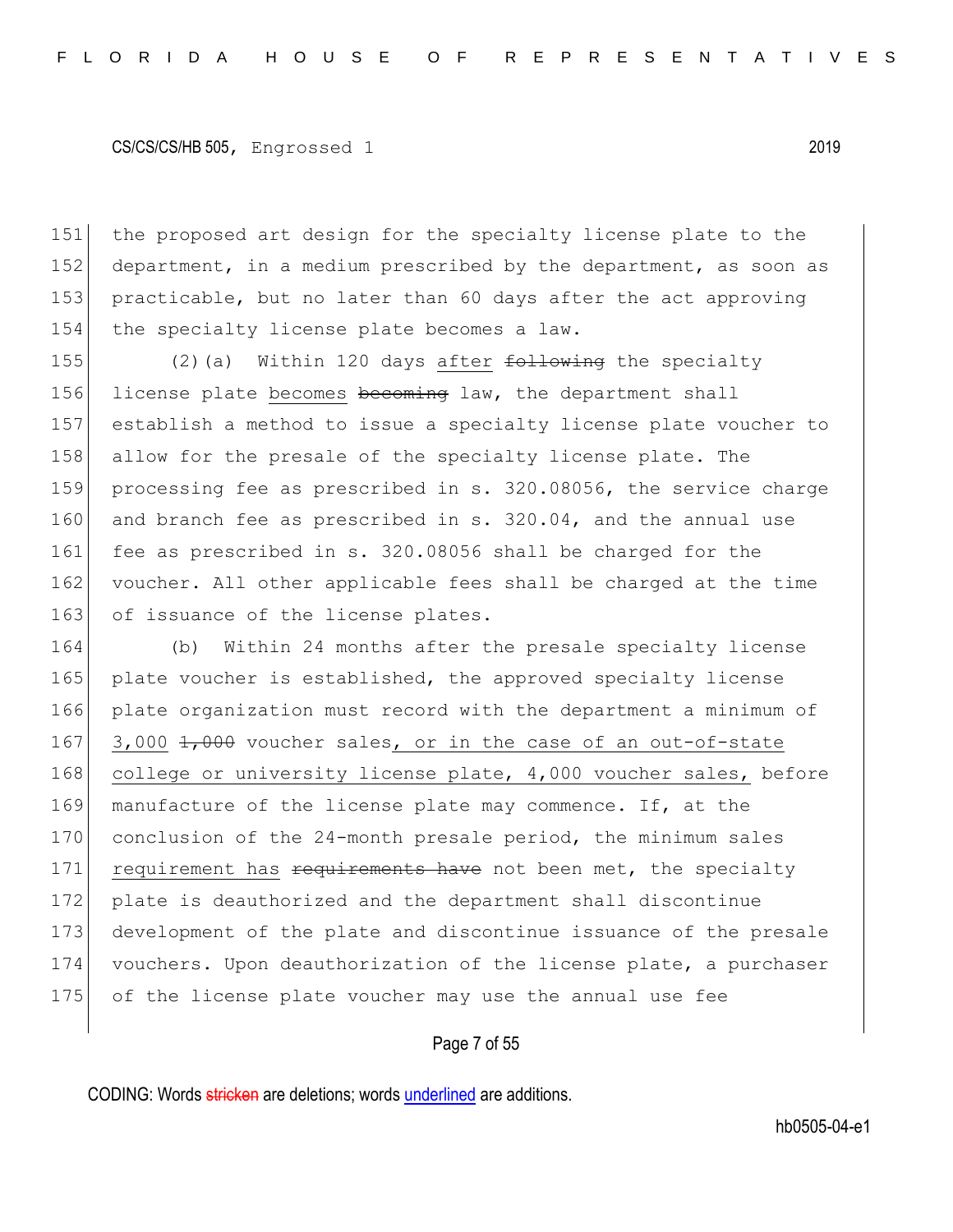176 collected as a credit towards any other specialty license plate 177 or apply for a refund on a form prescribed by the department. 178 (3) (a) New specialty license plates that have been 179 approved by law but are awaiting issuance under paragraph (b) 180 shall be issued in the order they appear in s. 320.08056(4) 181 provided that they have met the presale requirement. All other 182 provisions of this section must also be met before a specialty 183 license plate may be issued. If the next awaiting specialty 184 license plate has not met the presale requirement, the 185 department shall proceed in the order provided in s. 186 320.08056(4) to identify the next qualified specialty license 187 plate that has met the presale requirement. The department shall 188 cycle through the list in statutory order. 189 (b) If the Legislature has approved 125 or more specialty 190 license plates, the department may not make any new specialty 191 license plates available for design or issuance until a 192 sufficient number of plates are discontinued pursuant to s. 193 320.08056(8) such that the number of plates being issued does 194 not exceed 125. Notwithstanding s. 320.08056(8)(a), the 125- 195 license-plate limit includes license plates above the minimum 196 sales threshold and those exempt from that threshold. 197 Section 5. Subsection (12) of section 320.08056, Florida 198 Statutes, is renumbered as subsection (13), subsections (2) and 199 (4), paragraph (a) of subsection (10), and subsection (11) are 200 amended, paragraphs (c) through (f) are added to subsection  $(8)$ ,

Page 8 of 55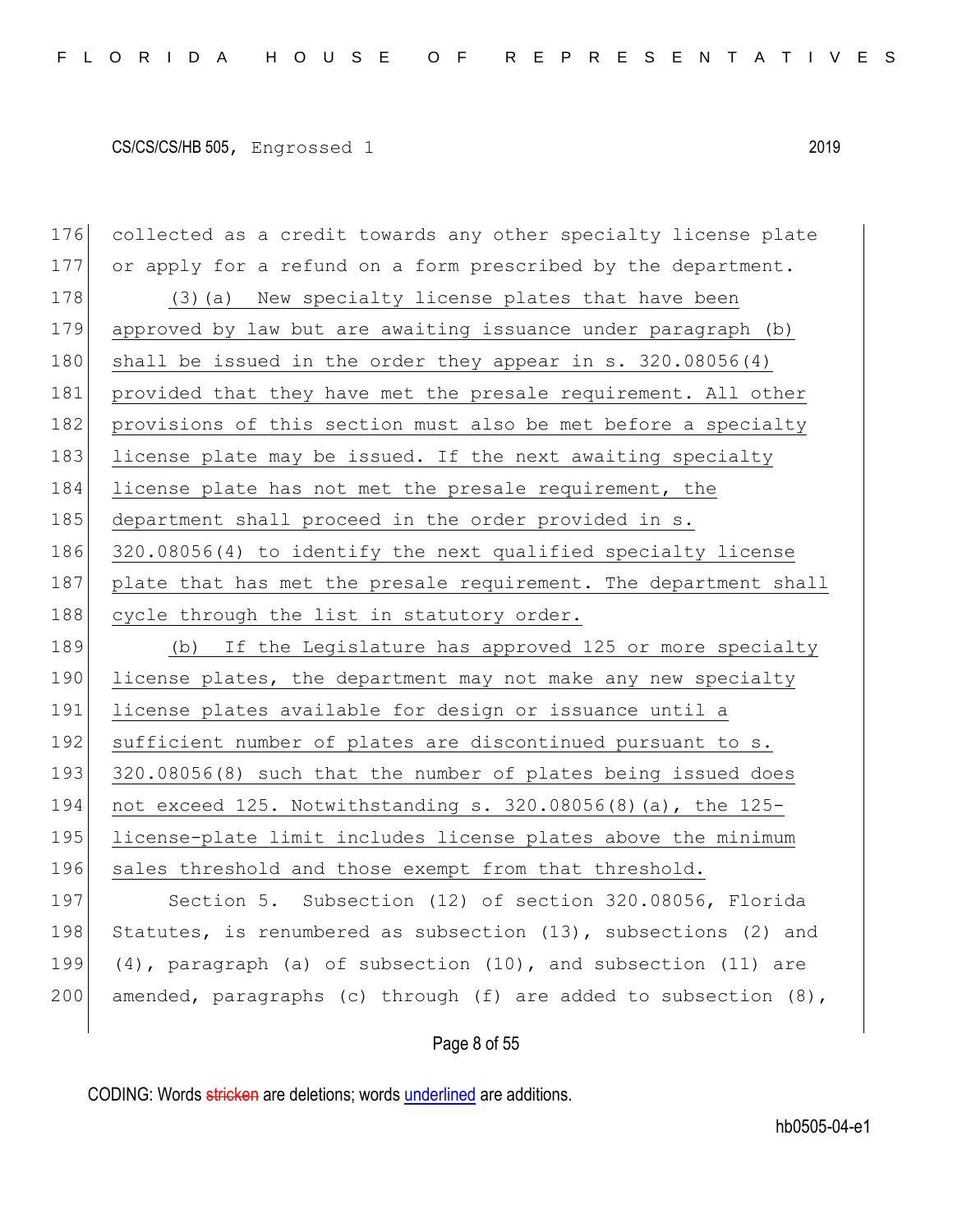Page 9 of 55 201 and a new subsection (12) is added to that section, to read: 202 320.08056 Specialty license plates.-203 (2)(a) The department shall issue a specialty license 204 plate to the owner or lessee of any motor vehicle, except a 205 vehicle registered under the International Registration Plan, a 206 commercial truck required to display two license plates pursuant 207 to s. 320.0706, or a truck tractor, upon request and payment of 208 the appropriate license tax and fees. 209 (b) The department may authorize dealer and fleet 210 specialty license plates. With the permission of the sponsoring 211 specialty license plate organization, a dealer or fleet company 212 may purchase specialty license plates to be used on dealer and 213 fleet vehicles. 214 (c) Notwithstanding s. 320.08058, a dealer or fleet 215 specialty license plate must include the letters "DLR" or "FLT" 216 on the right side of the license plate. Dealer and fleet 217 specialty license plates must be ordered directly from the 218 department. 219 (4) The following license plate annual use fees shall be 220 collected for the appropriate specialty license plates:  $221$  (a) Manatee license plate, \$25. 222 (a)  $\left(\frac{b}{b}\right)$  Challenger/Columbia license plate, \$25, except that 223 a person who  $\frac{1}{223}$  purchases 1,000 or more of such license plates 224 shall pay an annual use fee of \$15 per plate. 225  $\left\langle \epsilon \right\rangle$  Collegiate license plate, \$25.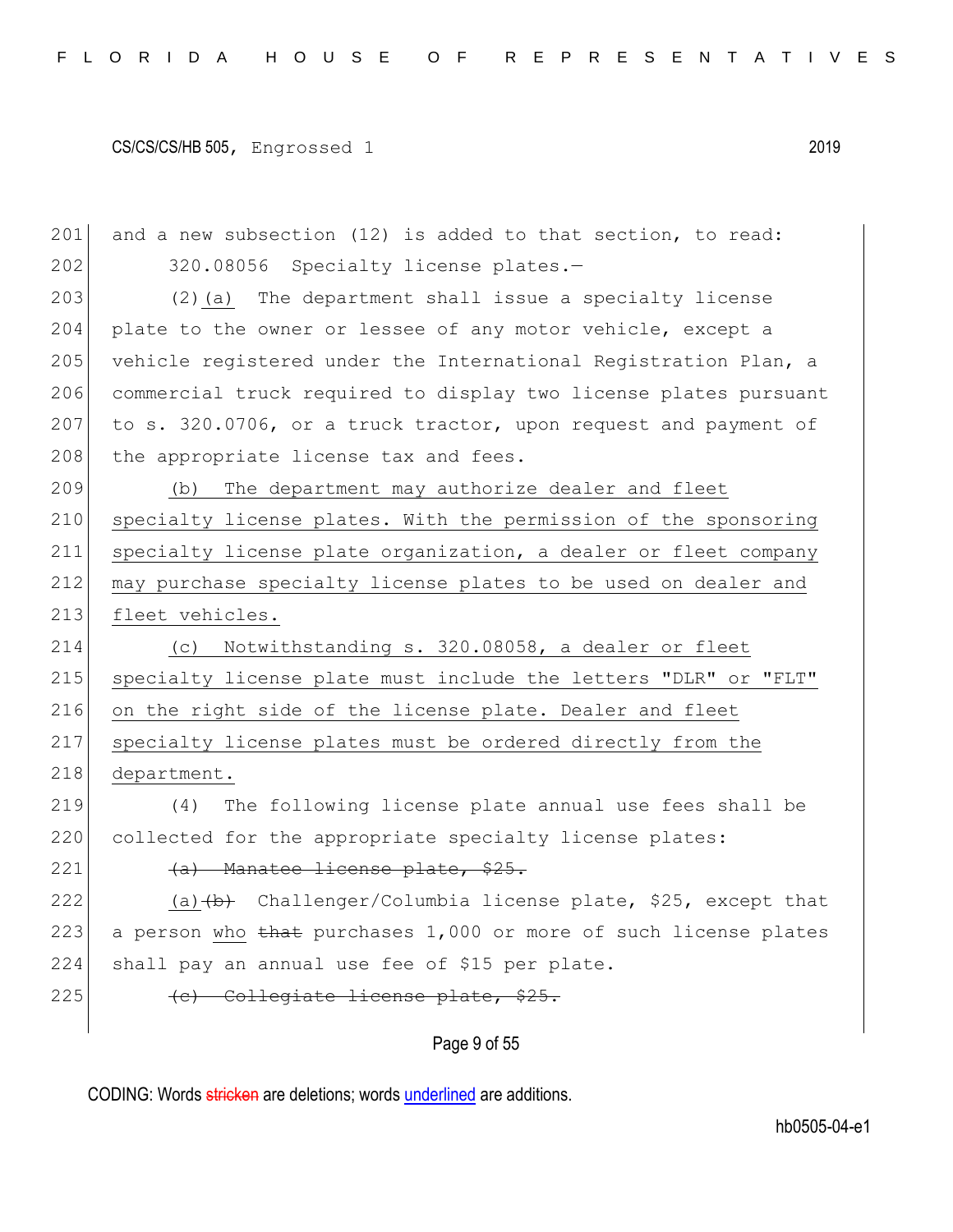| 226 | (b) $\left(\text{d}\right)$ Florida Salutes Veterans license plate, \$15.       |
|-----|---------------------------------------------------------------------------------|
| 227 | (e) Florida panther license plate, \$25.                                        |
| 228 | (c) $(f)$ Florida United States Olympic Committee license                       |
| 229 | plate, \$15.                                                                    |
| 230 | (d) $\overline{g}$ Florida Special Olympics license plate, \$15.                |
| 231 | Florida educational license plate, \$20.<br>(e) <del>(h)</del>                  |
| 232 | (i) Florida Professional Sports Team license plate, \$25.                       |
| 233 | $(f)$ $\overleftrightarrow{f}$ Florida Indian River Lagoon license plate, \$15. |
| 234 | $(g)$ $(k)$ Invest in Children license plate, \$20.                             |
| 235 | (h) $\longleftrightarrow$ Florida arts license plate, \$20.                     |
| 236 | (m) Bethune-Cookman University license plate, \$25.                             |
| 237 | $(i)$ $(n)$ Florida Agricultural license plate, \$20.                           |
| 238 | $(j)$ + $\leftrightarrow$ Police Athletic League license plate, \$20.           |
| 239 | $(k)$ $\leftrightarrow$ Boy Scouts of America license plate, \$20.              |
| 240 | (q) Largemouth Bass license plate, \$25.                                        |
| 241 | $(1)$ $\overline{f}$ Sea Turtle license plate, \$23.                            |
| 242 | $(m)$ $($ s $)$ Protect Wild Dolphins license plate, \$20.                      |
| 243 | (t) Barry University license plate, \$25.                                       |
| 244 | (n) $\overline{u}$ Everglades River of Grass license plate, \$20.               |
| 245 | (v) Keep Kids Drug-Free license plate, \$25.                                    |
| 246 | (w) Florida Sheriffs Youth Ranches license plate, \$25.                         |
| 247 | (x) Conserve Wildlife license plate, \$25.                                      |
| 248 | (y) Florida Memorial University license plate, \$25.                            |
| 249 | (o) $\overline{z}$ Tampa Bay Estuary license plate, \$15.                       |
| 250 | (p) (aa) Florida Wildflower license plate, \$15.                                |
|     |                                                                                 |

Page 10 of 55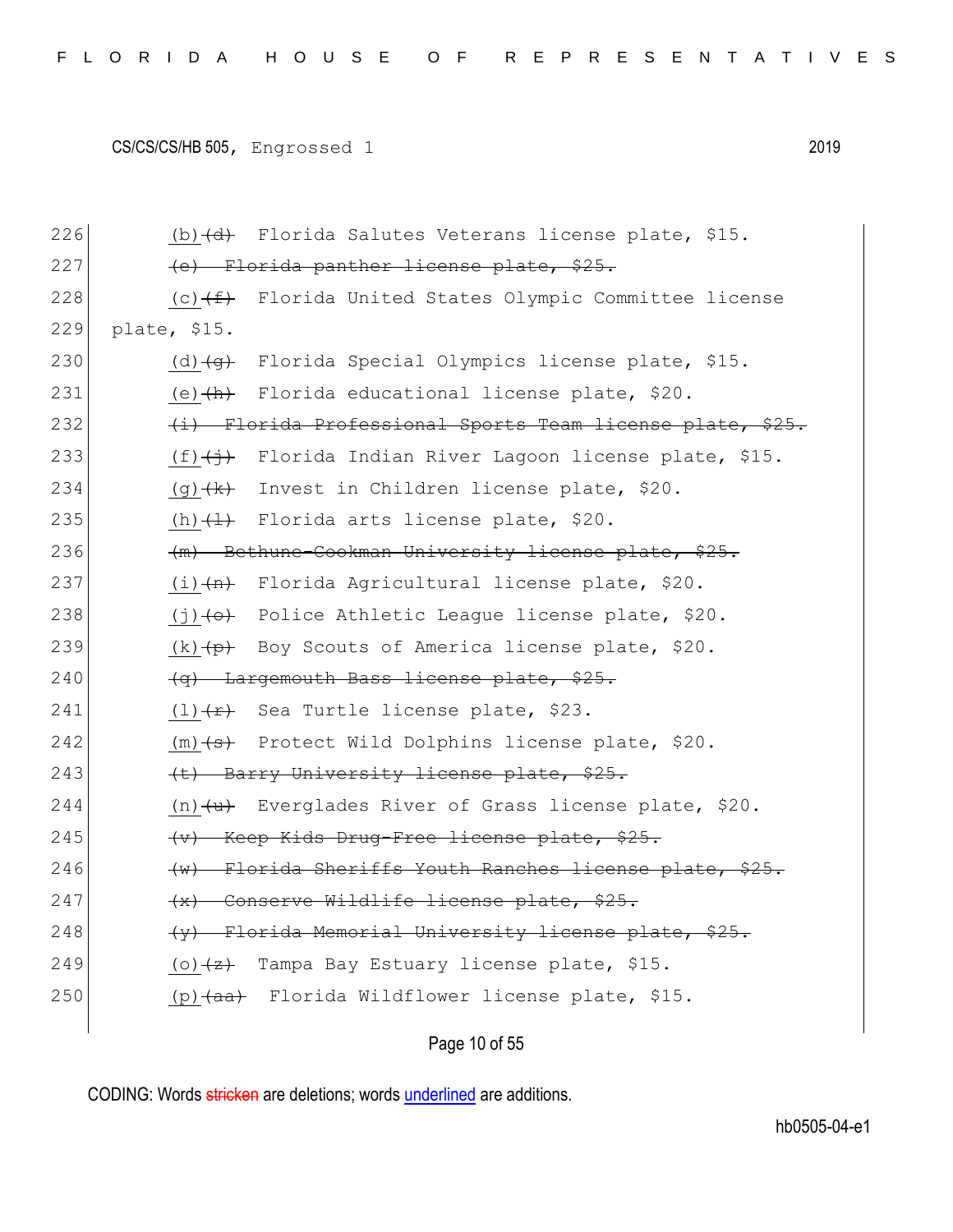| 251 | $(q)$ $(bb)$ United States Marine Corps license plate, \$15.              |
|-----|---------------------------------------------------------------------------|
| 252 | $(r)$ (c) $(ce)$ Choose Life license plate, \$20.                         |
| 253 | $(s)$ $\left(\frac{dd}{d}\right)$ Share the Road license plate, \$15.     |
| 254 | (ee) American Red Cross license plate, \$25.                              |
| 255 | (ff) United We Stand license plate, \$25.                                 |
| 256 | (gg) Breast Cancer Research license plate, \$25.                          |
| 257 | (hh) Protect Florida Whales license plate, \$25.                          |
| 258 | (ii) Florida Golf license plate, \$25.                                    |
| 259 | (t) <del>(jj)</del> Florida Firefighters license plate, \$20.             |
| 260 | (u) $\{kk\}$ Police Benevolent Association license plate, \$20.           |
| 261 | (v) $\overline{11}$ Military Services license plate, \$15.                |
| 262 | (mm) Protect Our Reefs license plate, \$25.                               |
| 263 | (w) (nn) Fish Florida license plate, \$22.                                |
| 264 | (oo) Child Abuse Prevention and Intervention license                      |
| 265 | plate, \$25.                                                              |
| 266 | (pp) Hospice license plate, \$25.                                         |
| 267 | (qq) Stop Heart Disease license plate, \$25.                              |
| 268 | $(x)$ $(x)$ $(x)$ Save Our Seas license plate, \$25, except that for      |
| 269 | an owner purchasing the specialty license plate for more than 10          |
| 270 | vehicles registered to that owner, the annual use fee shall be            |
| 271 | \$10 per plate.                                                           |
| 272 |                                                                           |
|     | (y) $\left(55\right)$ Aquaculture license plate, \$25, except that for an |
| 273 | owner purchasing the specialty license plate for more than 10             |
| 274 | vehicles registered to that owner, the annual use fee shall be            |
| 275 | \$10 per plate.                                                           |

# Page 11 of 55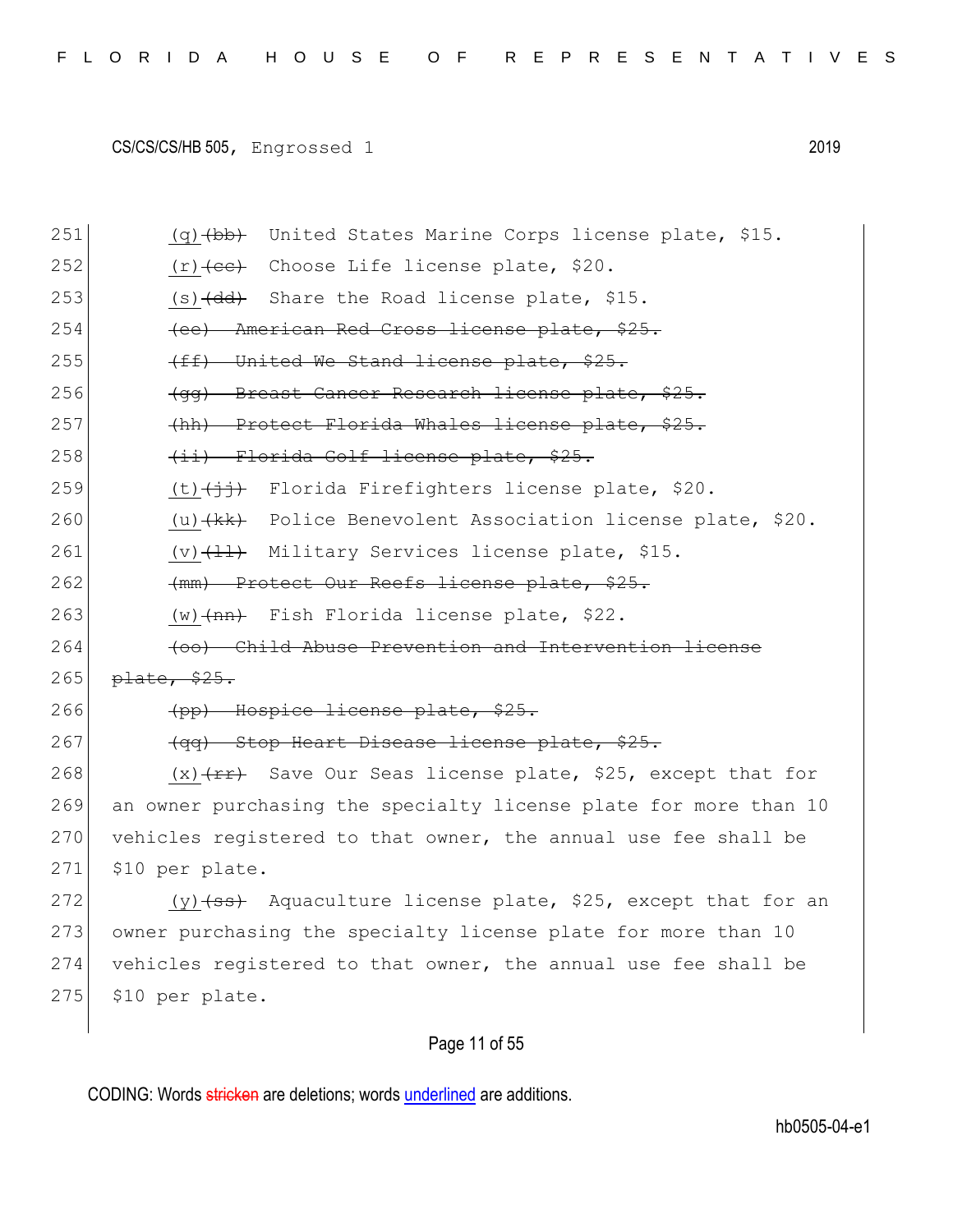| 276 | (tt) Family First license plate, \$25.                   |
|-----|----------------------------------------------------------|
| 277 | (uu) Wildlife Foundation of Florida license plate, \$25. |
| 278 | (vv) Live the Dream license plate, \$25.                 |
| 279 | (ww) Florida Food Banks license plate, \$25.             |
| 280 | (xx) Discover Florida's Oceans license plate, \$25.      |
| 281 | (yy) Family Values license plate, \$25.                  |
| 282 | (zz) Parents Make A Difference license plate, \$25.      |
| 283 | (aaa) Support Soccer license plate, \$25.                |
| 284 | (bbb) Kids Deserve Justice license plate, \$25.          |
| 285 | (eee) Animal Friend license plate, \$25.                 |
| 286 | (ddd) Future Farmers of America license plate, \$25.     |
| 287 | (eee) Donate Organs-Pass It On license plate, \$25.      |
| 288 | (fff) A State of Vision license plate, \$25.             |
| 289 | (ggg) Homeownership For All license plate, \$25.         |
| 290 | (hhh) Florida NASCAR license plate, \$25.                |
| 291 | (iii) Protect Florida Springs license plate, \$25.       |
| 292 | (iii) Trees Are Cool license plate, \$25.                |
| 293 | (kkk) Support Our Troops license plate, \$25.            |
| 294 | (111) Florida Tennis license plate, \$25.                |
| 295 | (mmm) Lighthouse Association license plate, \$25.        |
| 296 | (nnn) In God We Trust license plate, \$25.               |
| 297 | (000) Horse Country license plate, \$25.                 |
| 298 | (ppp) Autism license plate, \$25.                        |
| 299 | St. Johns River license plate, \$25.<br><del>(qqq)</del> |
| 300 | (rrr) Hispanic Achievers license plate, \$25.            |
|     |                                                          |

Page 12 of 55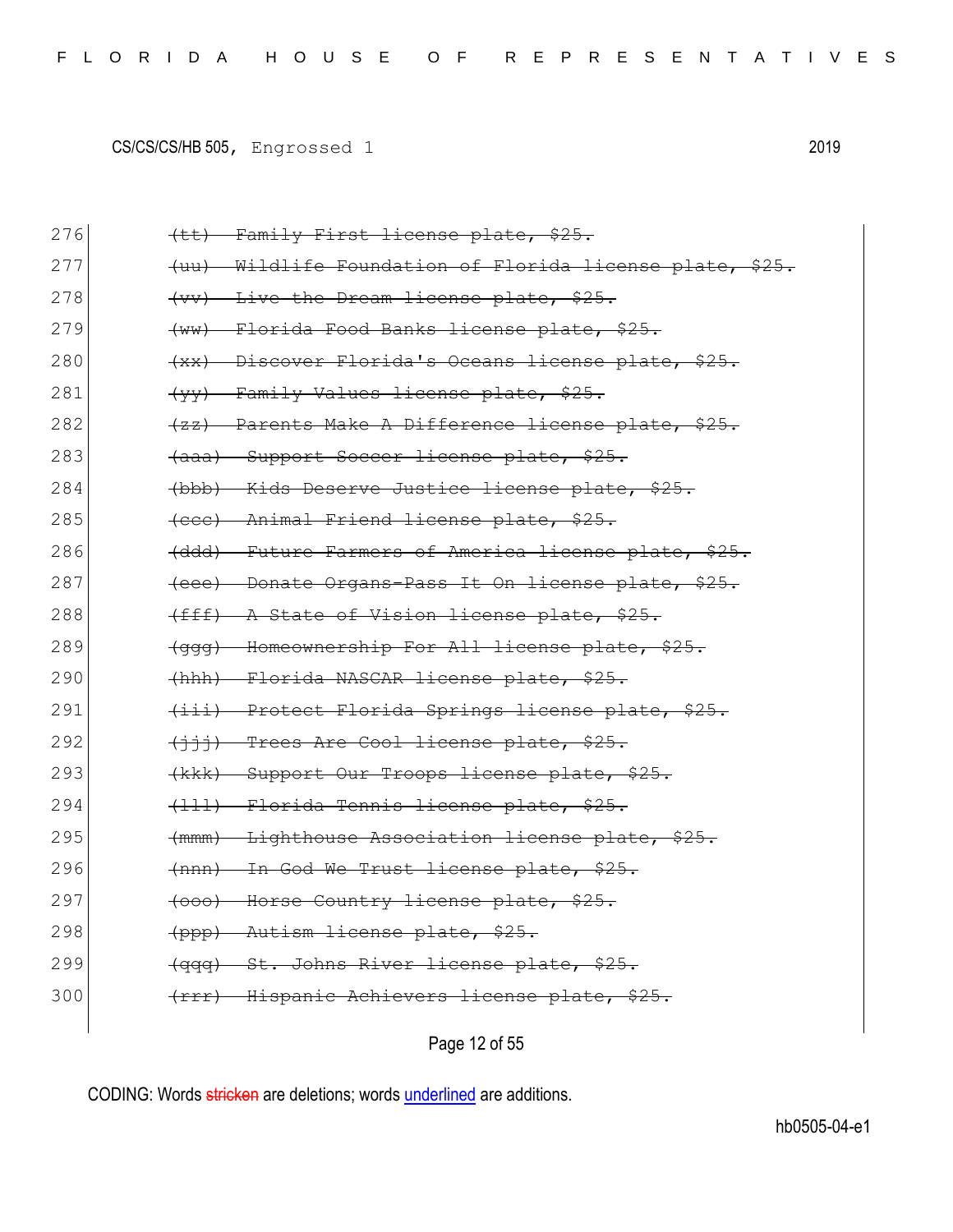| 301 | (sss) Endless Summer license plate, \$25.                        |
|-----|------------------------------------------------------------------|
| 302 | (ttt) Fraternal Order of Police license plate, \$25.             |
| 303 | (uuu) Protect Our Oceans license plate, \$25.                    |
| 304 | (vvv) Florida Horse Park license plate, \$25.                    |
| 305 | (www) Florida Biodiversity Foundation license plate, \$25.       |
| 306 | (xxx) Freemasonry license plate, \$25.                           |
| 307 | (yyy) American Legion license plate, \$25.                       |
| 308 | (zzz) Lauren's Kids license plate, \$25.                         |
| 309 | (aaaa) Big Brothers Big Sisters license plate, \$25.             |
| 310 | (bbbb) Fallen Law Enforcement Officers license plate, \$25.      |
| 311 | (eece) Florida Sheriffs Association license plate, \$25.         |
| 312 | (dddd) Keiser University license plate, \$25.                    |
| 313 | (eeee) Moffitt Cancer Center license plate, \$25.                |
| 314 | (8)                                                              |
| 315 | A vehicle owner or lessee issued a specialty license<br>(C)      |
| 316 | plate that has been discontinued by the department may keep the  |
| 317 | discontinued specialty license plate for the remainder of the    |
| 318 | 10-year license plate replacement period and must pay all other  |
| 319 | applicable registration fees. However, such owner or lessee is   |
| 320 | exempt from paying the applicable specialty license plate annual |
| 321 | use fee under subsection (4) for the remainder of the 10-year    |
| 322 | license plate replacement period.                                |
| 323 | If the department discontinues issuance of a specialty<br>(d)    |
| 324 | license plate, all annual use fees held or collected by the      |
| 325 | department shall be distributed within 180 days after the date   |
|     | Page 13 of 55                                                    |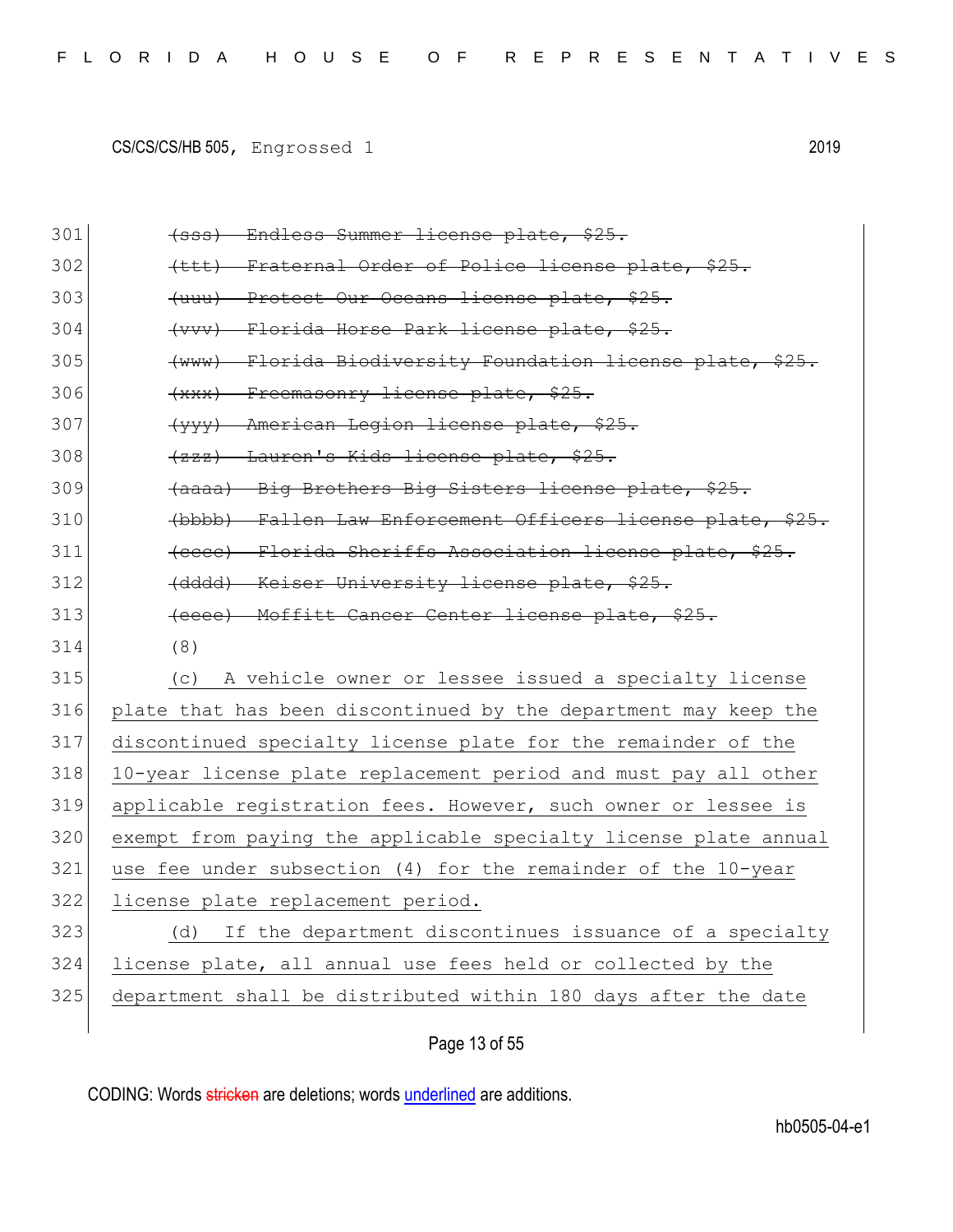the specialty license plate is discontinued. Of those fees, the department shall retain an amount sufficient to defray the applicable administrative and inventory closeout costs associated with discontinuance of the plate. All remaining proceeds shall be distributed to the appropriate organization or organizations pursuant to s. 320.08058. (e) If an organization that is the intended recipient of the funds pursuant to s. 320.08058 no longer exists, the department shall deposit any undisbursed proceeds into the 335 Highway Safety Operating Trust Fund. (f) Notwithstanding paragraph (a), on January 1 of each year, the department shall discontinue the specialty license 338 plate with the fewest number of plates in circulation, including license plates exempt from a statutory sales requirement. The department shall mail a warning letter to the sponsoring organizations of the 10 percent of specialty license plates with the lowest number of valid, active registrations as of December 343 1 of each year. (10)(a) A specialty license plate annual use fee collected 345 and distributed under this chapter, or any interest earned from those fees, may not be used for commercial or for-profit activities nor for general or administrative expenses, except as authorized by s. 320.08058 or to pay the cost of the audit or report required by s.  $320.08062(1)$ . The fees and any interest earned from the fees may be expended only for use in this state

## Page 14 of 55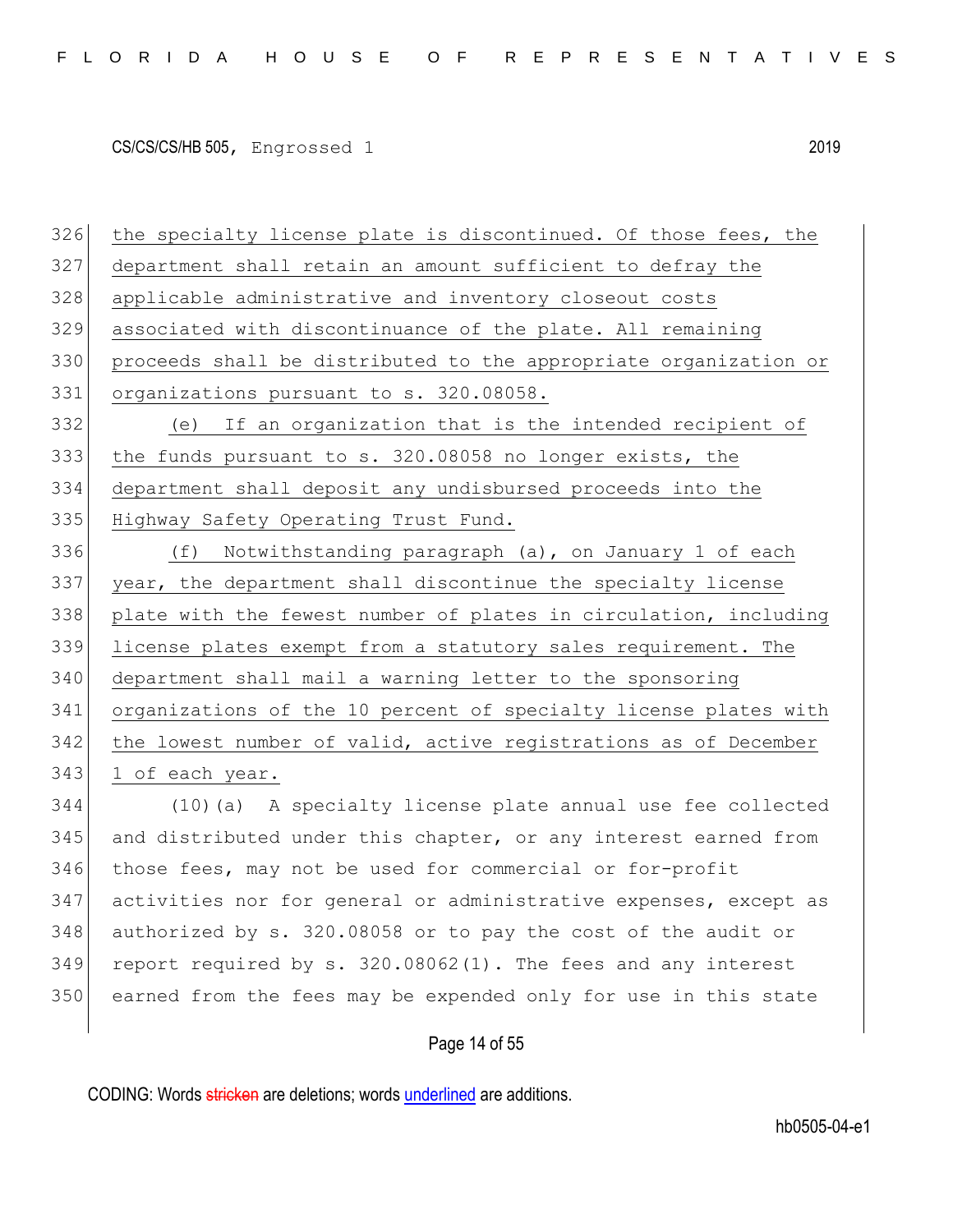351 unless the annual use fee is derived from the sale of United 352 States Armed Forces and veterans-related specialty license 353 plates pursuant to paragraph (3)(d) for the Support Our Troops 354 and American Legion license plates; paragraphs  $(4)$  (b),  $(q)$ , and 355 (v) for the Florida Salutes Veterans, United States Marine 356 Corps, and Military Services license plates, respectively; 357 paragraphs  $(4)(z)$ ,  $(aa)$ , and  $(bb)$  for out-of-state college or 358 university license plates;  $\frac{1}{2}$   $\frac{1}{2}$   $\frac{1}{2}$   $\frac{1}{2}$   $\frac{1}{2}$   $\frac{1}{2}$   $\frac{1}{2}$   $\frac{1}{2}$   $\frac{1}{2}$   $\frac{1}{2}$   $\frac{1}{2}$   $\frac{1}{2}$   $\frac{1}{2}$   $\frac{1}{2}$   $\frac{1}{2}$   $\frac{1}{2}$   $\frac{1}{2}$   $\frac{1}{2}$   $\frac{1}{2}$  359  $\overline{and (yy)}$  and s. 320.0891 for the U.S. Paratrooper license 360 plate.

361 (11) The annual use fee from the sale of specialty license 362 plates, the interest earned from those fees, or any fees 363 received by any entity an ageney as a result of the sale of 364 specialty license plates may not be used for the purpose of 365 marketing to, or lobbying, entertaining, or rewarding, an 366 employee of a governmental agency that is responsible for the 367 sale and distribution of specialty license plates, or an elected 368 member or employee of the Legislature.

 (12) For out-of-state college or university license plates 370 created pursuant to this section, the recipient organization  $371$  shall: (a) Have established an endowment, based in this state, for the purpose of providing scholarships to Florida residents meeting the statutory requirements for that license plate.

375 (b) Provide documentation acceptable to the department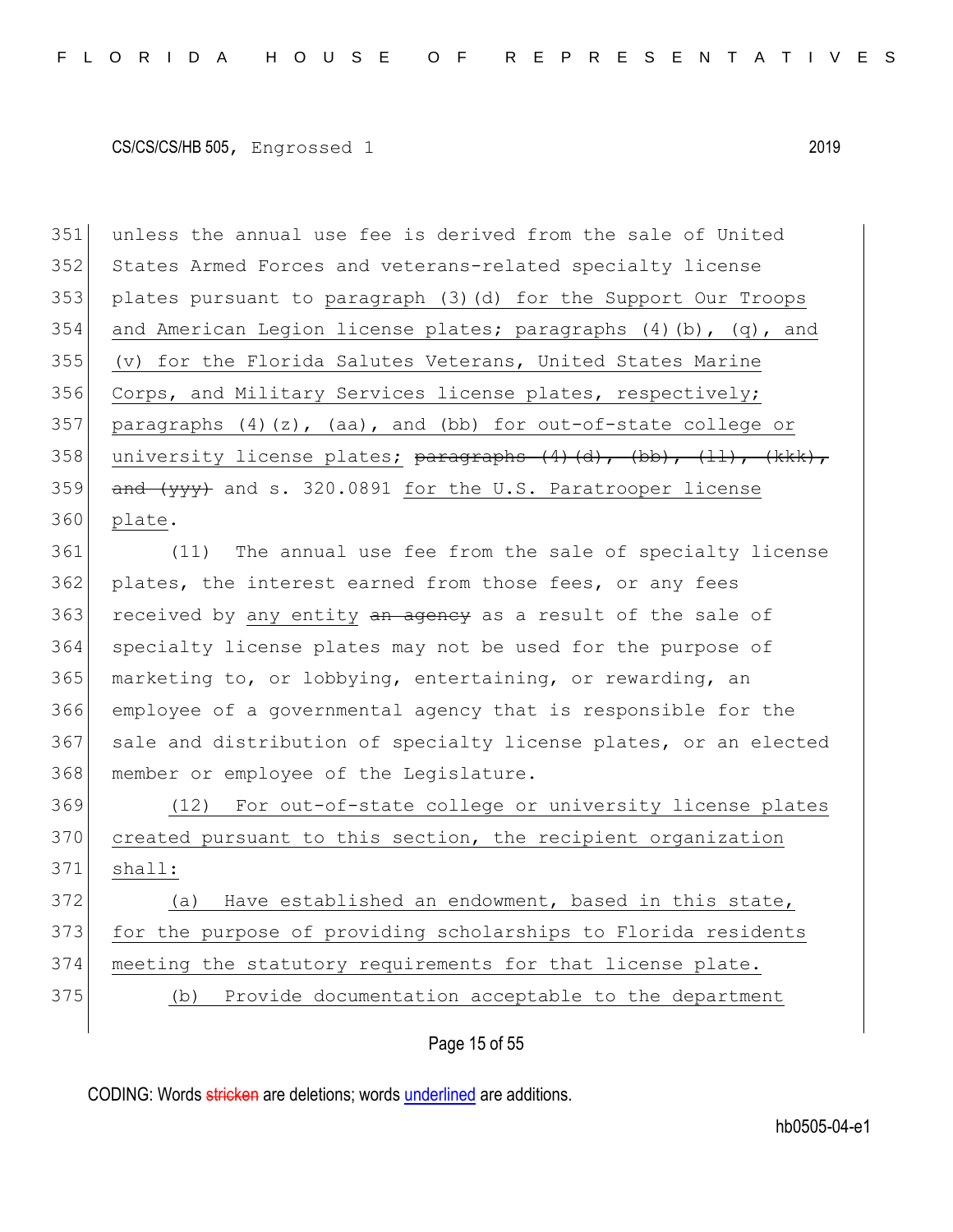that the organization and the department have the college's or university's consent to use an appropriate image on a license 378 plate. Section 6. Effective July 1, 2022, paragraph (a) of subsection (8) of section 320.08056, Florida Statutes, is amended to read: 382 320.08056 Specialty license plates.- (8)(a) The department must discontinue the issuance of an approved specialty license plate if the number of valid 385 specialty plate registrations falls below 3,000, or in the case 386 of an out-of-state college or university license plate, 4,000,  $\left|$  1,000 plates for at least 12 consecutive months. The department 388 shall mail a warning letter shall be mailed to the sponsoring organization following the first month in which the total number of valid specialty plate registrations is below 3,000, or in the 391 case of an out-of-state college or university license plate, 4,000,  $1,000$  plates. This paragraph does not apply to in-state collegiate license plates established under s. 320.08058(3), license plates of institutions in and entities of the State 395 University System, specialty license plates that have statutory eligibility limitations for purchase, specialty license plates for which annual use fees are distributed by a foundation for student and teacher leadership programs and teacher recruitment and retention, or Florida Professional Sports Team license 400 plates established under s. 320.08058(9).

Page 16 of 55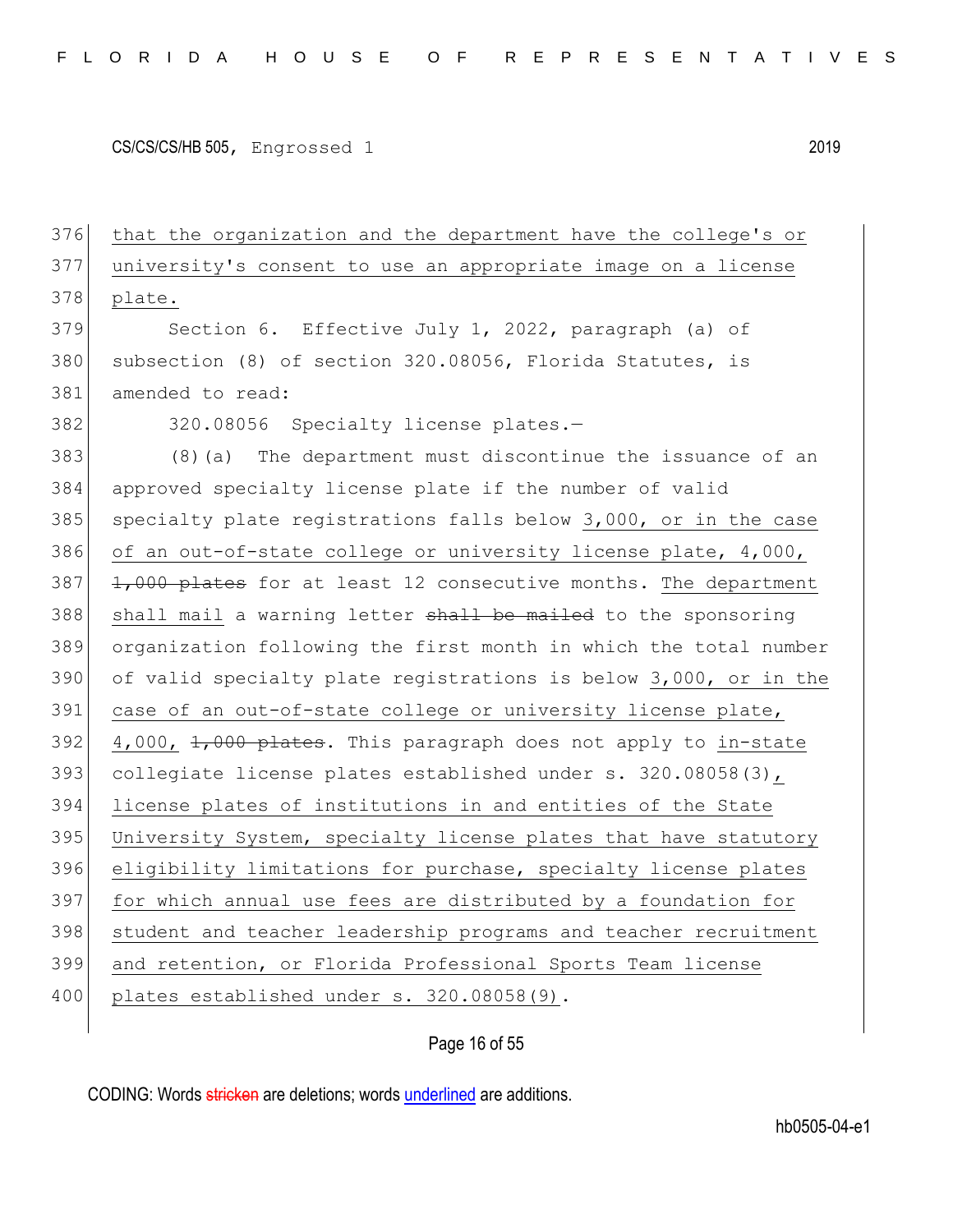| 401 | Section 7. Subsections (32) through (56), (58) through                  |
|-----|-------------------------------------------------------------------------|
| 402 | (68), and (71) through (83) of section 320.08058, Florida               |
| 403 | Statutes, are renumbered as subsections (31) through (55), (56)         |
| 404 | through (66), and (67) through (79), respectively, paragraph (a)        |
| 405 | of subsection (7), present subsection (31), paragraph (b) of            |
| 406 | present subsection (35), present subsections $(48)$ , $(57)$ , $(65)$ , |
| 407 | $(66)$ , $(69)$ , and $(70)$ , and paragraph (b) of present subsection  |
| 408 | (80) are amended, and new subsections (80) through (99) are             |
| 409 | added to that section, to read:                                         |
| 410 | 320.08058 Specialty license plates.-                                    |
| 411 | SPECIAL OLYMPICS FLORIDA LICENSE PLATES.-<br>(7)                        |
| 412 | (a) Special Olympics Florida license plates must contain                |
| 413 | the official Special Olympics Florida logo and must bear the            |
| 414 | colors and a design and colors that are approved by the                 |
| 415 | department. The word "Florida" must be centered at the top              |
| 416 | bottom of the plate, and the words "Be a Fan" "Everyone Wins"           |
| 417 | must be centered at the bottom top of the plate.                        |
| 418 | (31) AMERICAN RED CROSS LICENSE PLATES.                                 |
| 419 | (a) Notwithstanding the provisions of s. 320.08053, the                 |
| 420 | department shall develop an American Red Cross license plate as         |
| 421 | provided in this section. The word "Florida" must appear at the         |
| 422 | top of the plate, and the words "American Red Cross" must appear        |
| 423 | at the bottom of the plate.                                             |
| 424 | (b) The department shall retain all revenues from the sale              |
| 425 | of such plates until all startup costs for developing and               |
|     |                                                                         |

Page 17 of 55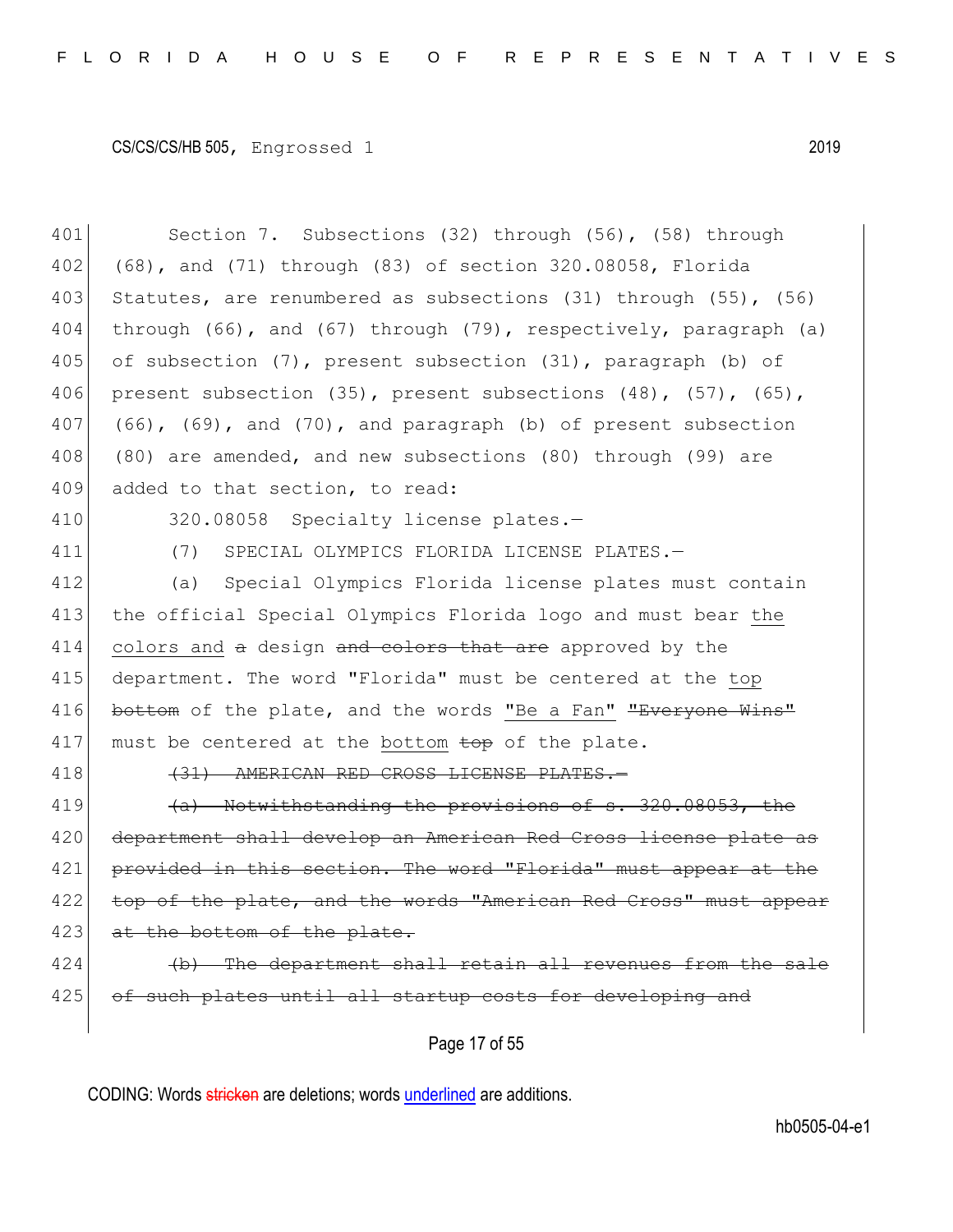426 issuing the plates have been recovered. Thereafter, 50 percent 427 of the annual use fees shall be distributed to the American Red 428 Cross Chapter of Central Florida, with statistics on sales of 429 <del>license plates, which are tabulated by county. The American Red</del> 430 Cross Chapter of Central Florida must distribute to each of the 431 chapters in this state the moneys received from sales in the 432 counties covered by the respective chapters, which moneys must 433 be used for education and disaster relief in Florida. Fifty 434 percent of the annual use fees shall be distributed 435 proportionately to the three statewide approved poison control 436 centers for purposes of combating bioterrorism and other poison-437 related purposes.

438 (34)<del>(35)</del> FLORIDA GOLF LICENSE PLATES.

439 (b) The department shall distribute the Florida Golf 440 license plate annual use fee to the Dade Amateur Golf 441 Association, a nonprofit organization under s. 501(c)(3) of the 442 Internal Revenue Code. The license plate annual use fees are to 443 be annually allocated as follows:

444 1. Up to 15 percent of the proceeds from the annual use 445 fees may be used by the Dade Amateur Golf Association for the 446 administration of the Florida Junior Golf Program.

447 2. The Dade Amateur Golf Association shall receive the 448 first \$80,000 in proceeds from the annual use fees for the 449 operation of youth golf programs in Miami-Dade County. 450 Thereafter, 30  $\frac{15}{15}$  percent of the proceeds from the annual use

### Page 18 of 55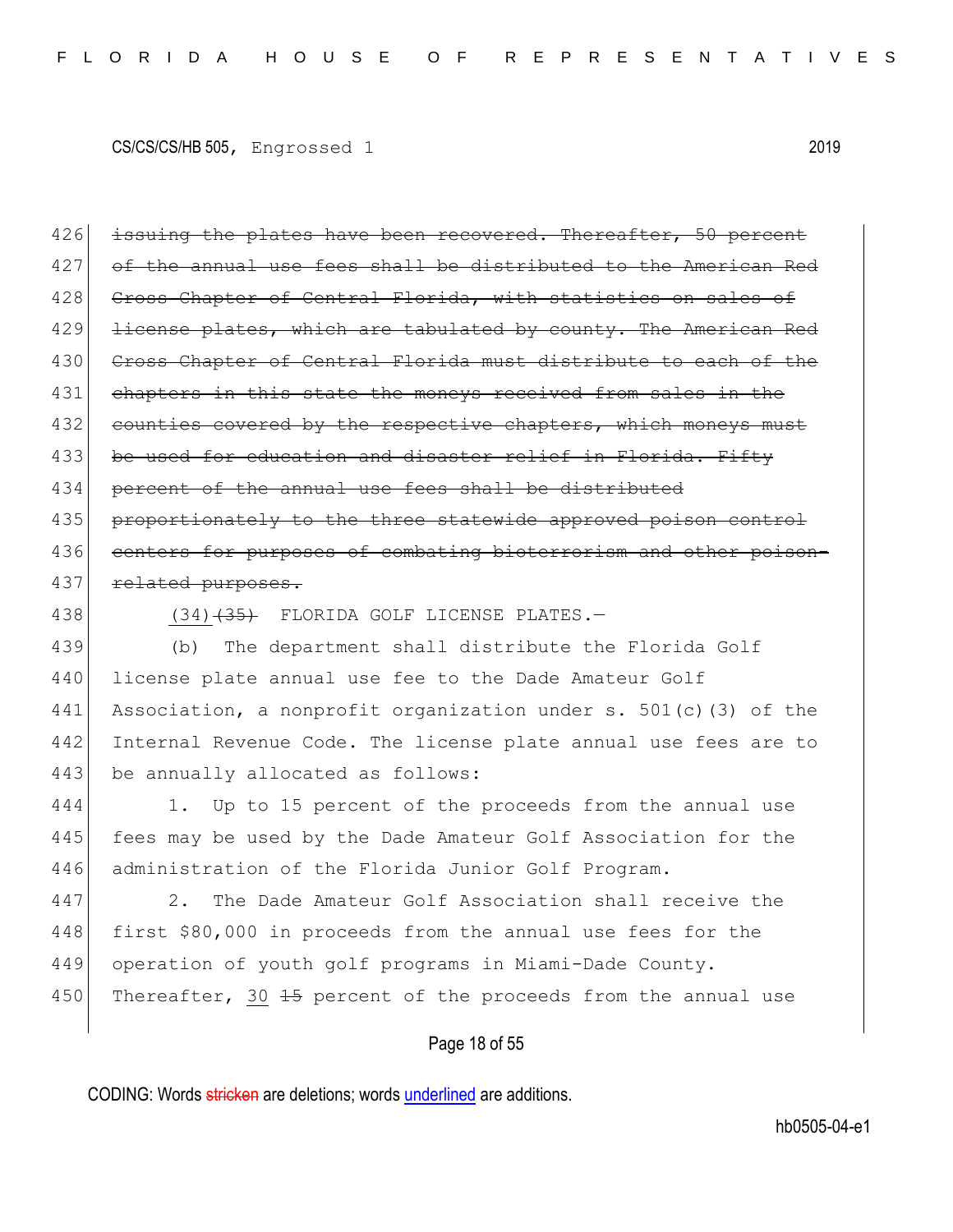fees shall be provided to the Dade Amateur Golf Association for 452 the operation of youth golf programs in Miami-Dade County, including expenditures necessary to comply with the Americans with Disabilities Act.

455 3. The remaining proceeds from the annual use fees shall 456 be available for grants to nonprofit organizations to operate 457 youth golf programs and for marketing the Florida Golf license 458 plates. All grant recipients shall be required to provide to the 459 Dade Amateur Golf Association an annual program and financial 460 report regarding the use of grant funds. Such reports shall be 461 made available to the public.

462 (47)<del>(48)</del> LIVE THE DREAM LICENSE PLATES.

463 (a) The department shall develop a Live the Dream license 464 plate as provided in this section. Live the Dream license plates 465 must bear the colors and design approved by the department. The 466 word "Florida" must appear at the top of the plate, and the 467 words "Live the Dream" must appear at the bottom of the plate.

468 (b) The proceeds of the annual use fee shall be 469 distributed to the Dream Foundation, Inc., to The Dream 470 Foundation, Inc., shall retain the first \$60,000 in proceeds 471 from the annual use fees as reimbursement for administrative 472 costs, startup costs, and costs incurred in the approval 473 process. Thereafter, up to 25 percent shall be used for 474 continuing promotion and marketing of the license plate and 475 concept. The remaining funds shall be used in the following

Page 19 of 55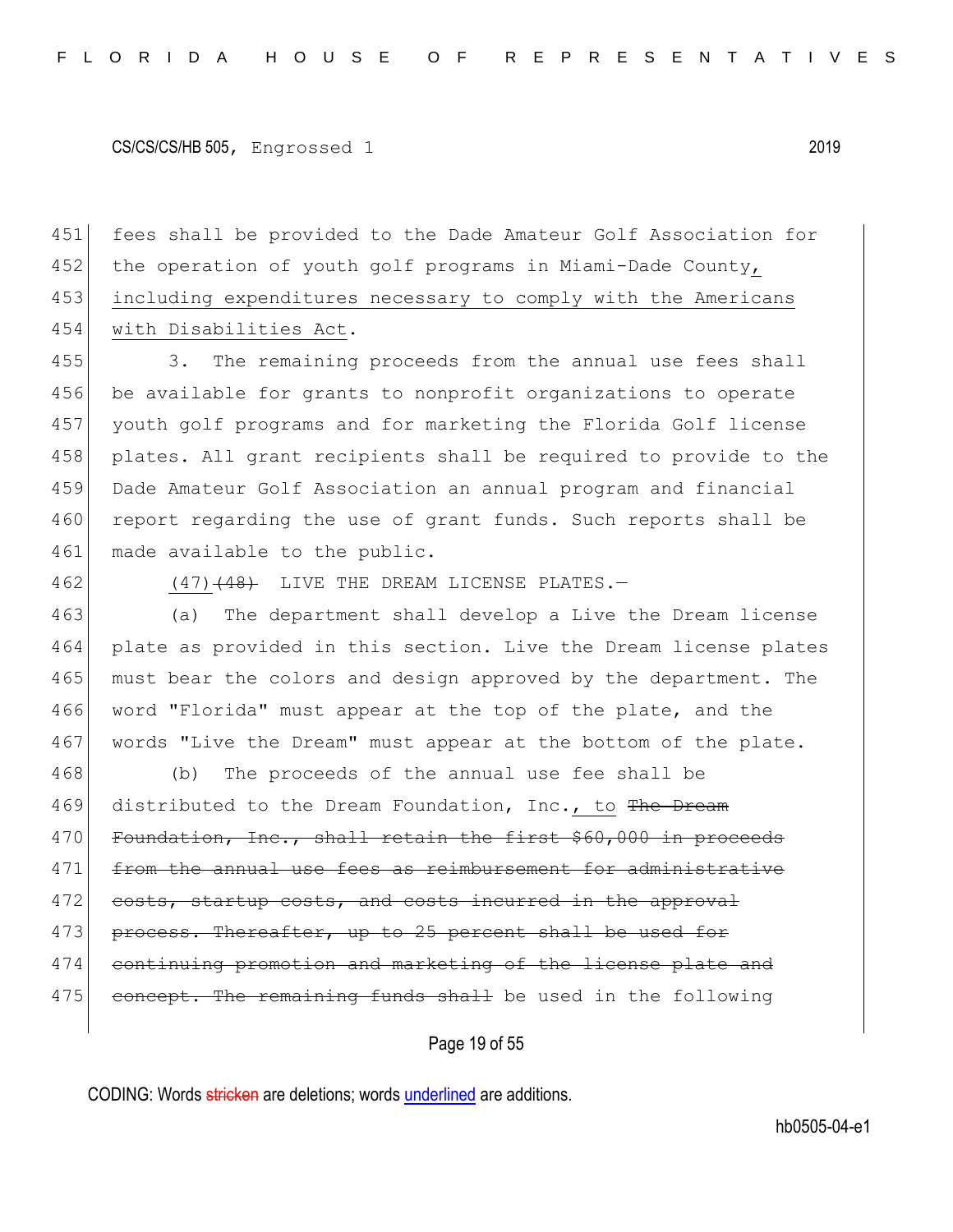476 manner: 477 1. Up to 5 percent may be used to administer, promote, and 478 market the license plate. 479  $\vert$  2.<del>1.</del> At least 60 Twenty-five percent shall be distributed 480 equally among the sickle cell organizations that are Florida 481 | members of the Sickle Cell Disease Association of America, Inc., 482 for programs that provide research, care, and treatment for 483 sickle cell disease.  $484$  2. Twenty-five percent shall be distributed to the Florida 485 chapter of the March of Dimes for programs and services that 486 improve the health of babies through the prevention of birth 487 defects and infant mortality. 488 3. Ten percent shall be distributed to the Florida 489 Association of Healthy Start Coalitions to decrease racial 490 disparity in infant mortality and to increase healthy birth 491 outcomes. Funding will be used by local Healthy Start Coalitions 492 to provide services and increase screening rates for high-risk 493 pregnant women, children under 4 years of age, and women of 494 childbearing age. 495 3.4. At least 30 Ten percent shall be distributed to 496 Chapman the Community Partnership for Homeless, Inc., for 497 programs that provide relief from poverty, hunger, and 498 homelessness. 499 4. Up to 5 percent may be distributed by the department on 500 behalf of The Dream Foundation, Inc., to The Martin Luther King,

Page 20 of 55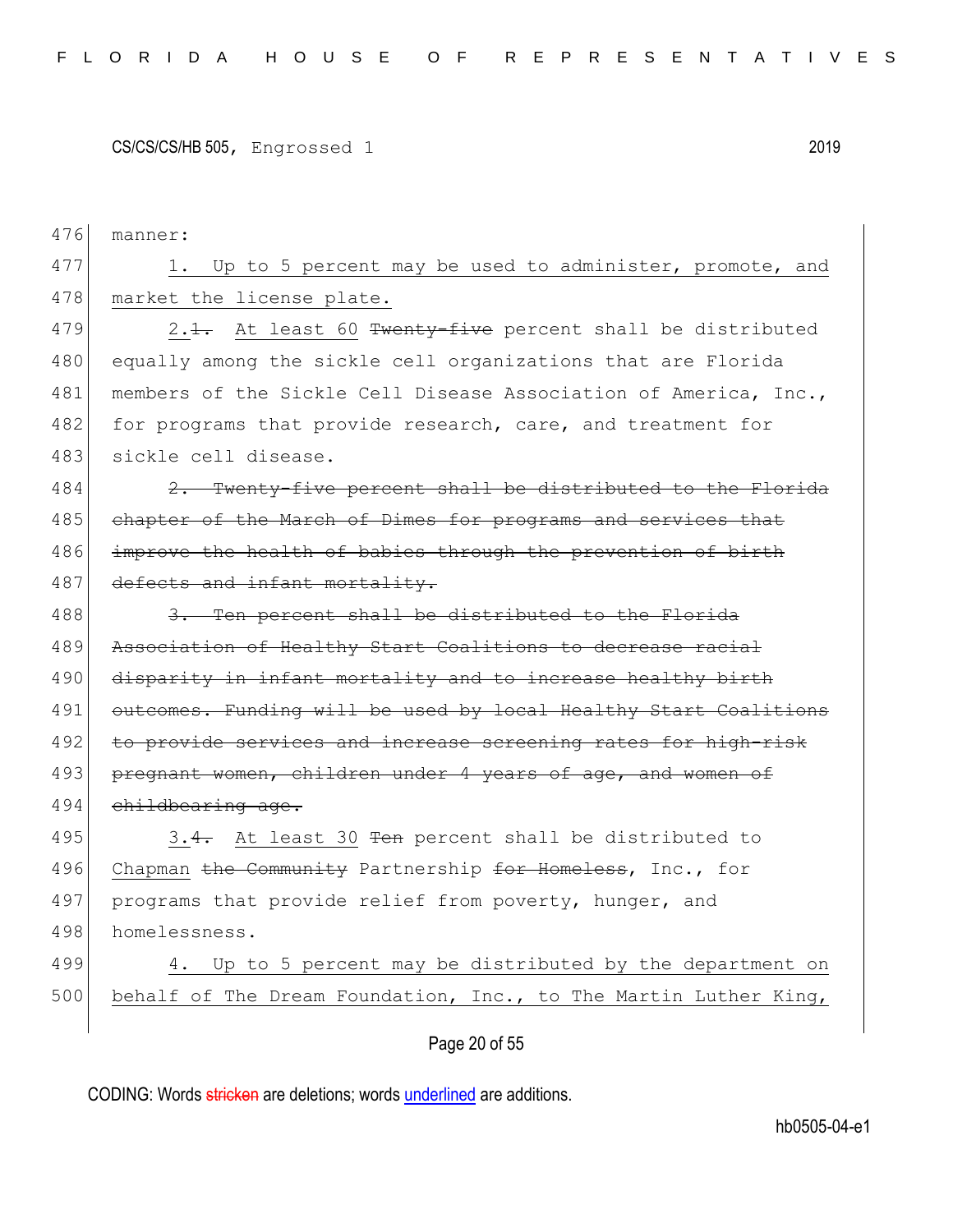501 Jr. Center for Nonviolent Social Change, Inc., as a royalty for  $502$  the use of the image of Dr. Martin Luther King, Jr. 503 5. Five percent of the proceeds shall be used by the 504 foundation for administrative costs directly associated with 505 operations as they relate to the management and distribution of 506 the proceeds. 507 (57) DONATE ORGANS-PASS IT ON LICENSE PLATES.  $508$  (a) The department shall develop a Donate Organs-Pass It 509 On license plate as provided in this section. The word "Florida"  $510$  must appear at the top of the plate, and the words "Donate 511 Organs-Pass It On" must appear at the bottom of the plate.  $512$  (b) The annual use fees shall be distributed to Transplant 513 Foundation, Inc., and shall use up to 10 percent of the proceeds 514 from the annual use fee for marketing and administrative costs 515 that are directly associated with the management and 516 distribution of the proceeds. The remaining proceeds shall be 517 used to provide statewide grants for patient services, including  $518$  preoperative, rehabilitative, and housing assistance; 519 donor education and awareness programs; and statewide medical  $520$  research. 521 (63)<del>(65)</del> LIGHTHOUSE ASSOCIATION LICENSE PLATES. 522 (a) The department shall develop a Lighthouse Association 523 license plate as provided in this section. The word "Florida" 524 must appear at the top of the plate, and the words 525 | "SaveOurLighthouses.org Visit Our Lights" must appear at the

Page 21 of 55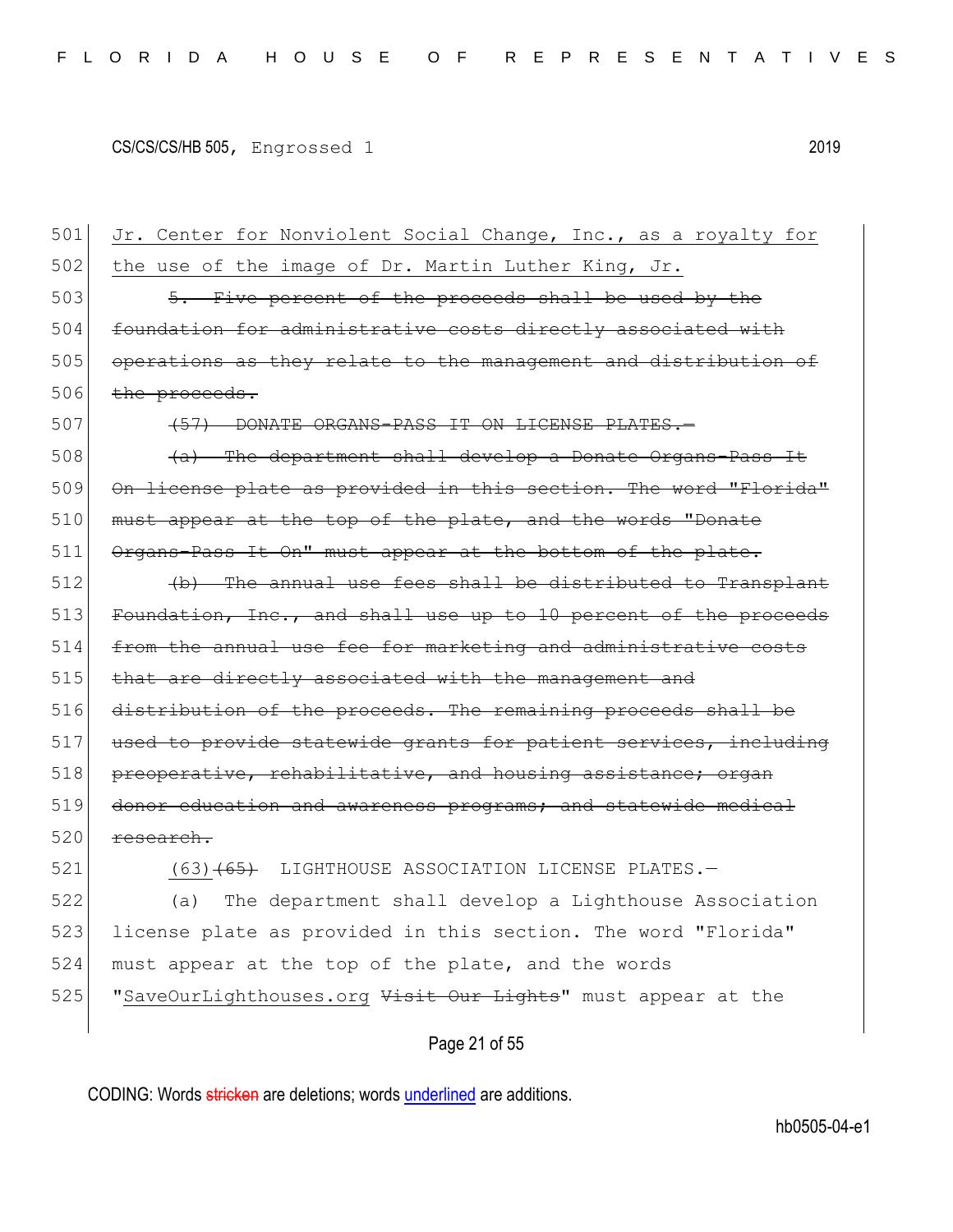526 bottom of the plate.

 (b) The annual use fees shall be distributed to the 528 Florida Lighthouse Association, Inc., which may use a maximum of 10 percent of the proceeds to promote and market the plates. The remaining proceeds shall be used by the association to fund the preservation, restoration, and protection of the 29 historic 532 lighthouses remaining in the state.

533 (64)<del>(66)</del> IN GOD WE TRUST LICENSE PLATES.

534 (a) The department shall develop an In God We Trust 535 license plate as provided in this section. However, the 536 requirements of s. 320.08053 must be met before the plates are 537 issued. In God We Trust license plates must bear the colors and 538 design approved by the department. The word "Florida" must 539 appear at the top of the plate, and the words "In God We Trust" 540 must appear in the body of the plate.

541 (b) The license plate annual use fees shall be distributed 542 to the In God We Trust Foundation, Inc., which may use up to 10 543 percent of the proceeds to offset marketing, administration, and 544 promotion, and the remainder of the proceeds to address the 545 needs of the military community and the public safety community; 546 provide educational grants and scholarships to foster self-547 reliance and stability in Florida's children; and provide 548 education in to fund educational scholarships for the children 549 of Florida residents who are members of the United States Armed 550 Forces, the National Guard, and the United States Armed Forces

Page 22 of 55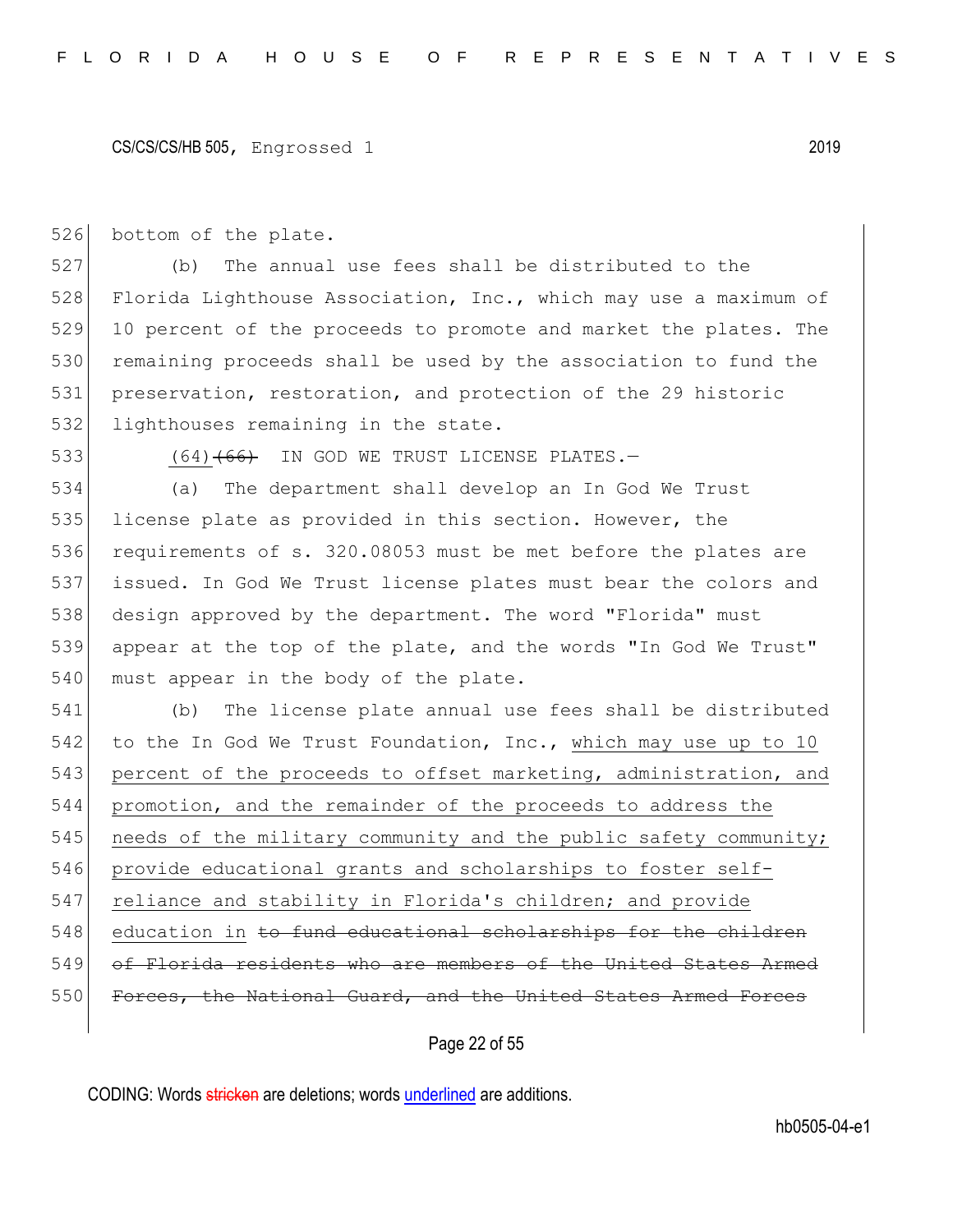Page 23 of 55 551 Reserve and for the children of public safety employees who have 552 died in the line of duty who are not covered by existing state 553 law. Funds shall also be distributed to other s. 501(c)(3) 554 organizations that may apply for grants and scholarships and to 555 provide educational grants to public and private schools 556 regarding to promote the historical and religious significance 557 of religion in American and Florida history. The In God We Trust 558 Foundation, Inc., shall distribute the license plate annual use 559 fees in the following manner: 560 1. The In God We Trust Foundation, Inc., shall retain all 561 revenues from the sale of such plates until all startup costs 562 for developing and establishing the plate have been recovered. 563  $\left| \right|$  2. Ten percent of the funds received by the In God We 564 Trust Foundation, Inc., shall be expended for administrative 565 costs, promotion, and marketing of the license plate directly 566 associated with the operations of the In God We Trust 567 Foundation, Inc. 568 3. All remaining funds shall be expended by the In God We 569 Trust Foundation, Inc., for programs. 570 (69) ST. JOHNS RIVER LICENSE PLATES.  $571$  (a) The department shall develop a St. Johns River license 572 plate as provided in this section. The St. Johns River license 573 plates must bear the colors and design approved by the 574 department. The word "Florida" must appear at the top of the 575 plate, and the words "St. Johns River" must appear at the bottom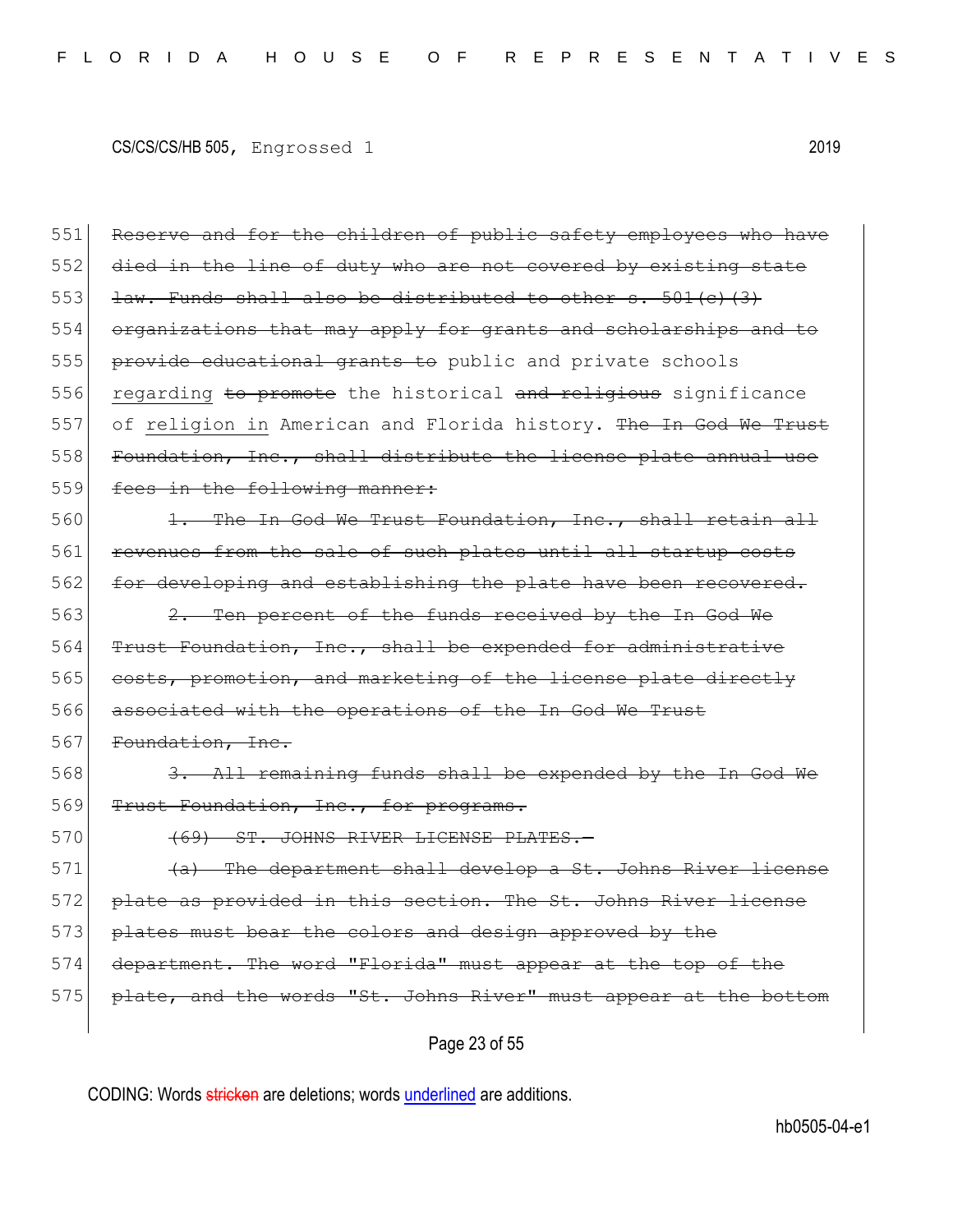$576$  of the plate.

 $[577]$  (b) The requirements of s. 320.08053 must be met prior 578 the issuance of the plate. Thereafter, the license plate annual 579 use fees shall be distributed to the St. Johns River Alliance, 580 Inc., a s. 501(c)(3) nonprofit organization, which shall 581 administer the fees as follows:

582 1. The St. Johns River Alliance, Inc., shall retain the 583 first \$60,000 of the annual use fees as direct reimbursement for 584 administrative costs, startup costs, and costs incurred in the 585 development and approval process. Thereafter, up to 10 percent 586 of the annual use fee revenue may be used for administrative 587 costs directly associated with education programs, conservation, 588 research, and grant administration of the organization, and up 589 to 10 percent may be used for promotion and marketing of the 590 specialty license plate.

591 2. At least 30 percent of the fees shall be available for 592 competitive grants for targeted community-based or county-based 593 research or projects for which state funding is limited or not 594 currently available. The remaining 50 percent shall be directed 595 toward community outreach and access programs. The competitive 596 grants shall be administered and approved by the board of 597 directors of the St. Johns River Alliance, Inc. A grant advisory  $598$  committee shall be composed of six members chosen by the St. 599 Johns River Alliance board members.  $600$  3. Any remaining funds shall be distributed with the

Page 24 of 55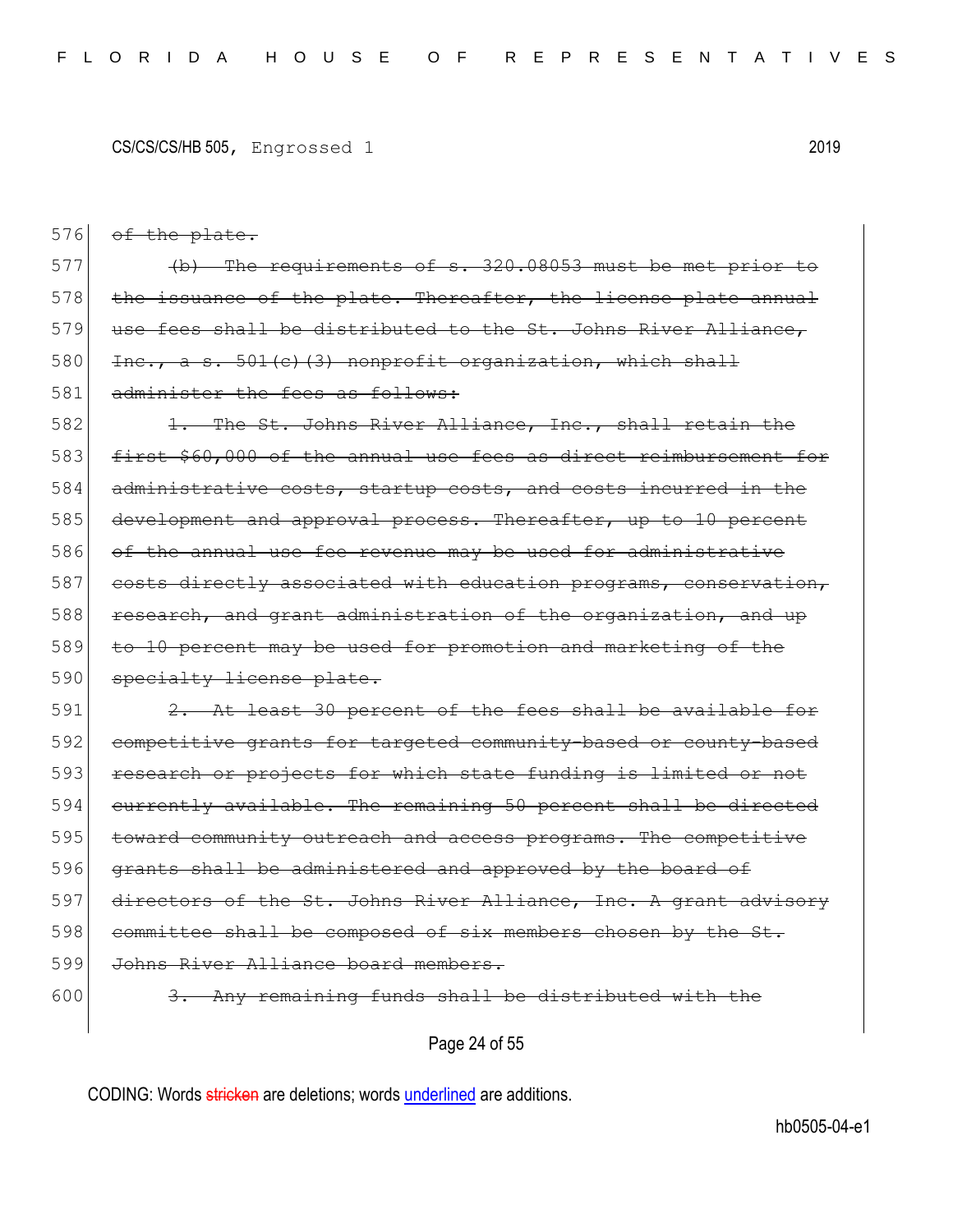601 approval of and accountability to the board of directors of the 602 St. Johns River Alliance, Inc., and shall be used to 603 activities contributing to education, outreach, and springs 604 conservation.

605 (70) HISPANIC ACHIEVERS LICENSE PLATES.

606  $\left($   $\leftarrow$   $\leftarrow$  Notwithstanding the requirements of s. 320.08053, the 607 department shall develop a Hispanic Achievers license plate as 608 provided in this section. The plate must bear the colors and 609 design approved by the department. The word "Florida" must  $610$  appear at the top of the plate, and the words "Hispanic 611 Achievers" must appear at the bottom of the plate.

 $612$  (b) The proceeds from the license plate annual use fee 613 shall be distributed to National Hispanic Corporate Achievers, 614 Inc., a nonprofit corporation under  $s. 501(e)$  (3) of the Internal 615 Revenue Code, to fund grants to nonprofit organizations to 616 operate programs and provide scholarships and for marketing the 617 Hispanic Achievers license plate. National Hispanic Corporate 618 Achievers, Inc., shall establish a Hispanic Achievers Grant 619 Council that shall provide recommendations for statewide grants 620 from available Hispanic Achievers license plate proceeds to 621 nonprofit organizations for programs and scholarships for 622 Hispanic and minority Floridians. National Hispanic Corporate 623 Achievers, Inc., shall also establish a Hispanic Achievers  $624$  License Plate Fund. Moneys in the fund shall be used by the  $625$  grant council as provided in this paragraph. All funds received

Page 25 of 55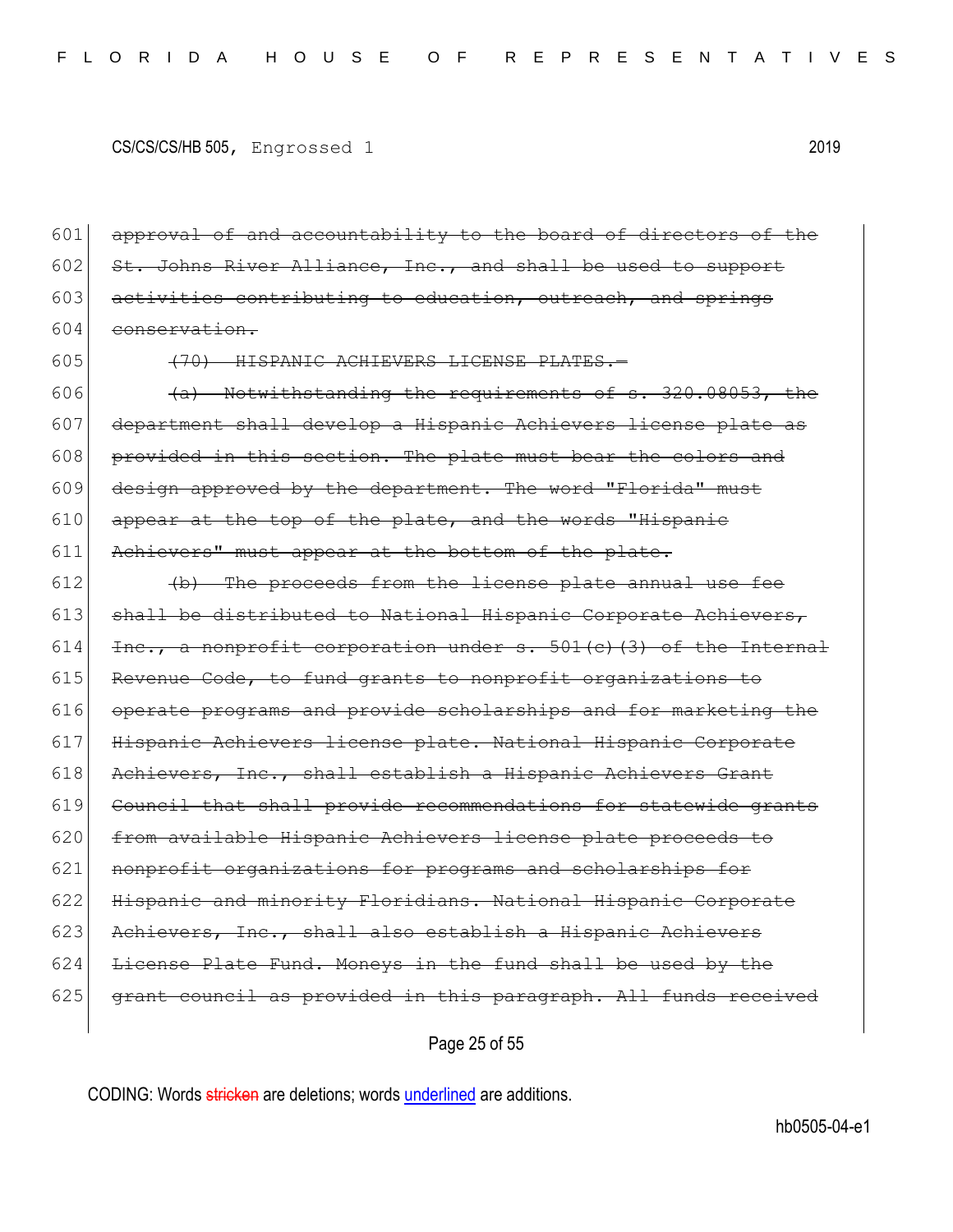626 under this subsection must be used in this state. 627  $\left\{\left(e\right)\right\}$  National Hispanic Corporate Achievers, Inc., may  $628$  retain all proceeds from the annual use fee until documented 629 startup costs for developing and establishing the plate have 630 been recovered. Thereafter, the proceeds from the annual use fee 631 shall be used as follows:  $632$  1. Up to 5 percent of the proceeds may be used for the 633 cost of administration of the Hispanic Achievers License Plate 634 Fund, the Hispanic Achievers Grant Council, and related matters.  $635$  2. Funds may be used as necessary for annual audit or 636 compliance affidavit costs.  $637$  3. Up to 20 percent of the proceeds may be used to market 638 and promote the Hispanic Achievers license plate. 639  $\vert$  4. Twenty-five percent of the proceeds shall be used by 640 the Hispanic Corporate Achievers, Inc., located in Seminole 641 County, for grants. 642 5. The remaining proceeds shall be available to the 643 Hispanic Achievers Grant Council to award grants for services, 644 programs, or scholarships for Hispanic and minority individuals 645 and organizations throughout Florida. All grant recipients must 646 provide to the Hispanic Achievers Grant Council an annual  $647$  program and financial report regarding the use of grant funds. 648 Such reports must be available to the public. 649  $(d)$  Effective July 1, 2014, the Hispanic Achievers license 650 plate will shift into the presale voucher phase, as provided in

Page 26 of 55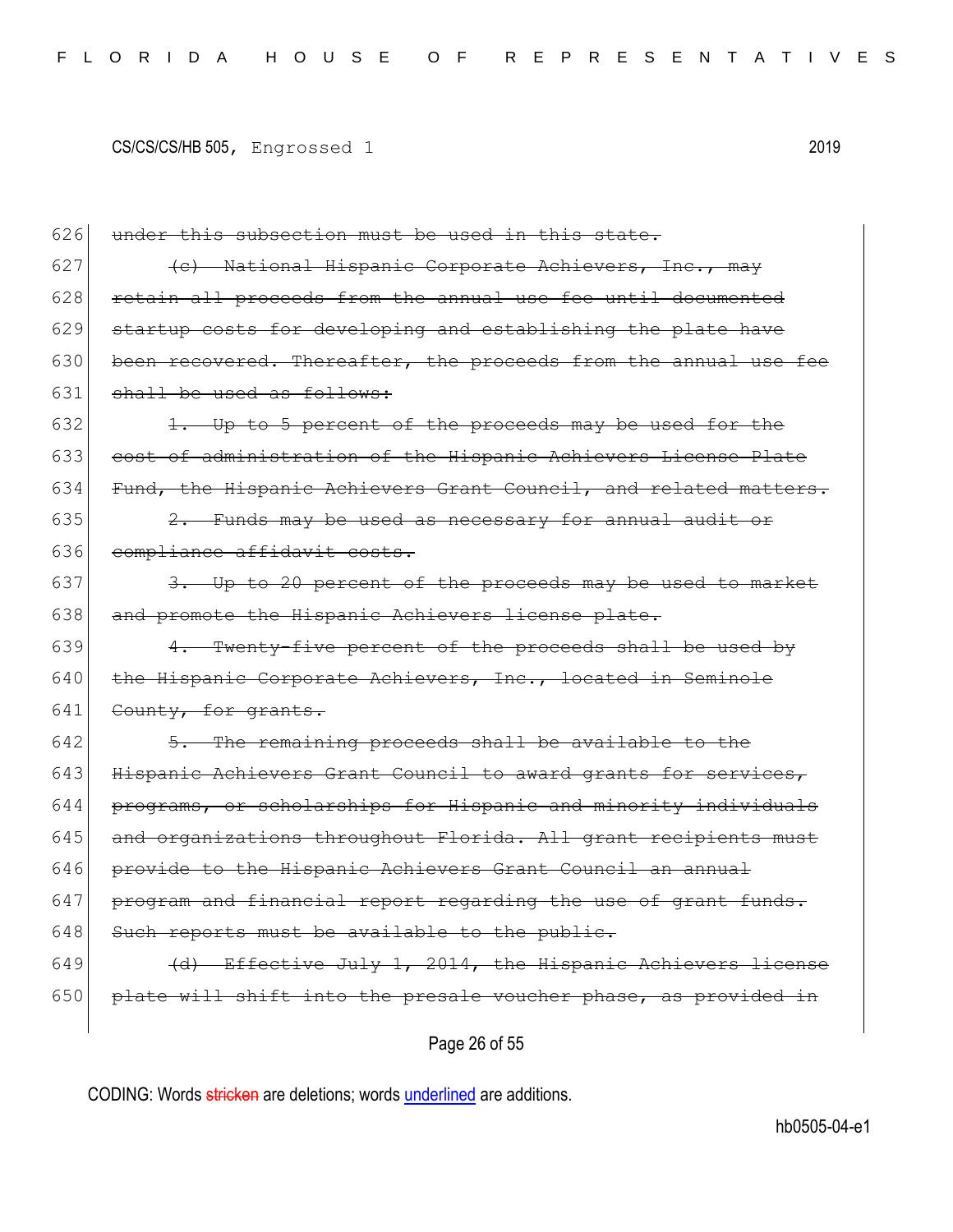651  $\vert$  s. 320.08053(2)(b). National Hispanic Corporate Achievers, Inc.,  $652$  shall have 24 months to record a minimum of 1,000 sales. Sales 653 include existing active plates and vouchers sold subsequent to 654 July 1, 2014. During the voucher period, new plates may not be 655 issued, but existing plates may be renewed. If, at the 656 conclusion of the  $24$ -month presale period, the requirement of a 657 minimum of  $1,000$  sales has been met, the department shall resume  $658$  normal distribution of the Hispanic Achievers license plate. If, 659 after 24 months, the minimum of 1,000 sales has not been met, 660 the department shall discontinue the Hispanic Achievers license 661 plate. This subsection is repealed June 30, 2016.

- 662 (76)<del>(80)</del> FALLEN LAW ENFORCEMENT OFFICERS LICENSE PLATES. 663 (b) The annual use fees shall be distributed to the Police 664 and Kids Foundation, Inc., which may use up to a maximum of 10 665 percent of the proceeds for marketing to promote and market the 666 plate. All remaining The remainder of the proceeds shall be 667 distributed to and used by the Police and Kids Foundation, Inc., 668 for its operations, activities, programs, and projects to invest 669 and reinvest, and the interest earnings shall be used for the 670 operation of the Police and Kids Foundation, Inc.
	-

671 (80) BEAT CHILDHOOD CANCER LICENSE PLATES.—

 (a) The department shall develop a Beat Childhood Cancer license plate as provided in this section and s. 320.08053. The plate must bear the colors and design approved by the department. The word "Florida" must appear at the top of the

### Page 27 of 55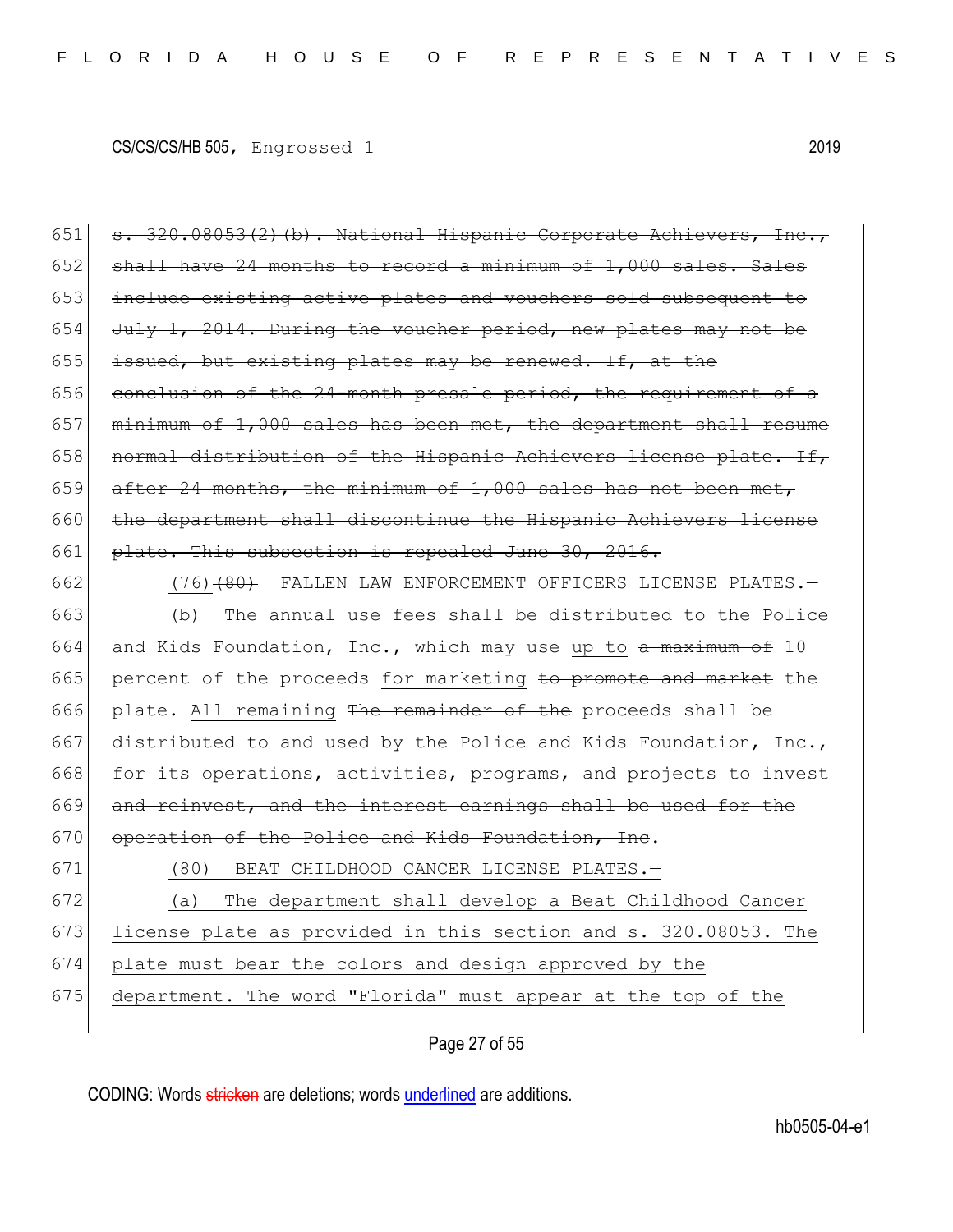| 676 | plate, and the words "Beat Childhood Cancer" must appear at the     |
|-----|---------------------------------------------------------------------|
| 677 | bottom of the plate.                                                |
| 678 | (b) The annual use fees from the sale of the plate shall            |
| 679 | be distributed as follows:                                          |
| 680 | 1. Seventy-five percent of the proceeds shall be                    |
| 681 | distributed to Beat Nb, Inc., which may use up to 10 percent of     |
| 682 | its proceeds for administrative costs directly associated with      |
| 683 | the operation of the corporation and for marketing and promoting    |
| 684 | the plate. All remaining proceeds shall be used by the              |
| 685 | corporation to fund pediatric cancer treatment and research.        |
| 686 | 2.<br>Twenty-five percent of the proceeds shall be                  |
| 687 | distributed to the Ryan Callahan Foundation, Inc., a nonprofit      |
| 688 | corporation under s. $501(c)$ (3) of the Internal Revenue Code. Its |
| 689 | proceeds shall be used by the corporation to fund pediatric         |
|     |                                                                     |
| 690 | cancer treatment and research.                                      |
| 691 | (81) AUBURN UNIVERSITY LICENSE PLATES.-                             |
| 692 | (a) The department shall develop an Auburn University               |
| 693 | license plate as provided in this section and s. 320.08053. The     |
| 694 | plate must bear the colors and design approved by the               |
| 695 | department. The word "Florida" must appear at the top of the        |
| 696 | plate, and the words "War Eagle" must appear at the bottom of       |
| 697 | the plate.                                                          |
| 698 | The annual use fees from the sale of the plate shall<br>(b)         |
| 699 | be distributed to the Tampa Bay Auburn Club, which must use the     |
| 700 | proceeds for the purpose of awarding scholarships to Florida        |

Page 28 of 55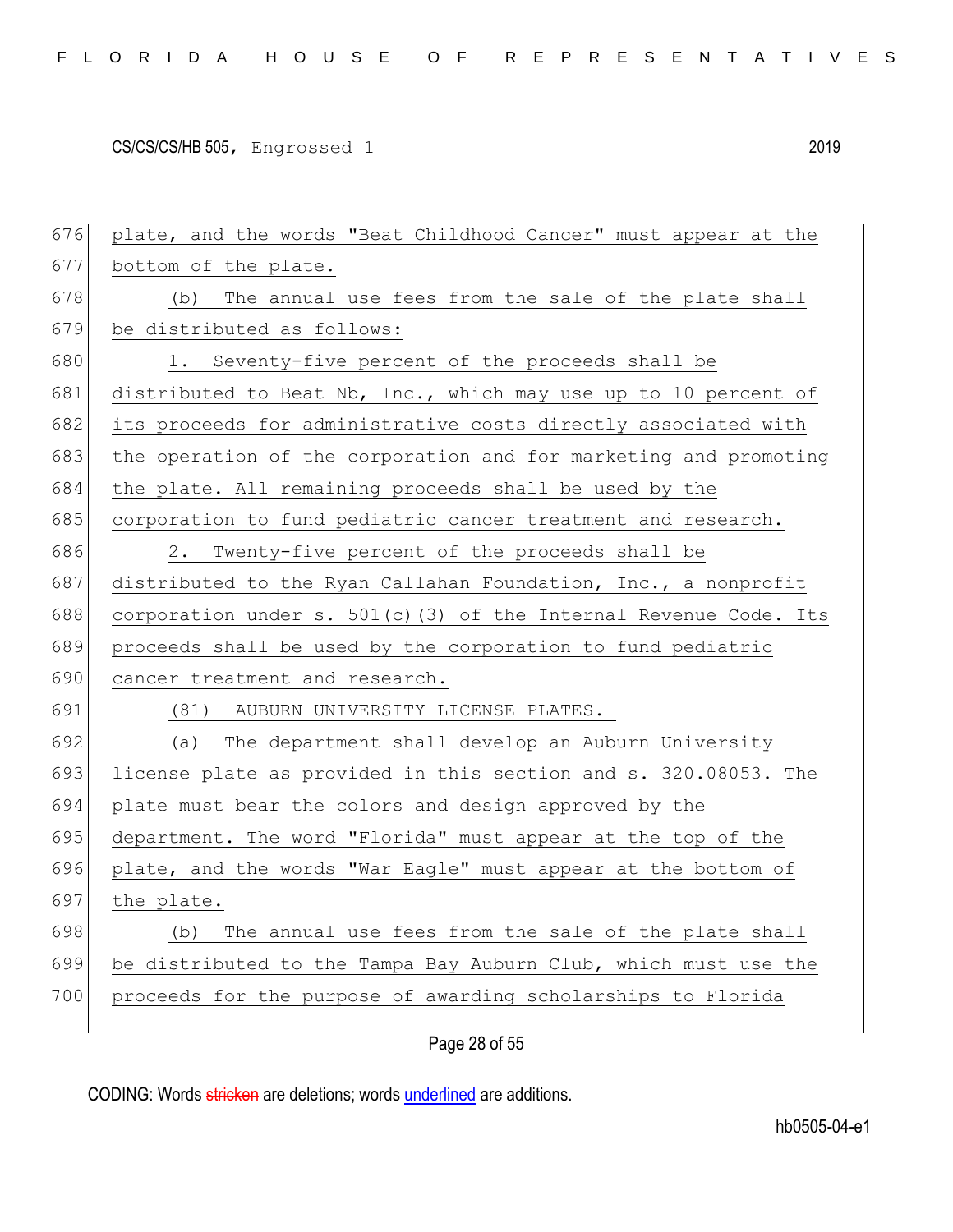| 701 | residents attending Auburn University. Students receiving these   |
|-----|-------------------------------------------------------------------|
| 702 | scholarships must be eligible for the Florida Bright Futures      |
| 703 | Scholarship Program pursuant to s. 1009.531 and shall use the     |
| 704 | scholarship funds for tuition and other expenses related to       |
| 705 | attending Auburn University.                                      |
| 706 | (82) DUCKS UNLIMITED LICENSE PLATES.-                             |
| 707 | The department shall develop a Ducks Unlimited license<br>(a)     |
| 708 | plate as provided in this section and s. 320.08053. The plate     |
| 709 | must bear the colors and design approved by the department. The   |
| 710 | word "Florida" must appear at the top of the plate, and the       |
| 711 | words "Conserving Florida Wetlands" must appear at the bottom of  |
| 712 | the plate.                                                        |
| 713 | The annual use fees from the sale of the plate shall<br>(b)       |
| 714 | be distributed to Ducks Unlimited, Inc., a nonprofit corporation  |
| 715 | under s. $501(c)$ (3) of the Internal Revenue Code, to be used as |
| 716 | follows:                                                          |
| 717 | 1. Up to 5 percent of the proceeds may be used for                |
| 718 | administrative costs and marketing of the plate.                  |
| 719 | 2. At least 95 percent of the proceeds shall be used in           |
| 720 | this state to support the mission and efforts of Ducks            |
| 721 | Unlimited, Inc., to conserve, restore, and manage Florida         |
| 722 | wetlands and associated habitats for the benefit of waterfowl,    |
| 723 | other wildlife, and people.                                       |
| 724 | (83)<br>DONATE LIFE FLORIDA LICENSE PLATES.-                      |
| 725 | The department shall develop a Donate Life Florida<br>(a)         |
|     |                                                                   |

Page 29 of 55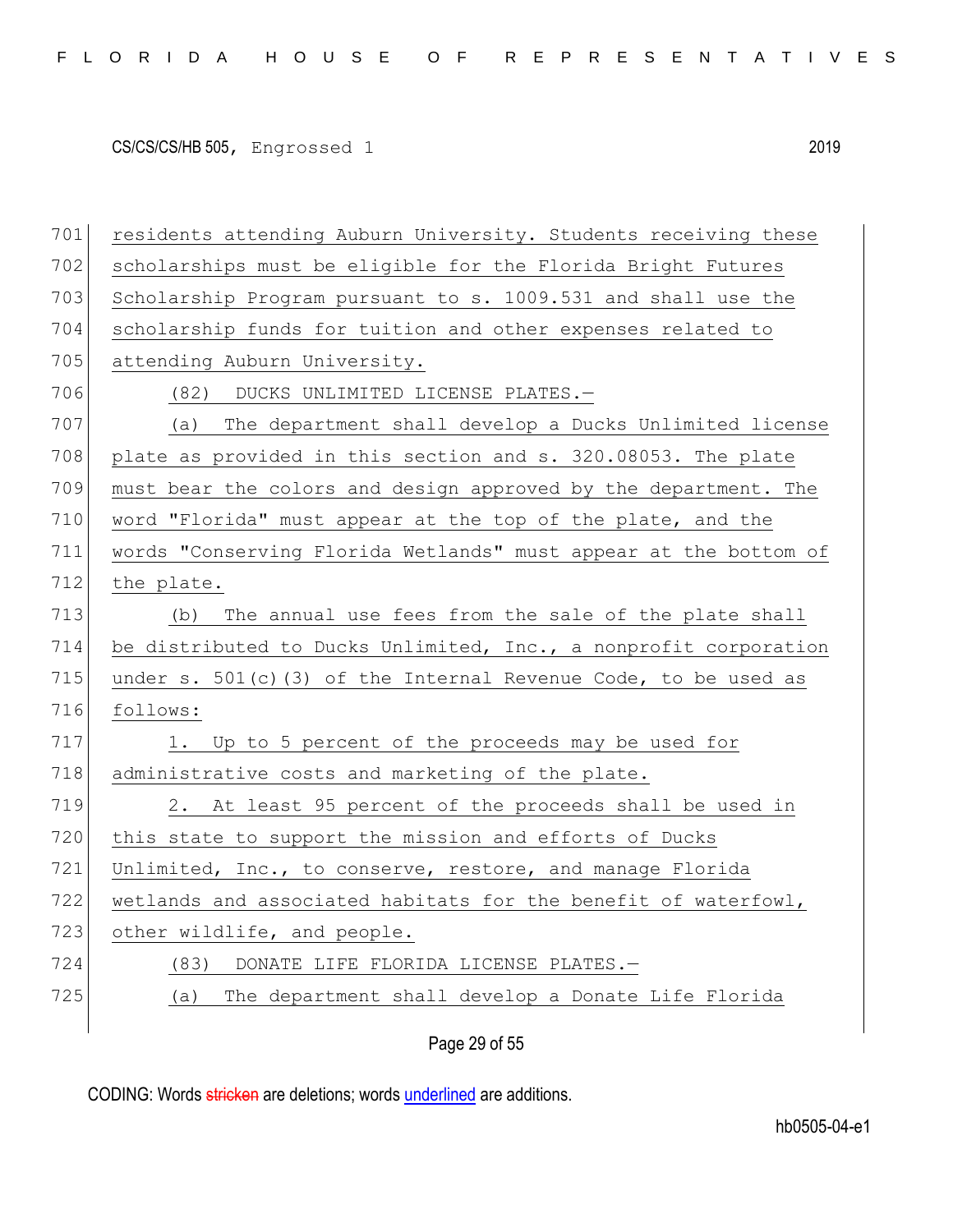| 726 | license plate as provided in this section and s. 320.08053. The  |
|-----|------------------------------------------------------------------|
| 727 | plate must bear the colors and design approved by the            |
| 728 | department. The word "Florida" must appear at the top of the     |
| 729 | plate, and the words "Donors Save Lives" must appear at the      |
| 730 | bottom of the plate.                                             |
| 731 | The annual use fees from the sale of the plate shall<br>(b)      |
| 732 | be distributed to Donate Life Florida, which may use up to 10    |
| 733 | percent of the proceeds for marketing and administrative costs.  |
| 734 | All remaining proceeds from the annual use fees shall be used by |
| 735 | Donate Life Florida to educate Florida residents on the          |
| 736 | importance of organ, tissue, and eye donation and for the        |
| 737 | continued maintenance of the Joshua Abbott Organ and Tissue      |
| 738 | Donor Registry.                                                  |
|     |                                                                  |
| 739 | (84) FLORIDA STATE BEEKEEPERS ASSOCIATION LICENSE PLATES.-       |
| 740 | The department shall develop a Florida State<br>(a)              |
| 741 | Beekeepers Association license plate as provided in this section |
| 742 | and s. 320.08053. The plate must bear the colors and design      |
| 743 | approved by the department. The word "Florida" must appear at    |
| 744 | the top of the plate, and the words "Save the Bees" must appear  |
| 745 | at the bottom of the plate.                                      |
| 746 | The annual use fees shall be distributed to the<br>(b)           |
| 747 | Florida State Beekeepers Association, a Florida nonprofit        |
| 748 | corporation. The Florida State Beekeepers Association may use up |
| 749 | to 10 percent of the proceeds for administrative, promotional,   |
| 750 | and marketing costs of the license plate.                        |

Page 30 of 55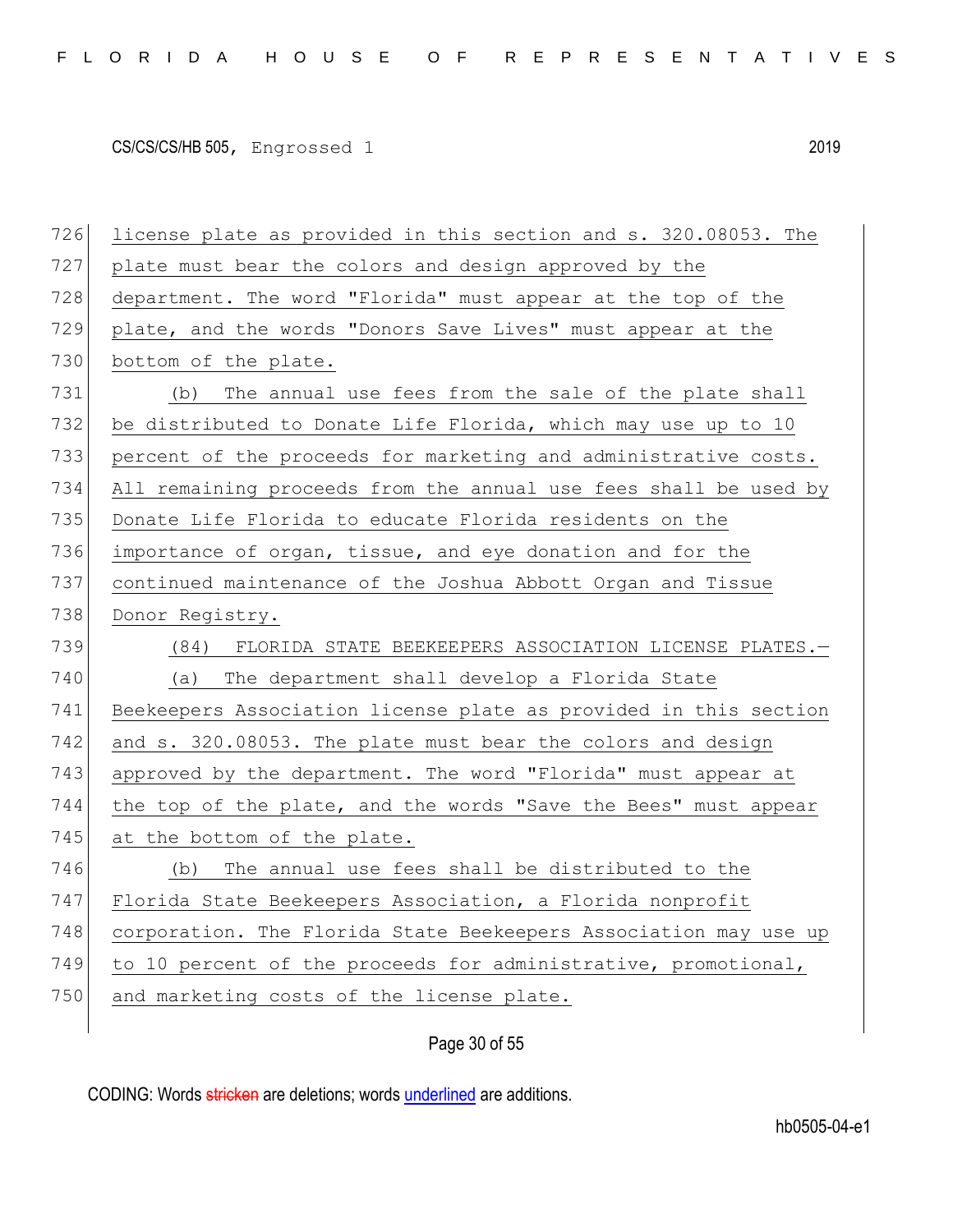| 751 | (c) All remaining proceeds shall be distributed to the           |
|-----|------------------------------------------------------------------|
| 752 | Florida State Beekeepers Association and shall be used to raise  |
| 753 | awareness of the importance of beekeeping to Florida agriculture |
| 754 | by funding honeybee research, education, outreach, and           |
| 755 | husbandry. The Florida State Beekeepers Association board of     |
| 756 | managers must approve and is accountable for all such            |
| 757 | expenditures.                                                    |
| 758 | (85) ROTARY LICENSE PLATES.-                                     |
| 759 | The department shall develop a Rotary license plate as<br>(a)    |
| 760 | provided in this section and s. 320.08053. The plate must bear   |
| 761 | the colors and design approved by the department. The word       |
| 762 | "Florida" must appear at the top of the plate, and the word      |
| 763 | "Rotary" must appear on the bottom of the plate. The license     |
| 764 | plate must bear the Rotary International wheel emblem.           |
| 765 | The annual use fees shall be distributed to the<br>(b)           |
| 766 | Community Foundation of Tampa Bay, Inc., to be used as follows:  |
| 767 | Up to 10 percent of the proceeds may be used for<br>1.           |
| 768 | administrative costs and for marketing of the plate.             |
| 769 | Ten percent of the proceeds shall be distributed to<br>2.        |
| 770 | Rotary's Camp Florida for direct support to all programs and     |
| 771 | services provided to children with special needs who attend the  |
| 772 | camp.                                                            |
| 773 | 3. All remaining proceeds shall be distributed,                  |
| 774 | proportionally based on sales, to each Rotary district in the    |
| 775 |                                                                  |
|     | state in support of Rotary youth programs in Florida.            |

Page 31 of 55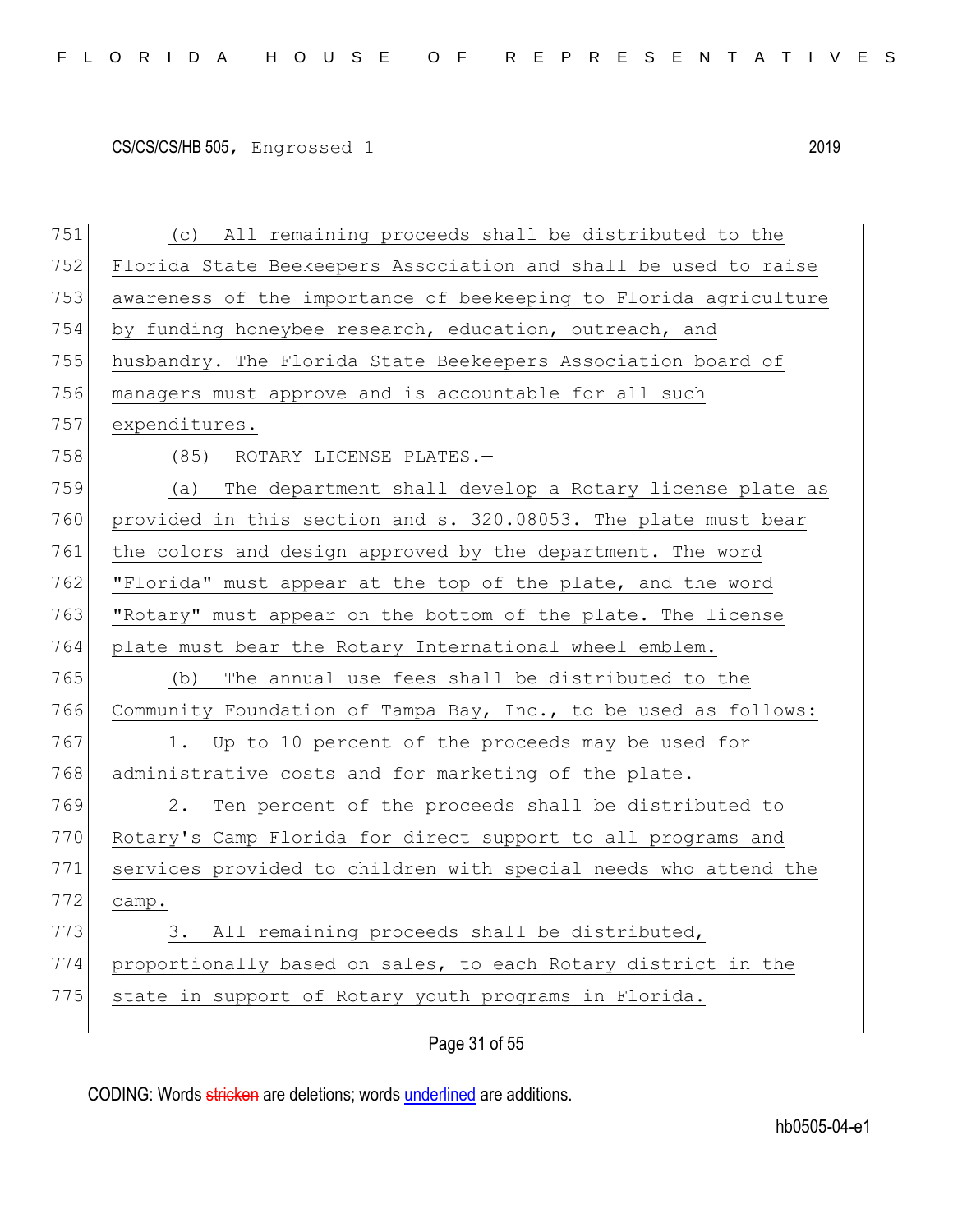776 (86) FLORIDA BAY FOREVER LICENSE PLATES. 777 (a) The department shall develop a Florida Bay Forever 778 license plate as provided in this section and s. 320.08053. The 779 plate must bear the colors and design approved by the 780 department. The word "Florida" must appear at the top of the 781 plate, and the words "Florida Bay Forever" must appear at the 782 bottom of the plate. 783 (b) The annual use fees from the sale of the plate shall 784 be distributed to the Florida National Park Association, Inc., 785 which may use up to 10 percent of the proceeds for 786 administrative costs and marketing of the plate. All remaining 787 proceeds shall be used to supplement the Everglades National 788 Park's budgets and to support educational, interpretive, 789 historical, and scientific research relating to the Everglades 790 National Park. 791 (87) BONEFISH AND TARPON TRUST LICENSE PLATES. 792 (a) The department shall develop a Bonefish and Tarpon 793 Trust license plate as provided in this section and s. 794 320.08053. The plate must bear the colors and design approved by 795 the department. The word "Florida" must appear at the top of the 796 plate, and the words "Bonefish and Tarpon Trust" must appear at 797 the bottom of the plate. 798 (b) The annual use fees from the sale of the plate shall 799 be distributed to the Bonefish and Tarpon Trust, which may use 800 up to 10 percent of the proceeds to promote and market the

Page 32 of 55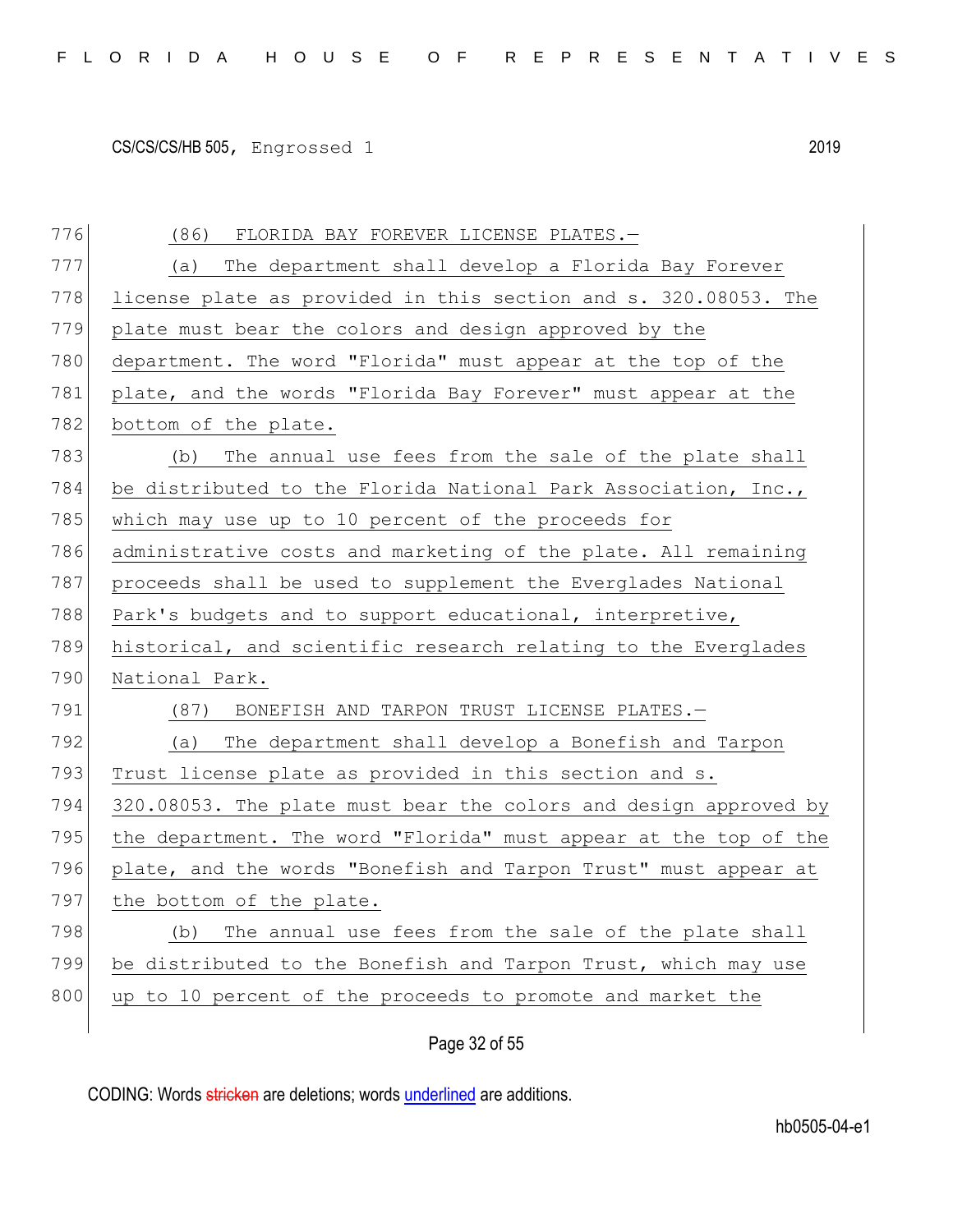801 license plate. All remaining proceeds shall be used to conserve 802 and enhance Florida bonefish and tarpon fisheries and their 803 respective environments through stewardship, research, 804 education, and advocacy. 805 (88) MEDICAL PROFESSIONALS WHO CARE LICENSE PLATES. 806 (a) The department shall develop a Medical Professionals 807 Who Care license plate as provided in this section and s. 808 320.08053. The plate must bear the colors and design approved by 809 the department. The word "Florida" must appear at the top of the 810 plate, and the words "Medical Professionals Who Care" must 811 appear at the bottom of the plate. 812 (b) The annual use fees from the sale of the plate shall 813 be distributed to Florida Benevolent Group, Inc., a Florida 814 nonprofit corporation, which may use up to 10 percent of the 815 proceeds for administrative costs, marketing, and promotion of 816 the plate. All remaining proceeds shall be used by Florida 817 Benevolent Group, Inc., to assist low-income individuals in 818 obtaining a medical education and career through scholarships, 819 support, and quidance. 820 (89) UNIVERSITY OF GEORGIA LICENSE PLATES. 821 (a) The department shall develop a University of Georgia 822 license plate as provided in this section and s. 320.08053. The 823 plate must bear the colors and design approved by the 824 department. The word "Florida" must appear at the top of the 825 plate, and the words "The University of Georgia" must appear at

Page 33 of 55

CODING: Words stricken are deletions; words underlined are additions.

hb0505-04-e1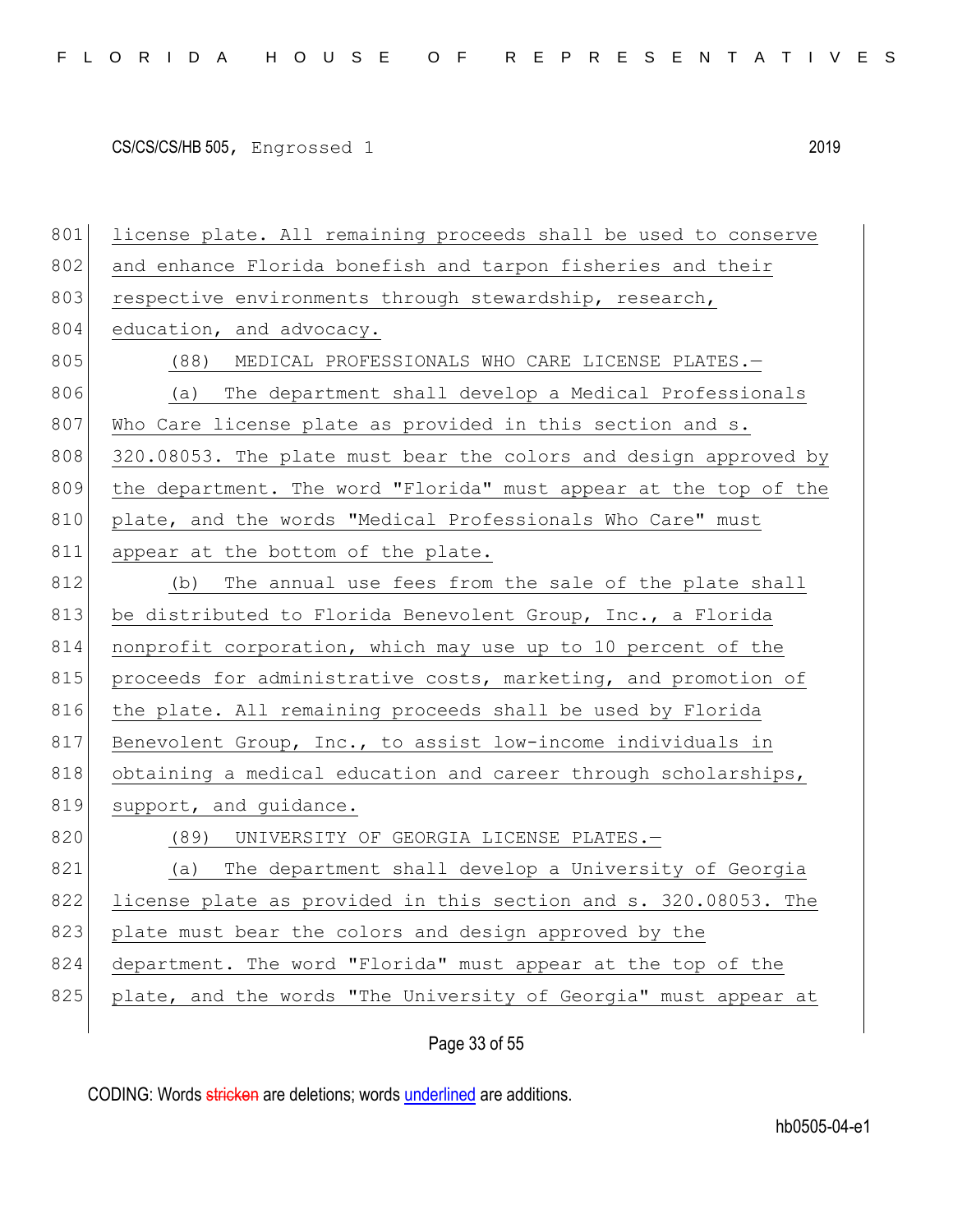826 the bottom of the plate. 827 (b) The annual use fees from the sale of the plate shall 828 be distributed to the Georgia Bulldog Club of Jacksonville, 829 which must use the proceeds for the purpose of awarding 830 scholarships to Florida residents attending the University of 831 Georgia. Students receiving these scholarships must be eligible 832 for the Florida Bright Futures Scholarship Program pursuant to 833 s. 1009.531 and shall use the scholarship funds for tuition and 834 other expenses related to attending the University of Georgia. 835 (90) HIGHWAYMEN LICENSE PLATES.-836 (a) The department shall develop a Highwaymen license 837 plate as provided in this section and s. 320.08053. The plate 838 must bear the colors and design approved by the department. The 839 word "Florida" must appear at the top of the plate, and the word 840 | "Highwaymen" must appear at the bottom of the plate. 841 (b) The annual use fees shall be distributed to the City 842 of Fort Pierce, subject to a city resolution designating the 843 city as the fiscal agent of the license plate. The city may use 844 up to 10 percent of the proceeds for administrative costs and 845 marketing of the plate and shall use the remainder of the 846 proceeds as follows: 847 1. Before completion of construction of the Highwaymen 848 Museum and African-American Cultural Center, the city shall 849 distribute at least 15 percent of the proceeds to the St. Lucie 850 Education Foundation, Inc., to fund art education and art

## Page 34 of 55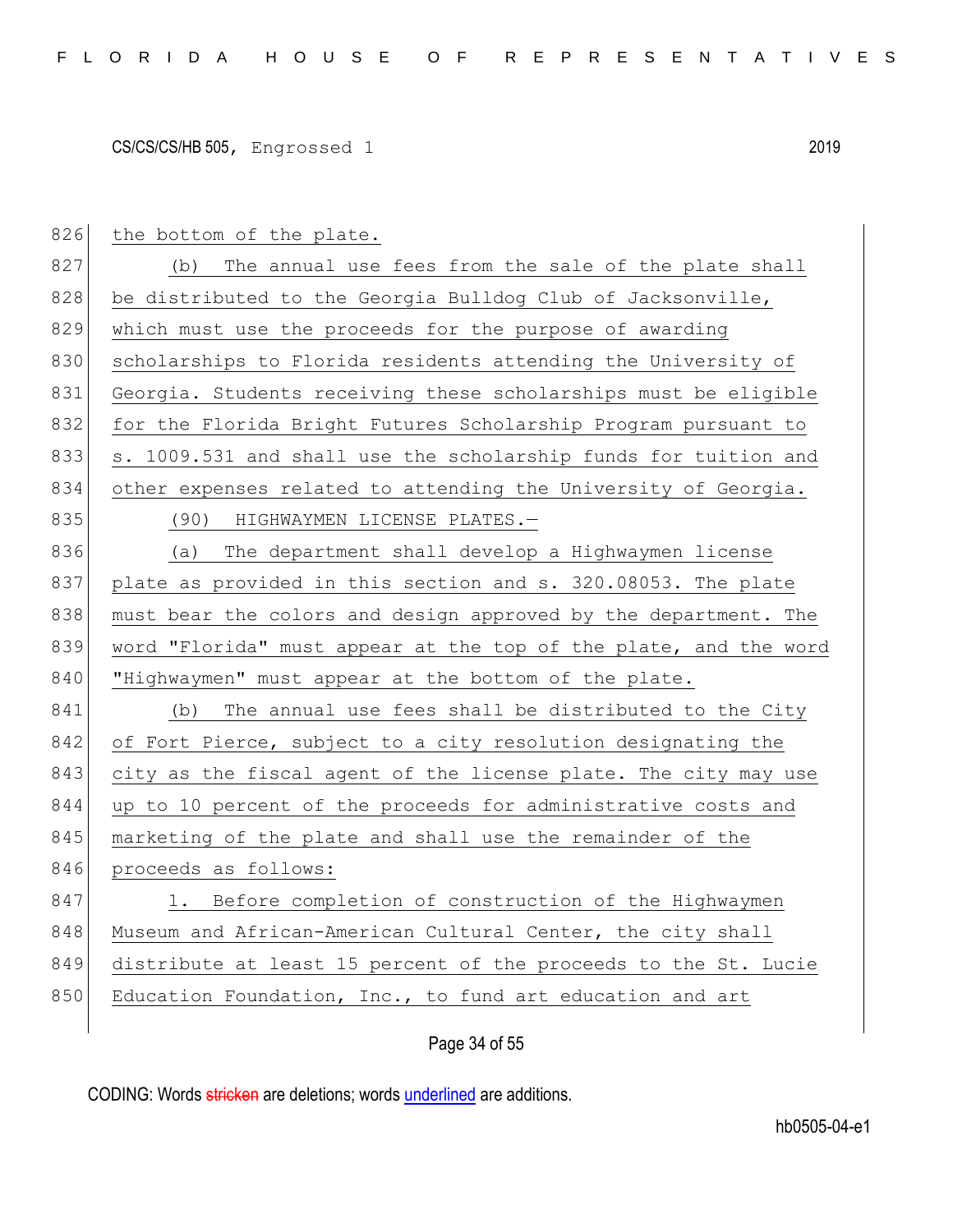| 851 | projects in public schools within St. Lucie County. All          |
|-----|------------------------------------------------------------------|
| 852 | remaining proceeds shall be used by the city to fund the         |
| 853 | construction of the Highwaymen Museum and African-American       |
| 854 | Cultural Center.                                                 |
| 855 | Upon completion of construction of the Highwaymen<br>2.          |
| 856 | Museum and African-American Cultural Center, the city shall      |
| 857 | distribute at least 10 percent of the proceeds to the St. Lucie  |
| 858 | Education Foundation, Inc., to fund art education and art        |
| 859 | projects in public schools within St. Lucie County. All          |
| 860 | remaining proceeds shall be used by the city to fund the day-to- |
| 861 | day operations of the Highwaymen Museum and African-American     |
| 862 | Cultural Center.                                                 |
| 863 | (91) DAN MARINO CAMPUS LICENSE PLATES.-                          |
| 864 | (a) The department shall develop a Dan Marino Campus             |
| 865 | license plate as provided in this section and s. 320.08053. The  |
| 866 | plate must bear the colors and design approved by the            |
| 867 | department. The word "Florida" must appear at the top of the     |
| 868 | plate, and the words "Marino Campus" must appear at the bottom   |
| 869 | of the plate.                                                    |
| 870 | The annual use fees from the sale of the plate shall<br>(b)      |
| 871 | be distributed to the Dan Marino Foundation, a Florida nonprofit |
| 872 | corporation, which may use up to 10 percent of the proceeds for  |
| 873 | administrative costs and marketing of the plate. All remaining   |
| 874 | proceeds shall be used by the Dan Marino Foundation to assist    |
| 875 | Floridians with developmental disabilities in becoming employed, |
|     |                                                                  |

# Page 35 of 55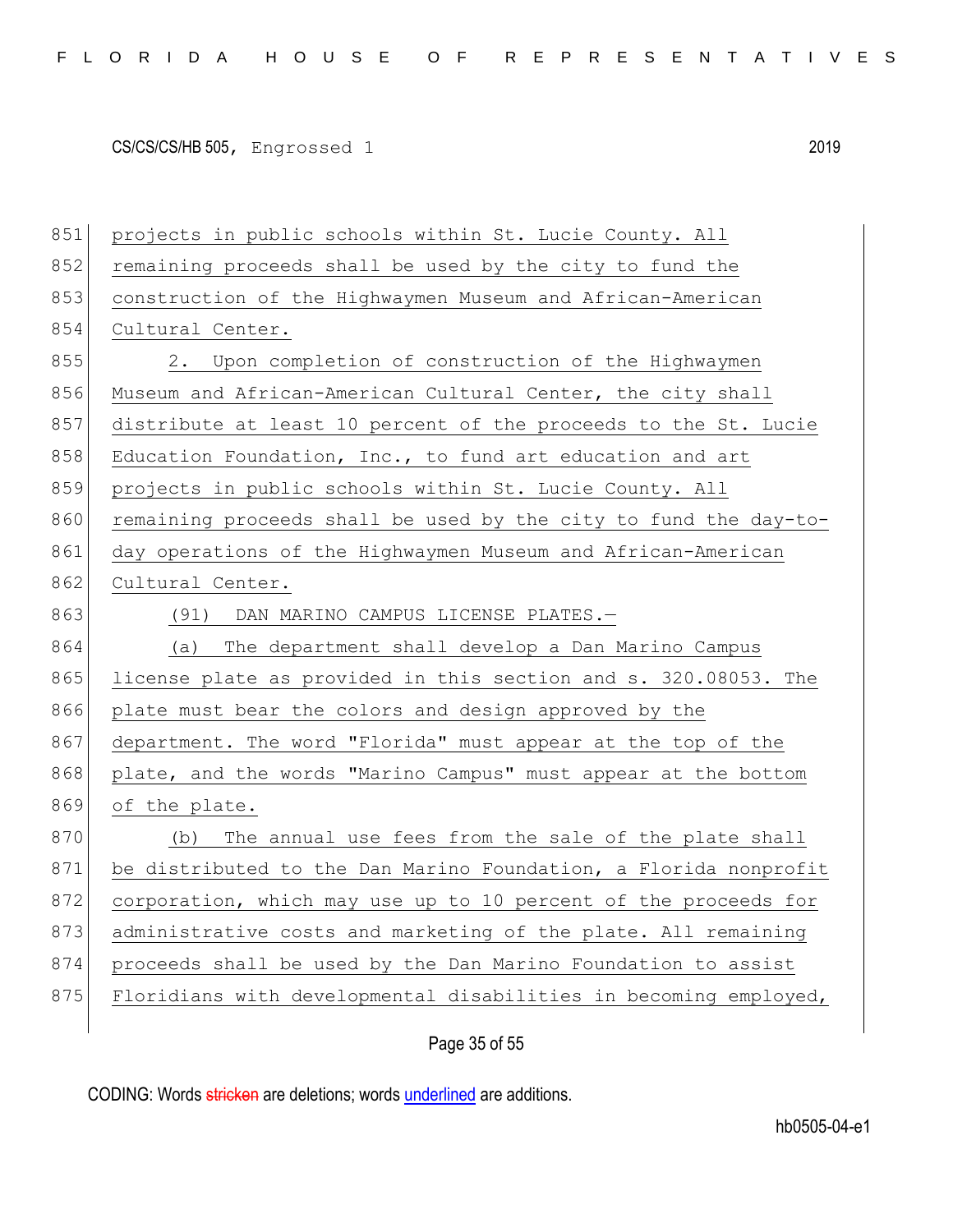876 independent, and productive and to promote and fund education 877 scholarships and awareness of these services. 878 (92) ORLANDO CITY SOCCER CLUB LICENSE PLATES. 879 (a) The department shall develop an Orlando City Soccer 880 Club license plate as provided in paragraph  $(9)(a)$ . 881 (b) The annual use fees from the sale of the plate shall 882 be distributed and used as provided in paragraph  $(9)$  (b). 883 (93) COASTAL CONSERVATION ASSOCIATION LICENSE PLATES. 884 (a) The department shall develop a Coastal Conservation 885 Association license plate as provided in this section and s. 886 320.08053. The plate must bear the colors and design approved by 887 the department. The word "Florida" must appear at the top of the 888 plate, and the words "Conserve Florida's Fisheries" must appear 889 at the bottom of the plate. 890 (b) The annual use fees from the sale of the plate shall 891 be distributed to Coastal Conservation Association Florida, a 892 nonprofit corporation under s.  $501(c)$  (3) of the Internal Revenue 893 Code, to be used as follows: 894 1. Up to 10 percent of the proceeds may be used for 895 administrative costs. 896 2. Up to 10 percent of the proceeds may be used to promote 897 and market the plate. 898 3. All remaining proceeds shall be used to support the 899 mission and efforts of Coastal Conservation Association Florida 900 for habitat enhancement and restoration, saltwater fisheries

Page 36 of 55

CODING: Words stricken are deletions; words underlined are additions.

hb0505-04-e1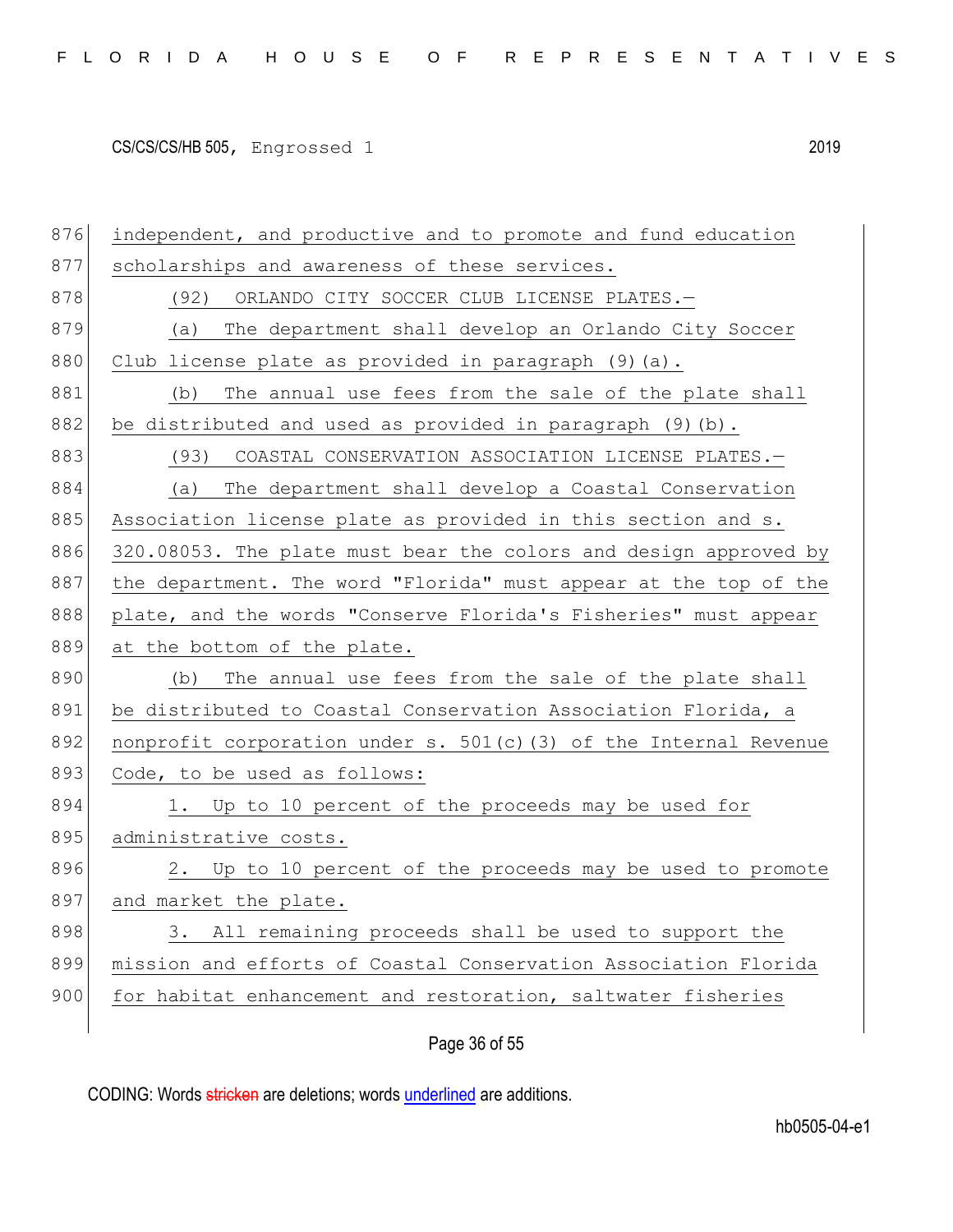901 conservation, and education; to advise the public on the 902 conservation of marine resources; and to promote and enhance the 903 present and future availability of those coastal resources for 904 the benefit and enjoyment of the general public. 905 (94) BLUE ANGELS LICENSE PLATES. 906 (a) The department shall develop a Blue Angels license 907 plate as provided in this section and s. 320.08053. The plate 908 must bear the colors and design approved by the department. The 909 word "Florida" must appear at the top of the plate, and the 910 words "Home of the Blue Angels" must appear at the bottom of the 911 plate. 912 (b) The annual use fees from the sale of the plate shall 913 be distributed to the Naval Aviation Museum Foundation, Inc., a 914 nonprofit Florida corporation under s. 501(c)(3) of the Internal 915 Revenue Code, to fund the maintenance, programs, marketing, and 916 projects of the foundation, including the National Naval 917 Aviation Museum and the National Flight Academy in Pensacola. Up 918 to 10 percent of the proceeds received by the Naval Aviation 919 Museum Foundation, Inc., may be used for marketing of the plate 920 and costs directly associated with the administration of the 921 foundation. The foundation shall distribute 50 percent of the 922 proceeds to eligible programs and projects associated with the 923 National Flight Academy and the remainder of the proceeds to 924 eligible programs and projects associated with the National 925 Naval Aviation Museum.

Page 37 of 55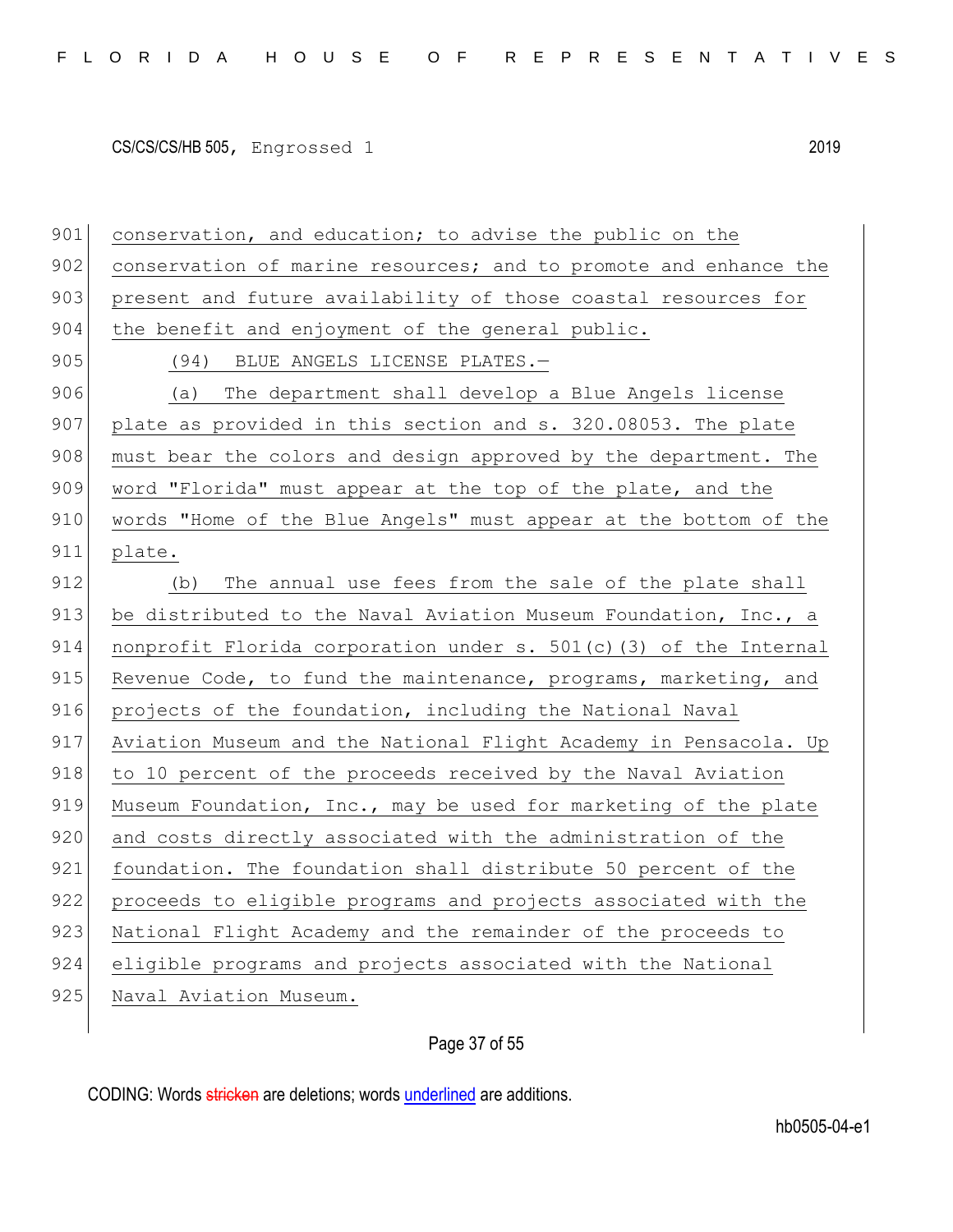926 (95) DAUGHTERS OF THE AMERICAN REVOLUTION LICENSE PLATES. 927 (a) The department shall develop a Daughters of the 928 American Revolution license plate as provided in this section 929 and s. 320.08053. The plate must bear the colors and design 930 approved by the department. The word "Florida" must appear at 931 the top of the plate, and the words "Daughters of the American 932 Revolution" must appear at the bottom of the plate. 933 (b) The annual use fees from the sale of the plate shall 934 be distributed to the Daughters of the American Revolution, a 935 | nonprofit organization under s.  $501(c)$  (3) of the Internal 936 Revenue Code. Up to 10 percent of the proceeds may be used for 937 the promotion and marketing of the plate. The remainder of the 938 proceeds shall be used within this state by the Daughters of the 939 American Revolution, a nonpolitical volunteer women's service 940 organization, to promote patriotism, preserve American history, 941 and secure America's future through educational programs for 942 local public and private K-12 students and scholarships and 943 other educational funding for underprivileged children. 944 (96) GADSDEN FLAG LICENSE PLATES.-945 (a) The department shall develop a Gadsden Flag license 946 plate as provided in this section and s. 320.08053. The design 947 of the license plate must replicate the color, layout, and 948 design of the Gadsden Flag. The word "Florida" must appear at 949 the top of the plate, and the words "Don't Tread on Me" must

950 appear at the bottom of the plate.

### Page 38 of 55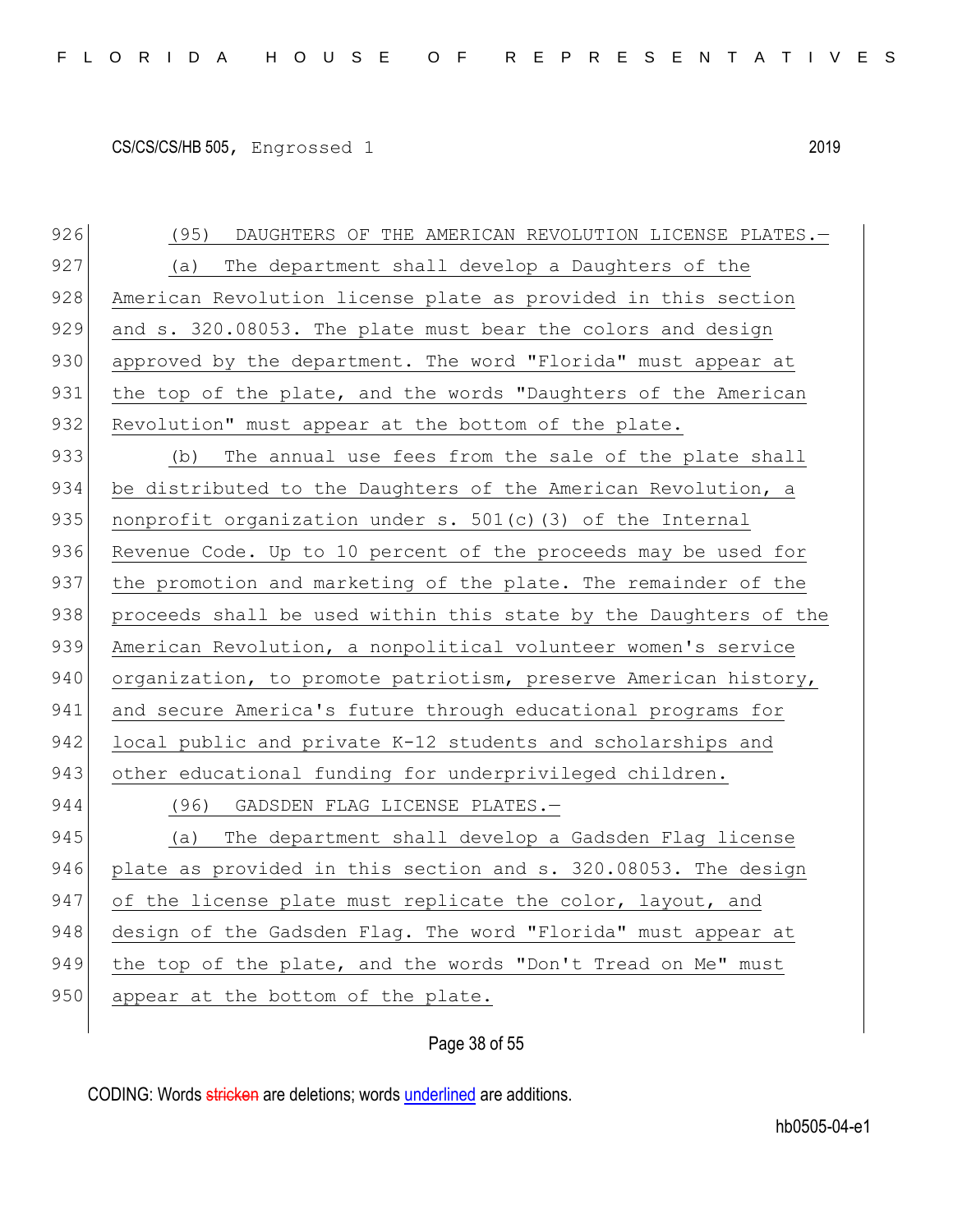951 (b) The annual use fees shall be distributed to the 952 Florida Veterans Foundation, a direct-support organization of 953 the Department of Veterans' Affairs, and must be used to benefit 954 veterans. Up to 10 percent of the proceeds may be used for 955 continuing promotion and marketing of the license plate. 956 (97) AMERICA THE BEAUTIFUL LICENSE PLATES. 957 (a) The department shall develop an America the Beautiful 958 license plate as provided in this section and s. 320.08053. The 959 plate must bear the colors and design approved by the 960 department. The word "Florida" must appear at the top of the 961 plate, and the words "America the Beautiful" must appear at the 962 bottom of the plate. 963 (b) The annual use fees from the plate must be distributed 964 to the America the Beautiful Fund as follows: 10 percent to 965 offset administrative costs, marketing, and promotion of the 966 plate and 90 percent for projects and programs teaching 967 character, leadership, and service to Florida youth; the 968 provision of supportive services and assistance to members of 969 the military community; outdoor education advancing the ideal of 970 self-sufficiency; wildlife conservation, including imperiled and 971 managed species; the maintenance of historic or culturally 972 important sites, buildings, structures, or objects; and the 973 development and modification of playgrounds, recreational areas, 974 or other outdoor amenities, including disability access. 975 (98) TREAD LIGHTLY OFF ROAD FLORIDA LICENSE PLATES.

Page 39 of 55

CODING: Words stricken are deletions; words underlined are additions.

hb0505-04-e1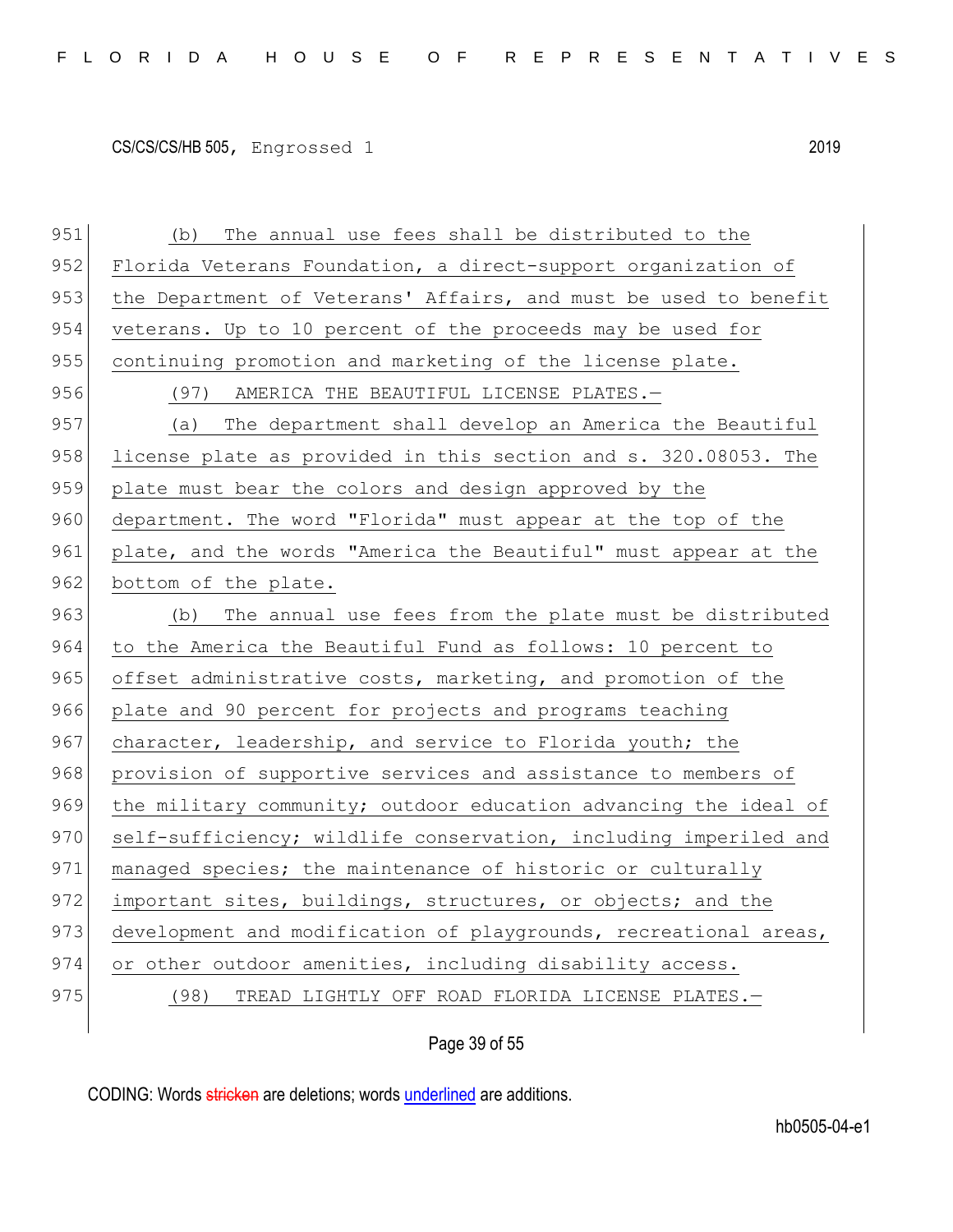976 (a) The department shall develop a Tread Lightly Off Road 977 Florida license plate as provided in this section and s. 978 320.08053. The plate must bear the colors and design approved by 979 the department. The word "Florida" must appear at the top of the 980 plate, and the words "Tread Lightly" must appear at the bottom 981 of the plate. 982 (b) The annual use fees from the sale of the plate shall 983 be distributed to the Florida Off Road Foundation, Inc., a 984 nonprofit corporation under s. 501(c)(3) of the Internal Revenue 985 Code. Up to 10 percent of the funds may be used for marketing of 986 the plate, costs directly associated with creation of the plate, 987 and administrative costs related to distribution of proceeds, 988 including annual audit services and compliance affidavit costs. 989 The remainder of the funds shall be used by the Florida Off Road 990 Foundation, Inc., to fund qualified nonprofit organizations that 991 protect and preserve Florida's natural off-road habitat; educate 992 Floridians about responsible use of the off-road environment; 993 support civilian volunteer programs to promote the use of off-994 road vehicles to assist law enforcement in situations such as 995 search and rescue; support organized cleanups, trail 996 maintenance, and restoration; or preserve Florida's off-road 997 culture. 998 (99) UNIVERSITY OF ALABAMA LICENSE PLATES. 999 (a) The department shall develop a University of Alabama 1000 license plate as provided in this section and s. 320.08053. The

Page 40 of 55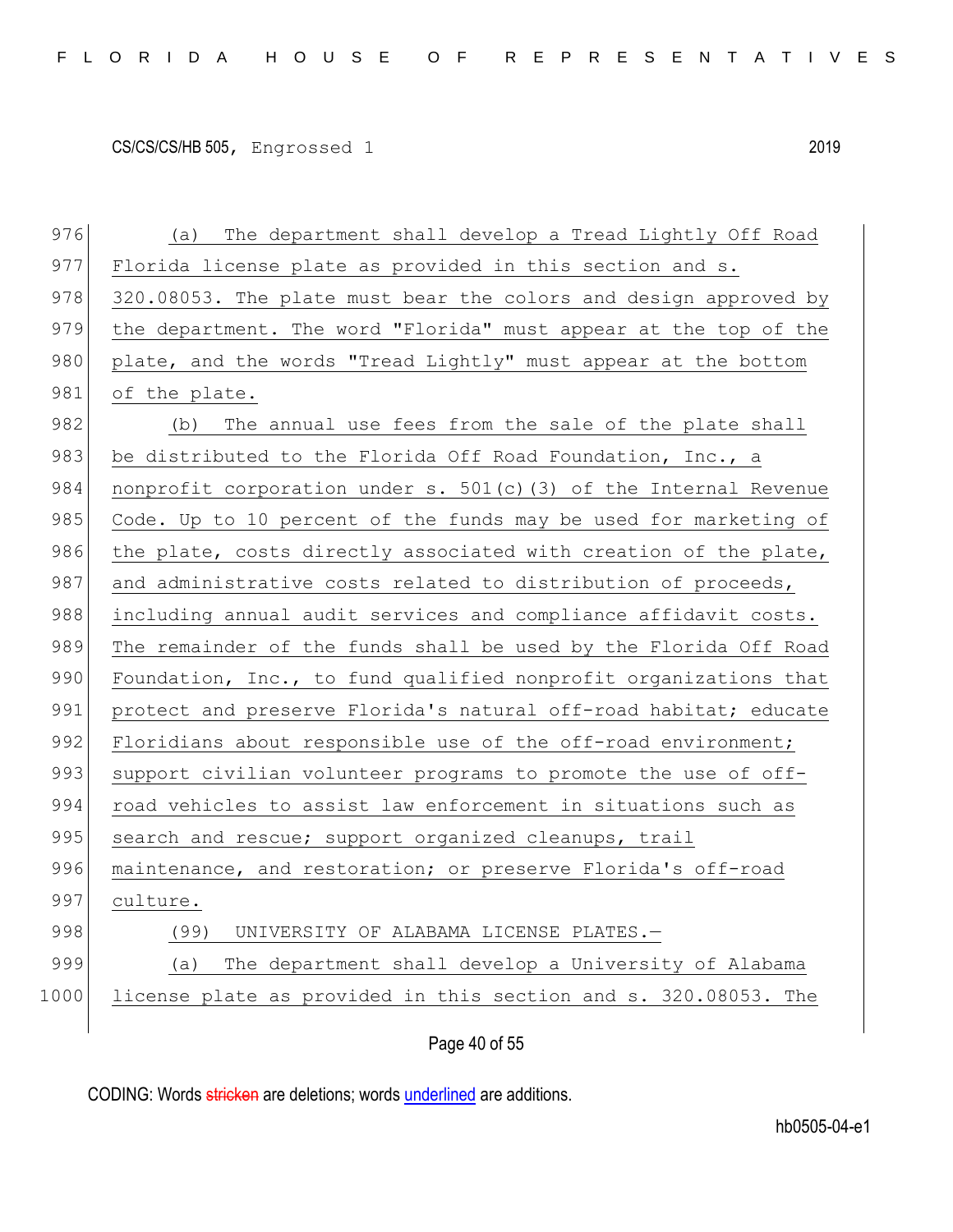1001 plate must bear the colors and design approved by the 1002 department. The word "Florida" must appear at the top of the 1003 plate, and the words "Roll Tide" must appear at the bottom of 1004 the plate. 1005 (b) The annual use fees from the sale of the plate shall 1006 be distributed to the Pensacola Bama Club, which must use the 1007 proceeds for the purpose of awarding scholarships to Florida 1008 residents attending the University of Alabama. The proceeds must 1009 be deposited in the endowment required in s. 320.08056(12). 1010 Students receiving these scholarships must be eligible for the 1011 Florida Bright Futures Scholarship Program pursuant to s. 1012 1009.531 and shall use the scholarship funds for tuition and 1013 other expenses related to attending the University of Alabama. 1014 Section 8. Section 320.08062, Florida Statutes, is amended 1015 to read: 1016 320.08062 Audits and attestations required; annual use 1017 fees of specialty license plates.-1018 (1)(a) All organizations that receive annual use fee 1019 proceeds from the department are responsible for ensuring that 1020 proceeds are used in accordance with ss. 320.08056 and 1021 320.08058. 1022 (b) Any organization not subject to audit pursuant to s. 1023 215.97 shall annually attest, under penalties of perjury, that 1024 such proceeds were used in compliance with ss. 320.08056 and 1025 320.08058. The attestation shall be made annually in a form and

### Page 41 of 55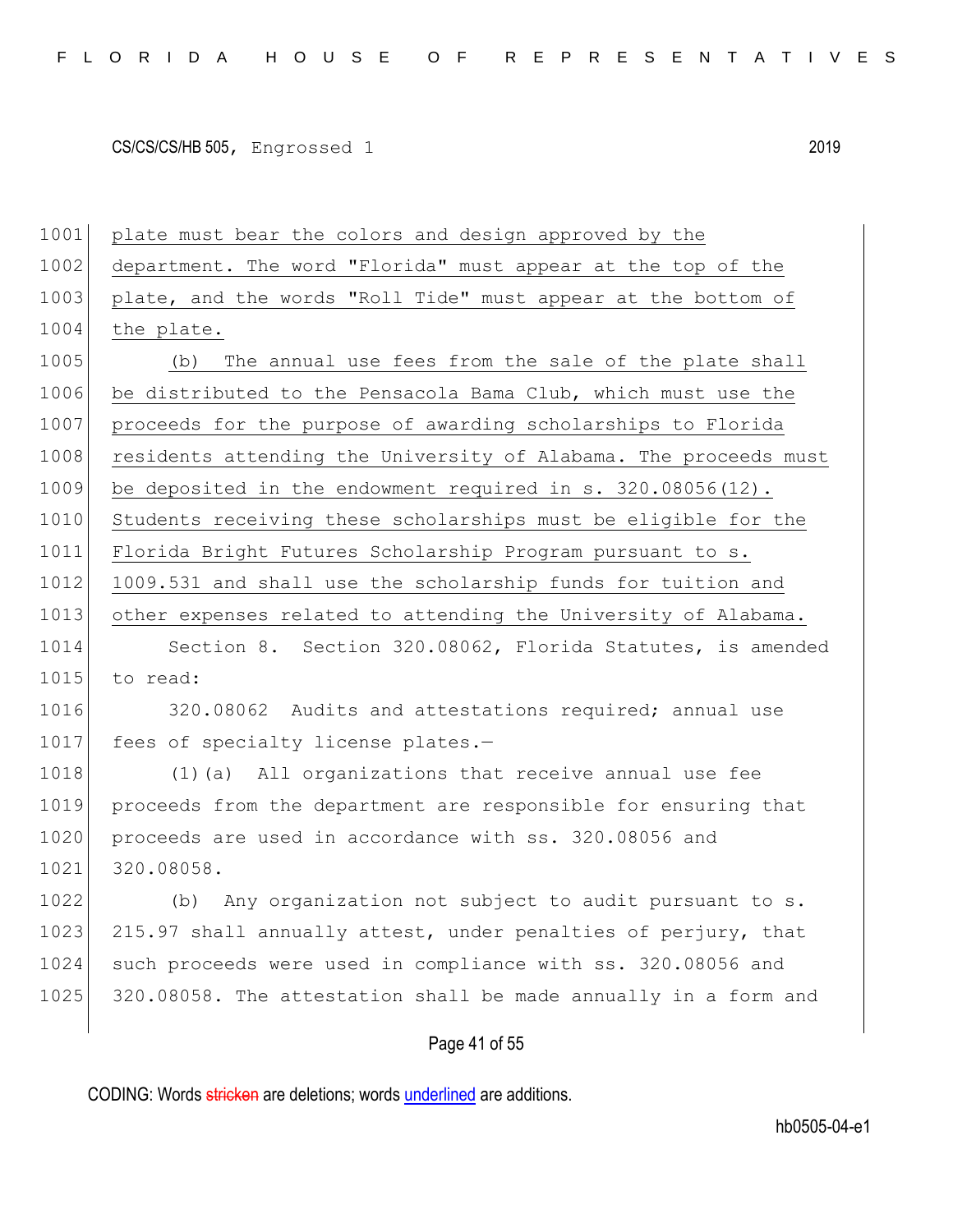1026 format determined by the department. In addition, the department 1027 shall audit any such organization every 3 years to ensure 1028 proceeds have been used in compliance with ss. 320.08056 and 1029 320.08058.

1030 (c) Any organization subject to audit pursuant to s. 1031 215.97 shall submit an audit report in accordance with rules 1032 promulgated by the Auditor General. The annual attestation shall 1033 be submitted to the department for review within 9 months after 1034 the end of the organization's fiscal year.

1035 (2)(a) Within 120 days after receiving an organization's 1036 audit or attestation, the department shall determine which 1037 recipients of revenues from specialty license plate annual use 1038 fees have not complied with subsection (1). In determining 1039 compliance, the department may commission an independent 1040 actuarial consultant, or an independent certified public 1041 accountant, who has expertise in nonprofit and charitable 1042 organizations.

1043 (b) The department must discontinue the distribution of 1044 revenues to any organization failing to submit the required 1045 documentation as required in subsection  $(1)$ , but may resume 1046 distribution of the revenues upon receipt of the required 1047 information.

1048 (c) If the department or its designee determines that an 1049 organization has not complied or has failed to use the revenues 1050 in accordance with ss. 320.08056 and 320.08058, the department

#### Page 42 of 55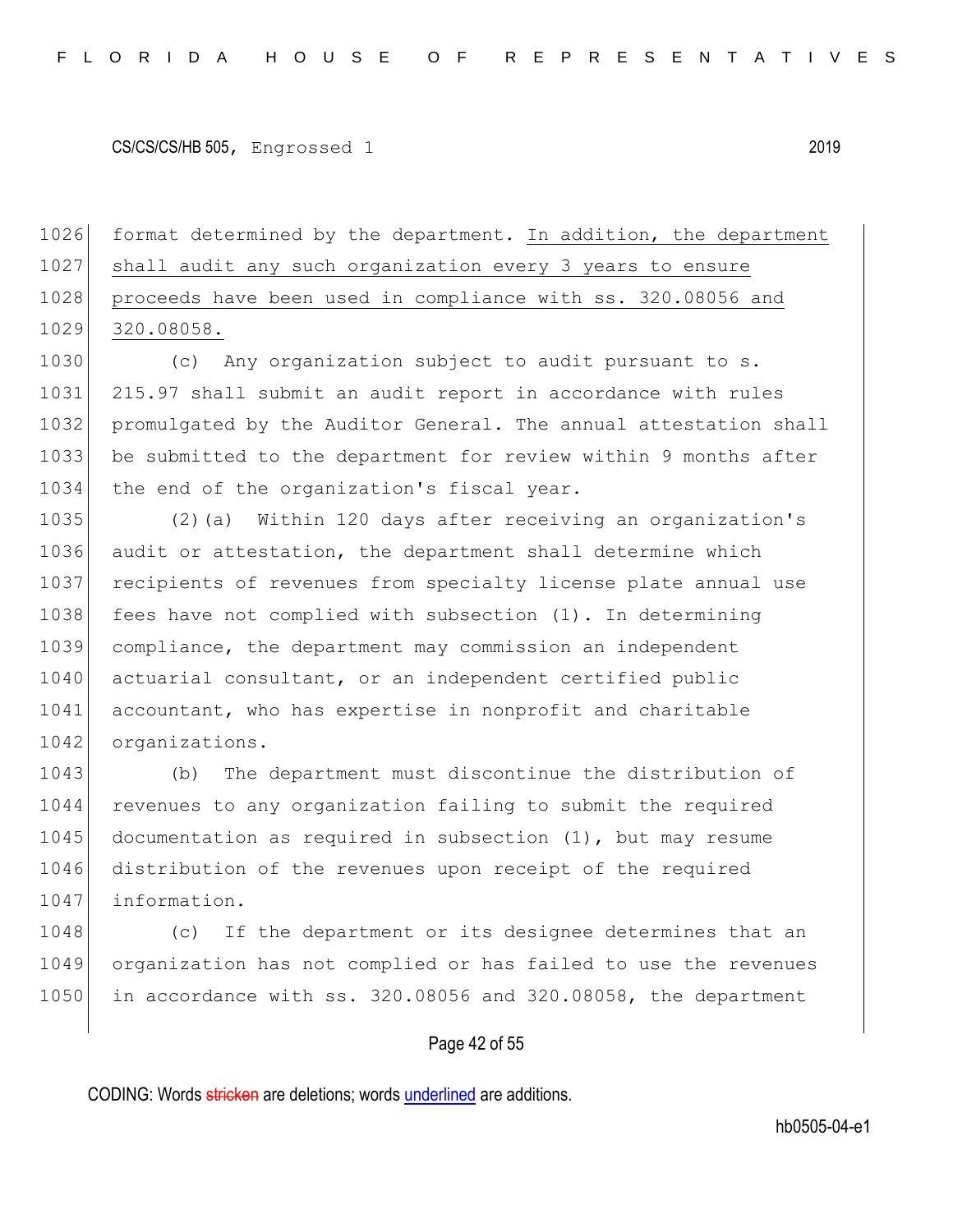must discontinue the distribution of the revenues to the 1052 organization. The department shall notify the organization of its findings and direct the organization to make the changes necessary in order to comply with this chapter. If the officers of the organization sign an affidavit under penalties of perjury stating that they acknowledge the findings of the department and attest that they have taken corrective action and that the 1058 organization will submit to a followup review by the department, 1059 the department may resume the distribution of revenues.

1060 (d) If an organization fails to comply with the 1061 department's recommendations and corrective actions as outlined 1062 in paragraph (c), the revenue distributions shall be 1063 discontinued until completion of the next regular session of the 1064 Legislature. The department shall notify the President of the 1065 Senate and the Speaker of the House of Representatives by the 1066 first day of the next regular session of any organization whose 1067 revenues have been withheld as a result of this paragraph. If 1068 the Legislature does not provide direction to the organization 1069 and the department regarding the status of the undistributed 1070 revenues, the department shall deauthorize the plate and the 1071 undistributed revenues shall be immediately deposited into the 1072 Highway Safety Operating Trust Fund.

1073 (3) The department or its designee has the authority to 1074 examine all records pertaining to the use of funds from the sale 1075 of specialty license plates.

#### Page 43 of 55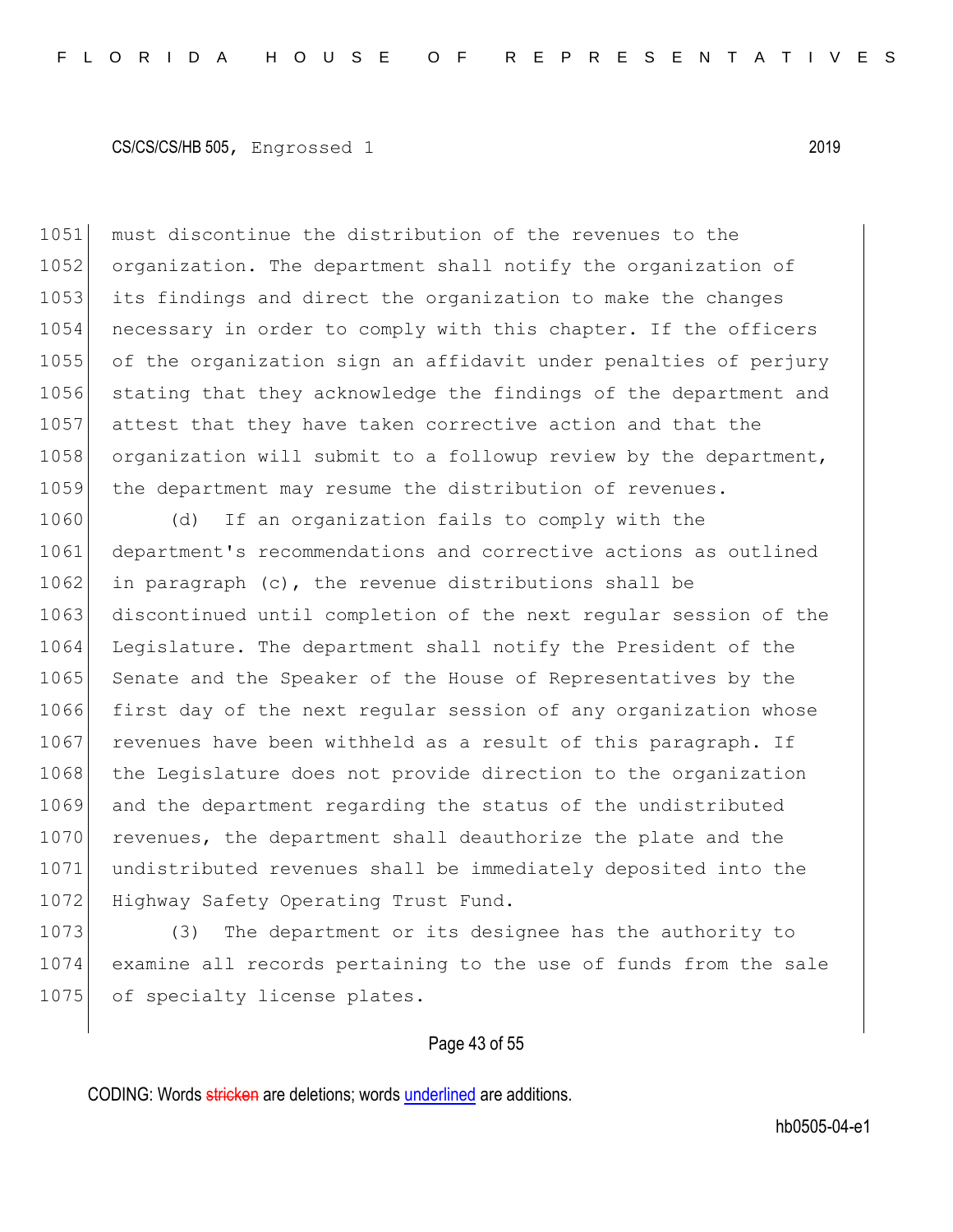1076 Section 9. Paragraph (b) of subsection (4) of section 1077 320.08068, Florida Statutes, is amended to read: 1078 320.08068 Motorcycle specialty license plates. 1079 (4) A license plate annual use fee of \$20 shall be 1080 collected for each motorcycle specialty license plate. Annual 1081 use fees shall be distributed as follows: 1082 (b) Twenty percent to Preserve Vision Prevent Blindness 1083 Florida. 1084 Section 10. Subsection (8) of section 320.0807, Florida 1085 Statutes, is renumbered as subsection  $(6)$ , and present 1086 subsections  $(5)$ ,  $(6)$ , and  $(7)$  of that section are amended to 1087 read: 1088 320.0807 Special license plates for Governor and federal 1089 and state legislators.-1090 (5) Upon application by any current or former President of 1091 the Senate and payment of the fees prescribed by s. 320.0805, 1092 the department may issue a license plate stamped "Senate 1093 President" followed by the number assigned by the department or  $1094$  chosen by the applicant if it is not already in use. Upon 1095 application by any current or former Speaker of the House of 1096 Representatives and payment of the fees prescribed by s. 1097 320.0805, the department may issue a license plate stamped 1098 **"House Speaker" followed by the number assigned by the** 1099 department or chosen by the applicant if it is not already in  $1100$  use.

Page 44 of 55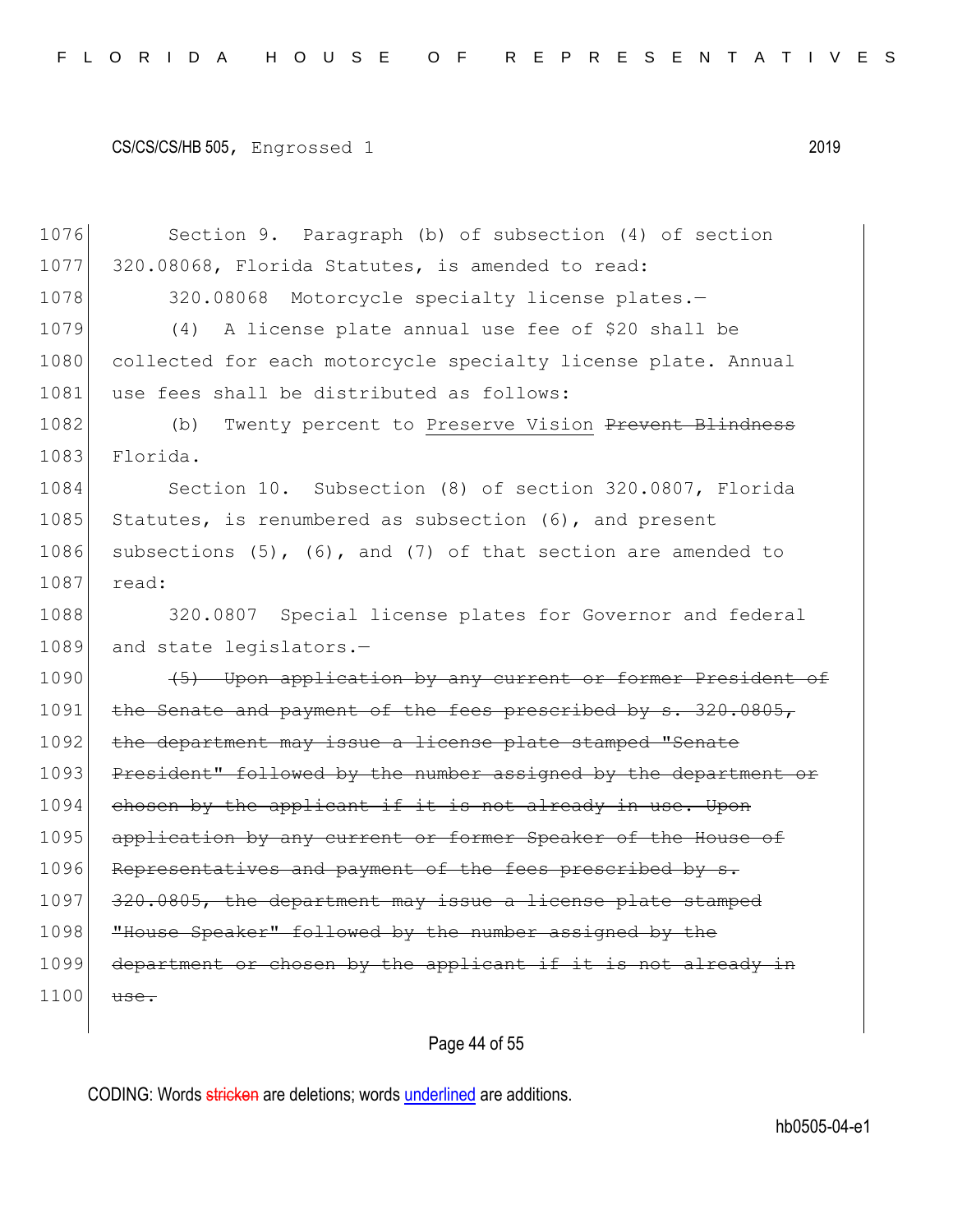| 1101 | (6) (a) Upon application by any former member of Congress          |
|------|--------------------------------------------------------------------|
| 1102 | or former member of the state Legislature, payment of the fees     |
| 1103 | prescribed by s. 320.0805, and payment of a one-time fee of        |
| 1104 | \$500, the department may issue a former member of Congress,       |
| 1105 | state senator, or state representative a license plate stamped     |
| 1106 | "Retired Congress," "Retired Senate," or "Retired House," as       |
| 1107 | appropriate, for a vehicle owned by the former member.             |
| 1108 | (b) To qualify for a Retired Congress, Retired Senate, or          |
| 1109 | Retired House prestige license plate, a former member must have    |
| 1110 | served at least 4 years as a member of Congress, state senator,    |
| 1111 | or state representative, respectively.                             |
| 1112 | (e) Four hundred fifty dollars of the one-time fee                 |
| 1113 | collected under paragraph (a) shall be distributed to the          |
| 1114 | account of the direct-support organization established pursuant    |
| 1115 | to s. 272.136 and used for the benefit of the Florida Historic     |
| 1116 | Capitol Museum, and the remaining \$50 shall be deposited into     |
| 1117 | the Highway Safety Operating Trust Fund.                           |
| 1118 | The department may create a unique plate design for<br>$(5)$ $(7)$ |
| 1119 | plates to be used by members or former members of the              |
| 1120 | Legislature or Congress as provided in subsection subsections      |
| 1121 | $(2)$ , $(5)$ , and $(6)$ .                                        |
| 1122 | Section 11. Section 320.0875, Florida Statutes, is created         |
| 1123 | to read:                                                           |
| 1124 | Purple Heart special motorcycle license plate.-<br>320.0875        |
| 1125 | Upon application to the department and payment of the<br>(1)       |
|      |                                                                    |

# Page 45 of 55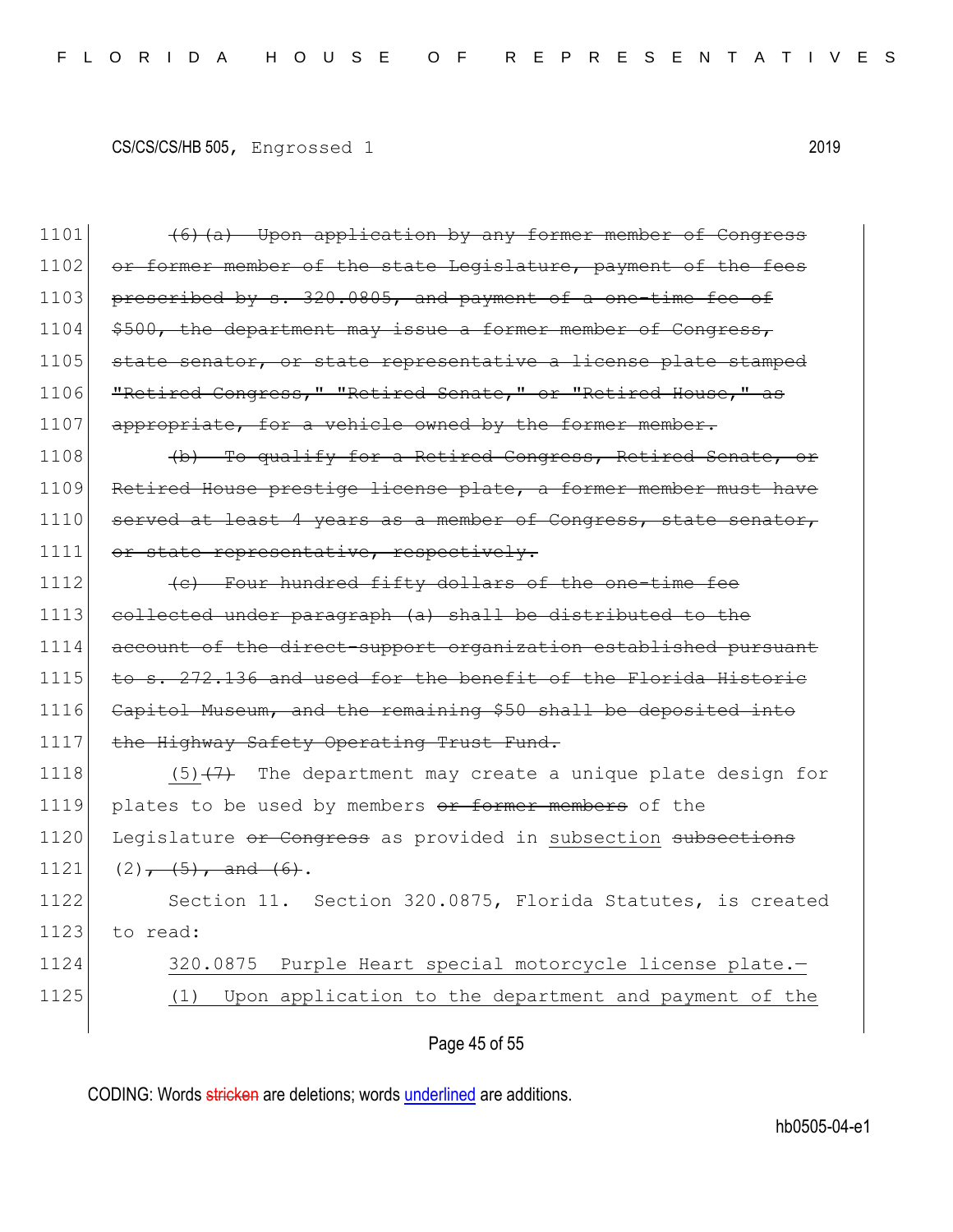1126 license tax for the motorcycle as provided in s. 320.08, a 1127 resident of the state who owns or leases a motorcycle that is 1128 not used for hire or commercial use shall be issued a Purple Heart special motorcycle license plate if he or she provides documentation acceptable to the department that he or she is a recipient of the Purple Heart medal. (2) The Purple Heart special motorcycle license plate shall be stamped with the term "Combat-wounded Veteran" followed by the serial number of the license plate. The Purple Heart special motorcycle license plate may have the term "Purple Heart" stamped on the plate and the likeness of the Purple Heart 1137 medal appearing on the plate.

1138 Section 12. Paragraph (a) of subsection (1) of section 1139 320.089, Florida Statutes, is amended to read:

1140 320.089 Veterans of the United States Armed Forces; 1141 members of National Guard; survivors of Pearl Harbor; Purple 1142 Heart medal recipients; Bronze Star recipients; active or 1143 retired United States Armed Forces reservists; Combat Infantry 1144 Badge, Combat Medical Badge, or Combat Action Badge recipients; 1145 Combat Action Ribbon recipients; Air Force Combat Action Medal 1146 recipients; Distinguished Flying Cross recipients; former 1147 prisoners of war; Korean War Veterans; Vietnam War Veterans; 1148 Operation Desert Shield Veterans; Operation Desert Storm 1149 Veterans; Operation Enduring Freedom Veterans; Operation Iraqi 1150 Freedom Veterans; Women Veterans; World War II Veterans; and

#### Page 46 of 55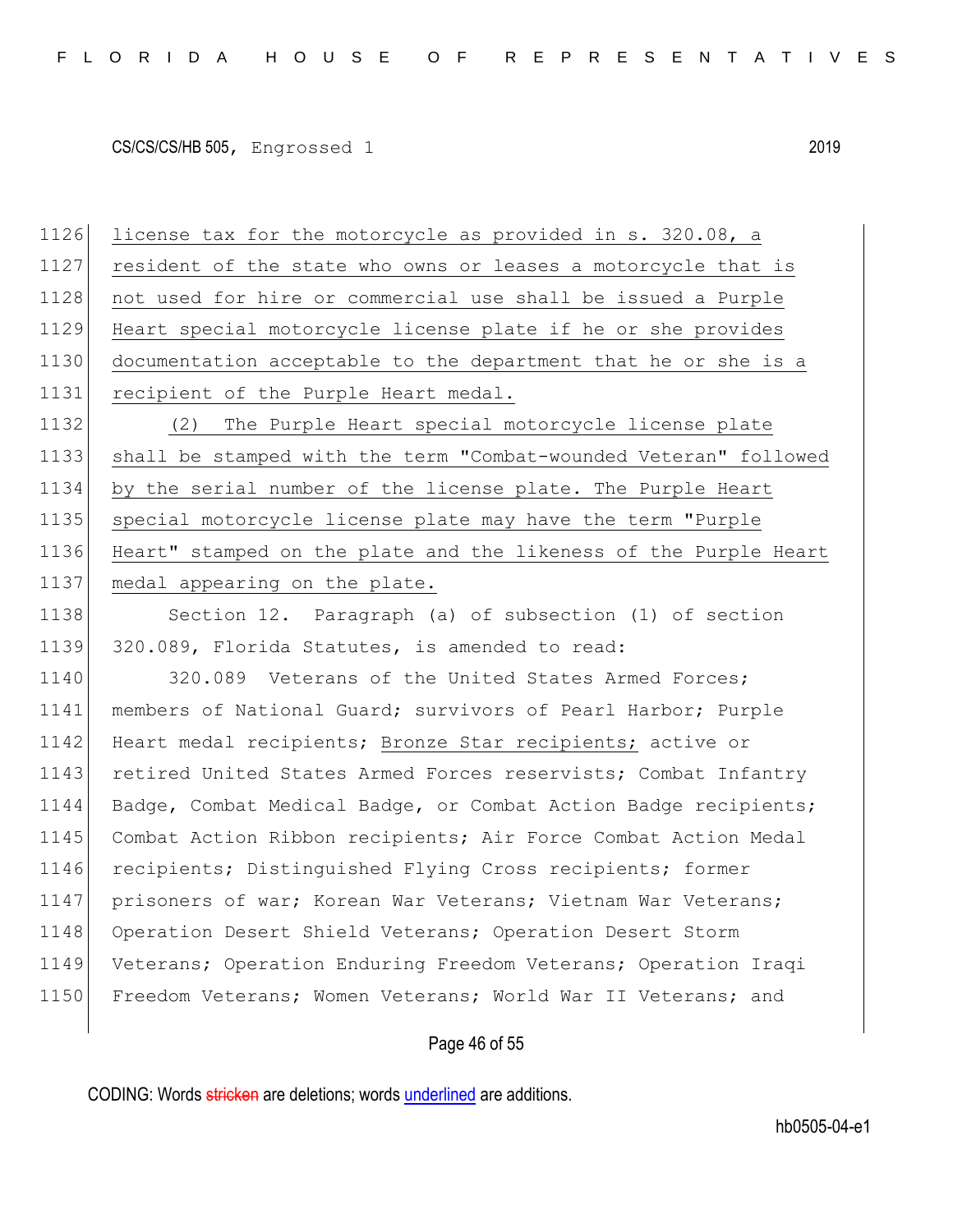1151 Navy Submariners; special license plates; fee.-

1152 (1)(a) Each owner or lessee of an automobile or truck for 1153 private use or recreational vehicle as specified in s. 1154 320.08(9)(c) or (d), which is not used for hire or commercial 1155 use, who is a resident of the state and a veteran of the United 1156 States Armed Forces, a Woman Veteran, a World War II Veteran, a 1157 Navy Submariner, an active or retired member of the Florida 1158 National Guard, a survivor of the attack on Pearl Harbor, a 1159 recipient of the Purple Heart medal, a recipient of the Bronze 1160 Star, an active or retired member of any branch of the United 1161 States Armed Forces Reserve, or a recipient of the Combat 1162 Infantry Badge, Combat Medical Badge, Combat Action Badge, 1163 Combat Action Ribbon, Air Force Combat Action Medal, or 1164 Distinguished Flying Cross, upon application to the department, 1165 accompanied by proof of release or discharge from any branch of 1166 the United States Armed Forces, proof of active membership or 1167 retired status in the Florida National Guard, proof of 1168 membership in the Pearl Harbor Survivors Association or proof of 1169 active military duty in Pearl Harbor on December 7, 1941, proof 1170 of being a Purple Heart medal recipient, proof of being a Bronze 1171 Star recipient, proof of active or retired membership in any 1172 branch of the United States Armed Forces Reserve, or proof of 1173 membership in the Combat Infantrymen's Association, Inc., proof 1174 of being a recipient of the Combat Infantry Badge, Combat 1175 Medical Badge, Combat Action Badge, Combat Action Ribbon, Air

### Page 47 of 55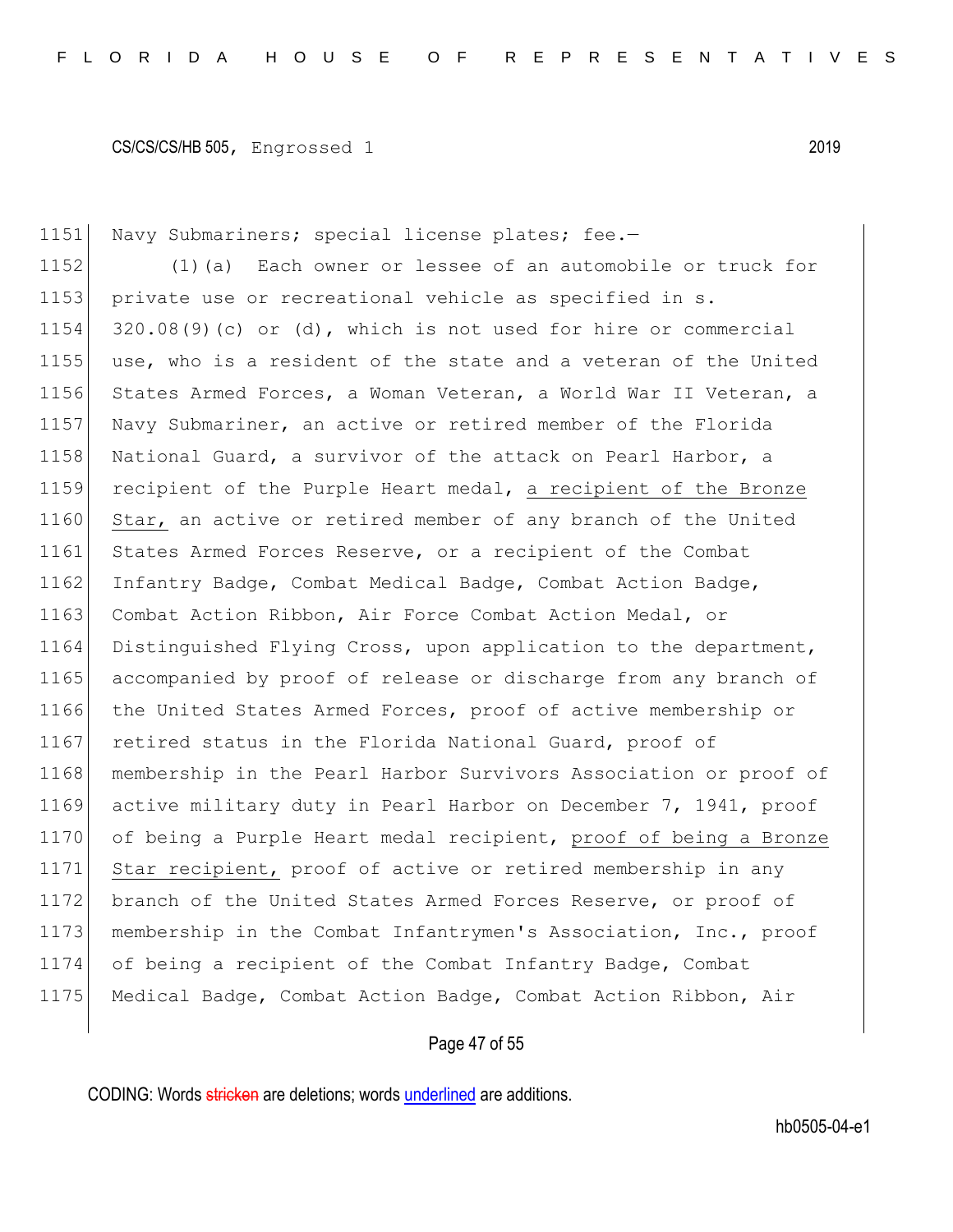1176 Force Combat Action Medal, or Distinguished Flying Cross, and 1177 upon payment of the license tax for the vehicle as provided in 1178  $\vert$  s. 320.08, shall be issued a license plate as provided by s. 1179 320.06 which, in lieu of the serial numbers prescribed by s. 1180 320.06, is stamped with the words "Veteran," "Woman Veteran," 1181 | "WWII Veteran," "Navy Submariner," "National Guard," "Pearl 1182 Harbor Survivor," "Combat-wounded veteran," "Bronze Star," "U.S. 1183 Reserve, " "Combat Infantry Badge, " "Combat Medical Badge, " 1184 "Combat Action Badge," "Combat Action Ribbon," "Air Force Combat 1185 Action Medal," or "Distinguished Flying Cross," as appropriate, 1186 and a likeness of the related campaign medal or badge, followed 1187 by the serial number of the license plate. Additionally, the 1188 Purple Heart plate may have the words "Purple Heart" stamped on 1189 the plate and the likeness of the Purple Heart medal appearing 1190 on the plate.

1191 Section 13. Subsections (13) through (17), (18) through 1192 (24), and (25) through (46) of section 322.01, Florida Statutes, 1193 are renumbered as subsections (15) through (19), (23) through 1194 (29), and (31) through (52), respectively, and new subsections 1195 (13),  $(14)$ ,  $(20)$ ,  $(21)$ ,  $(22)$ , and  $(30)$  are added to that section 1196 to read:

1197 322.01 Definitions.—As used in this chapter:

1198 (13) "Credential service provider" means a provider 1199 competitively procured by the department to provide secure 1200 identity management and verification services based on open

#### Page 48 of 55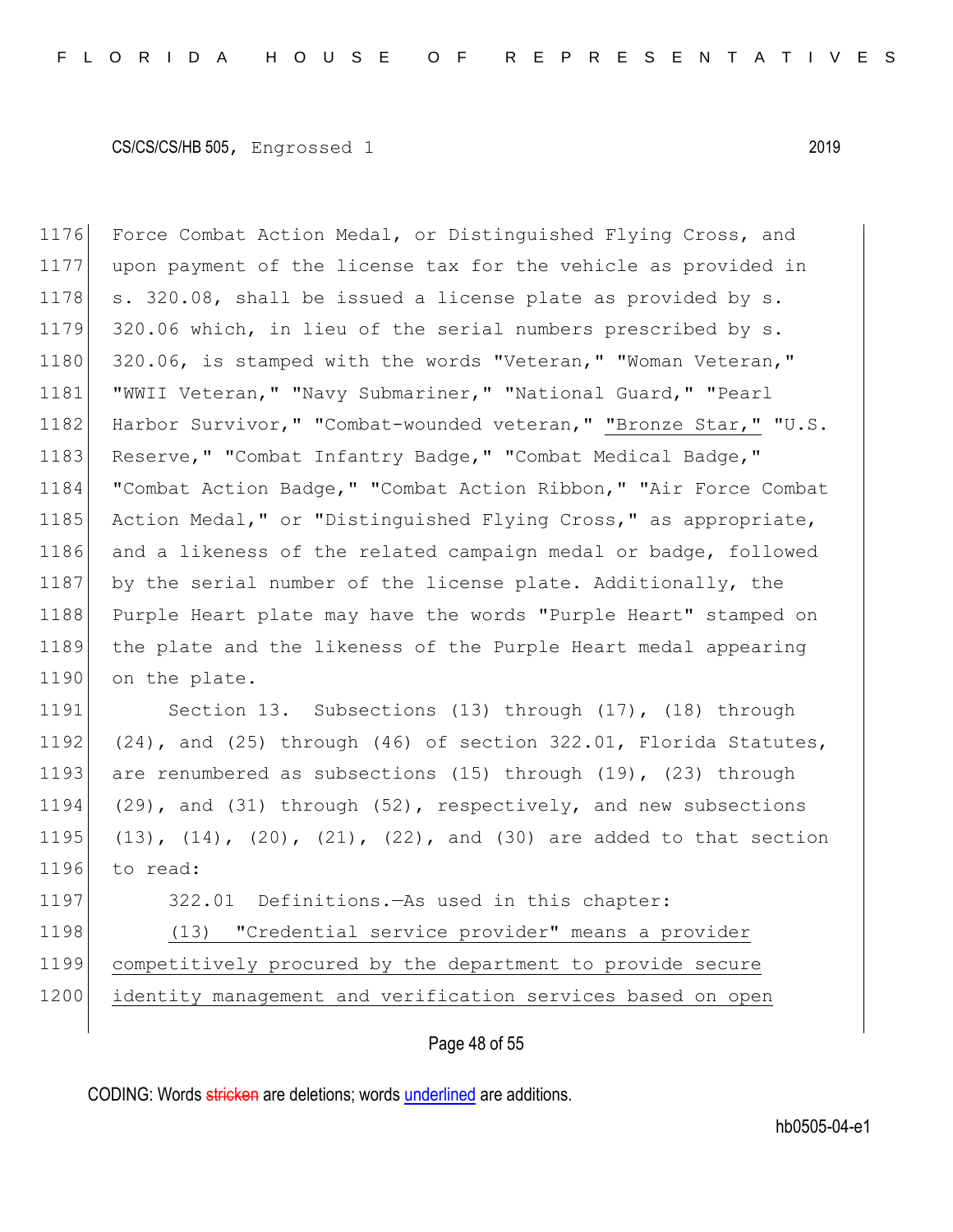1201 standards to electronic credential providers. 1202 (14) "Data-call" means an electronic transaction with the 1203 credential service provider that verifies the authenticity of an 1204 electronic credential by querying department data. 1205 (20) "Electronic" means technology having electrical, 1206 digital, magnetic, wireless, optical, electromagnetic, or 1207 similar capabilities. 1208 (21) "Electronic credential" means an electronic 1209 representation of a physical driver license or identification 1210 card that is viewable in an electronic format and is capable of 1211 being verified and authenticated. 1212 (22) "Electronic credential provider" means a qualified 1213 entity contracted with the department to provide electronic 1214 credentials to eligible driver license or identification card 1215 holders. 1216 (30) "Interoperable" or "interoperability" means the 1217 technical ability for data to be shared permissively and 1218 accessed appropriately by all stakeholders. 1219 Section 14. Section 322.032, Florida Statutes, is amended 1220 to read: 1221 322.032 Electronic credential Digital proof of driver 1222 license.— 1223 (1)(a) The department shall establish a pilot project 1224 begin to review and prepare for the implementation development 1225 of a software-as-a-service technology solution with secure and

### Page 49 of 55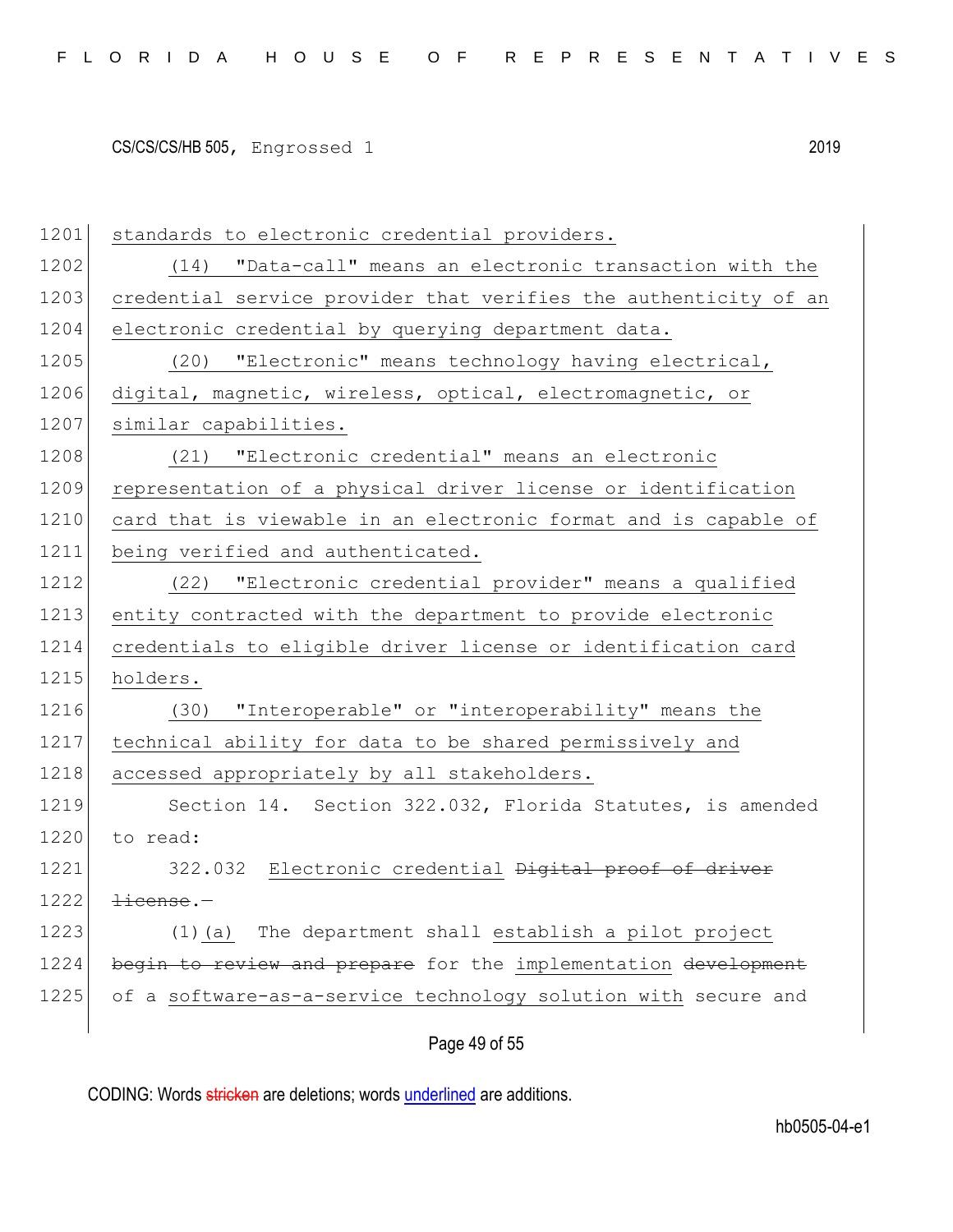1226 uniform protocols that comply with national standards system for 1227 issuing an optional electronic credential digital proof of 1228 driver license. The department may contract with one or more 1229 private entities to develop a digital proof of driver license  $1230$  system.

1231 (b) The department shall procure the technology solution 1232 through a competitive solicitation process pursuant to s. 1233 287.057 and shall consult with the Agency for State Technology 1234 or its successor during the procurement process. Such 1235 | procurement shall align the business incentives of the 1236 department with those of a credential service provider such that 1237 the terms of the contract pay for the value on a per-data-call 1238 or subscription basis and there is no cost to the department or 1239 law enforcement for using the services provided by the 1240 credential service provider. 1241 (c) The department's procurement shall consider and 1242 prioritize the most secure, functional, and cost-efficient 1243 credential service provider with a scalable and interoperable 1244 system that can validate or authenticate the digital identity of 1245 a person, organization, application, or device and that does not

1246 physically store data in the process of performing the 1247 validation or authentication of a digital identity. The

1248 procurement may consider the use of a decentralized ledger

1249 immutable record to achieve the objectives stated herein.

1250 (d) The department shall enter into agreements with

Page 50 of 55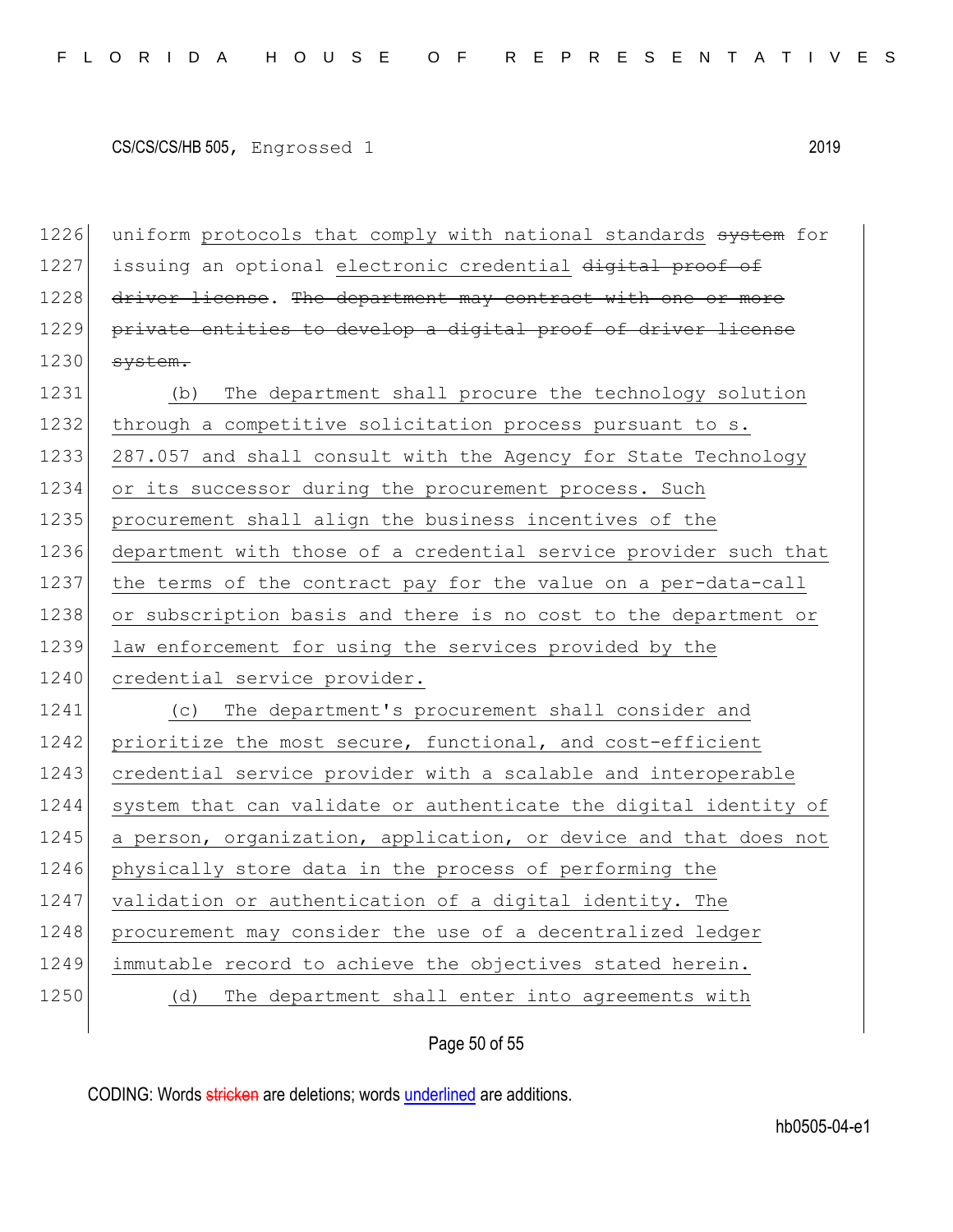1251 electronic credential providers that have the technological 1252 capabilities necessary to integrate with the credential service 1253 provider; ensure secure validation and authentication of data; 1254 meet usage criteria; agree to terms and conditions, privacy 1255 policies, and uniform remittance terms relating to the 1256 consumption of an electronic credential; and include clear, 1257 enforceable, and significant penalties for violations of the 1258 agreements. 1259 (e) The department shall provide electronic credential 1260 providers access to a standardized digital transaction process 1261 that provides the proceeds of a completed financial transaction 1262 to the department at the point of sale. The standardized digital 1263 transaction process must enable electronic credential providers 1264 to direct their electronic commerce workflow to a standardized 1265 checkout process and enable documentation of the electronic 1266 credential providers participating in a transaction. 1267 (f) Revenue generated from use of the electronic 1268 credential technology solution shall be collected by the 1269 department and deposited into the Motor Vehicle Licenses 1270 Clearing Trust Fund for distribution pursuant to a legislative 1271 appropriation and department agreements with the credential 1272 service provider and the electronic credential providers. The 1273 terms of the agreements between the department and the 1274 electronic credential providers and a credential service 1275 provider shall be based on the per-data-call or subscription

Page 51 of 55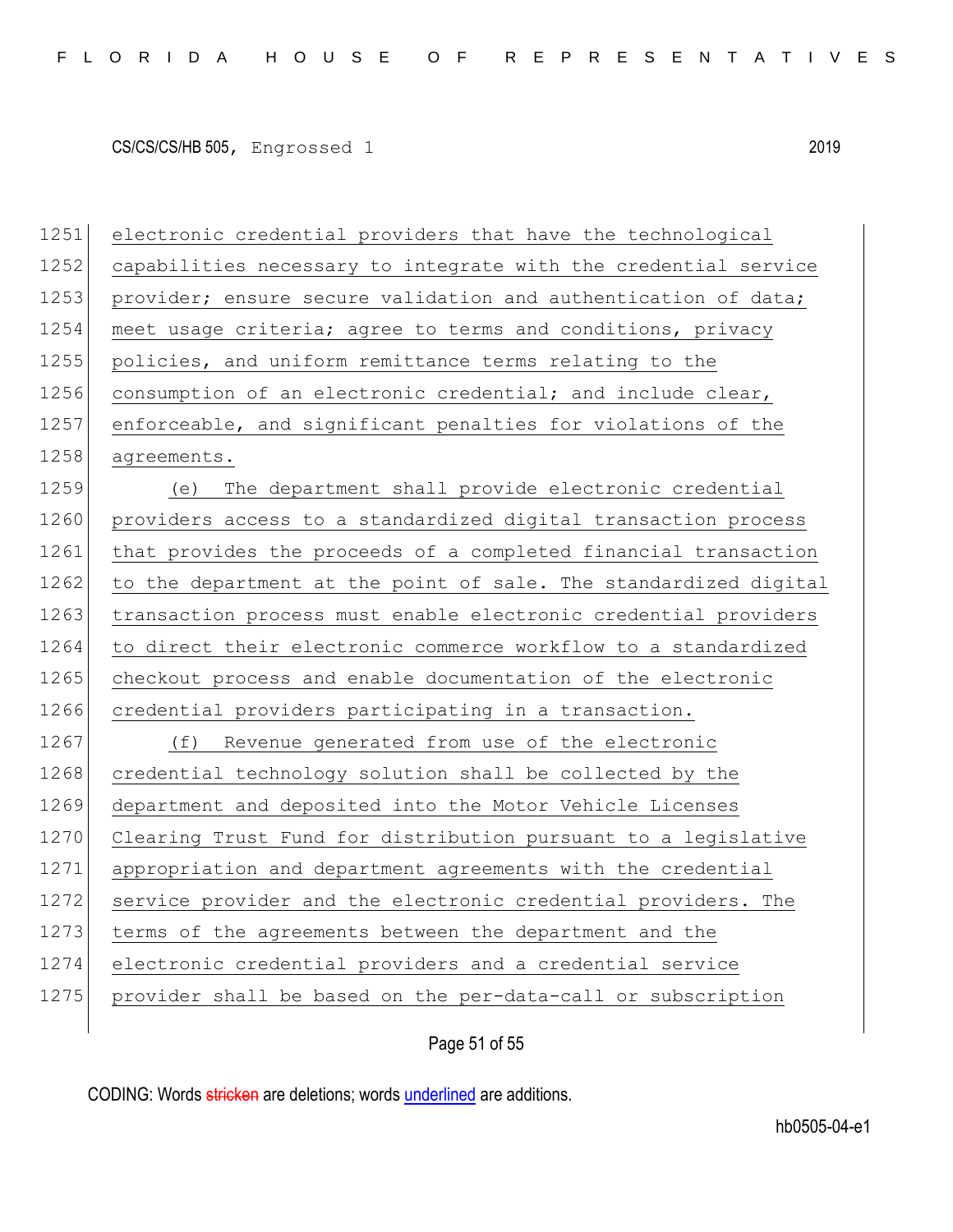| 1276 | charges to validate and authenticate an electronic credential    |
|------|------------------------------------------------------------------|
| 1277 | and allow the department to recover any state costs for          |
| 1278 | implementing and administering an electronic credential          |
| 1279 | solution. Provider revenues may not be derived from any other    |
| 1280 | transactions that generate revenue for the department outside of |
| 1281 | the per-data-call or subscription charges.                       |
| 1282 | (g) The pilot project will have a duration of 24 months          |
| 1283 | and will begin when the department has competitively procured    |
| 1284 | and entered into agreements with a credential service provider   |
| 1285 | and at least two, but no more than eight, electronic credential  |
| 1286 | providers.                                                       |
| 1287 | Upon completion of the pilot project, the department<br>(h)      |
| 1288 | shall submit a report to the Governor, the President of the      |
| 1289 | Senate, and the Speaker of the House of Representatives          |
| 1290 | regarding the continued implementation of electronic credential  |
| 1291 | services.                                                        |
| 1292 | (2) (a) The electronic credential digital proof of driver        |
| 1293 | <i>license</i> developed by the department or by an entity or    |
| 1294 | electronic credential provider contracted by the department must |
| 1295 | be in such a format as to allow law enforcement or a public or   |
| 1296 | private entity to verify the authenticity of the electronic      |
| 1297 | credential digital proof of driver license. The department may   |
| 1298 | adopt rules to ensure valid authentication of electronic         |
| 1299 | credentials digital driver licenses by law enforcement.          |
| 1300 | The act of presenting to a law enforcement officer an<br>(b)     |
|      |                                                                  |

Page 52 of 55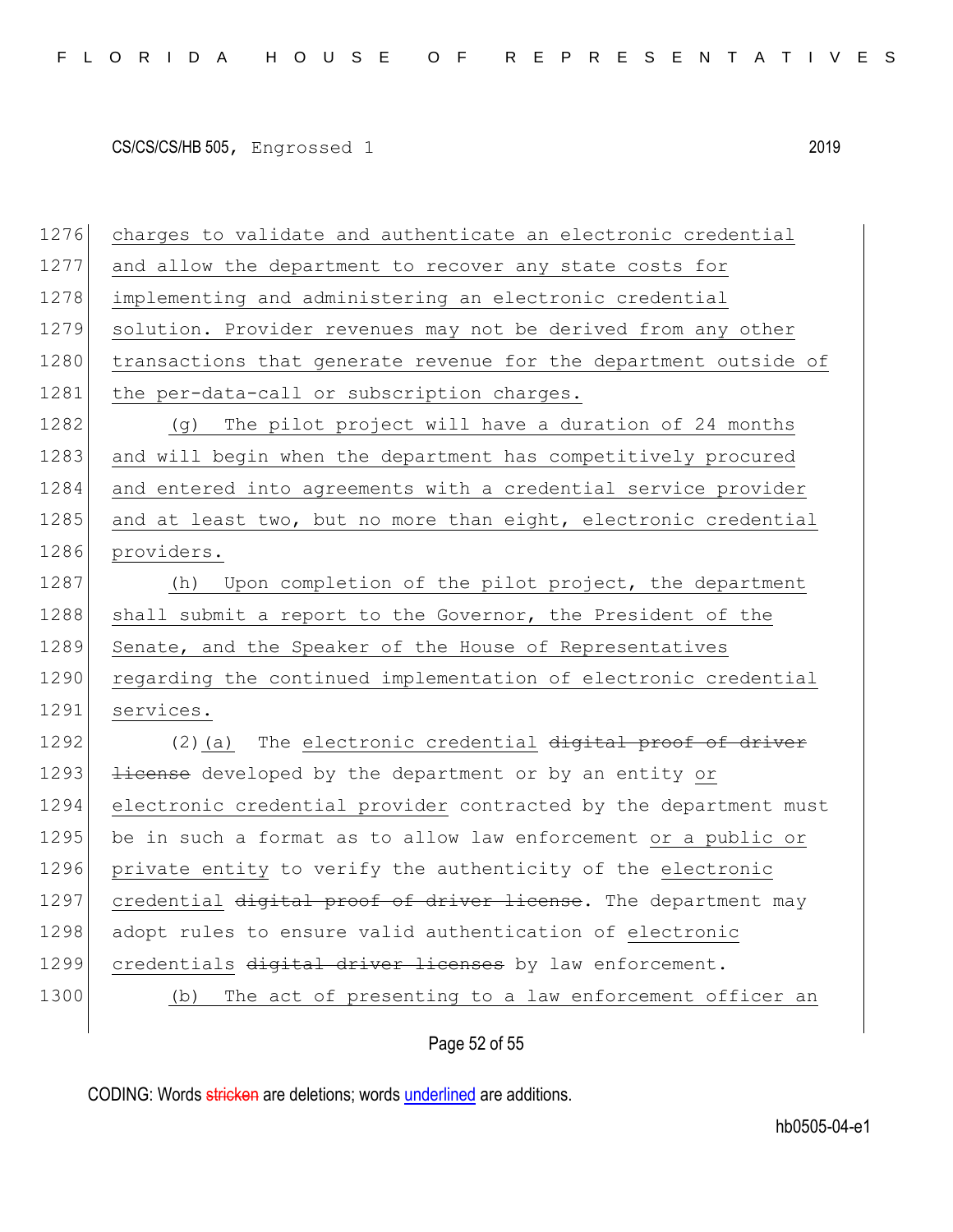1301 electronic device displaying an electronic credential does not 1302 constitute consent for the officer to access any information on 1303 the device other than the electronic credential. 1304 (c) The person who presents an electronic device to a law 1305 enforcement officer assumes liability, absent a showing of 1306 reckless disregard by the officer, for any resulting damage to 1307 the device. 1308 (3) A person may not be issued an electronic credential  $\theta$ 1309 digital proof of driver license until he or she has satisfied 1310 all of the requirements of this chapter for issuance of a 1311 physical driver license or identification card as provided in 1312 this chapter. 1313 (4) A person who: 1314 (a) Manufactures a false electronic credential digital 1315 proof of driver license commits a felony of the third degree, 1316 punishable as provided in s. 775.082, s. 775.083, or s. 775.084. 1317 (b) Possesses a false electronic credential digital proof 1318 of driver license commits a misdemeanor of the second degree, 1319 punishable as provided in s. 775.082. 1320 Section 15. Section 322.059, Florida Statutes, is amended 1321 to read: 1322 322.059 Mandatory surrender of suspended driver license 1323 and registration.—A person whose driver license or registration 1324 has been suspended as provided in s. 322.058 must immediately 1325 return his or her driver license and registration to the

#### Page 53 of 55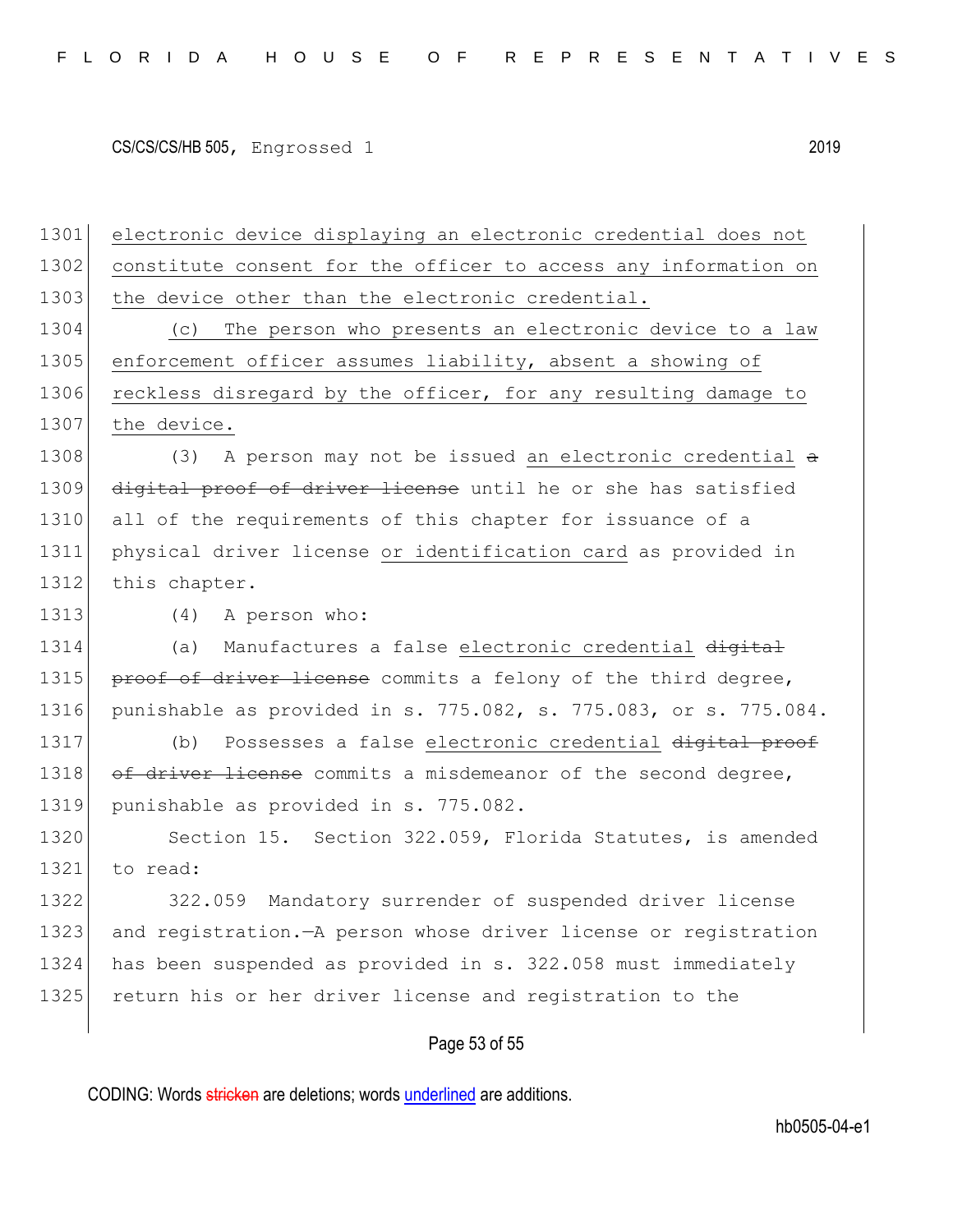1326 Department of Highway Safety and Motor Vehicles. The department 1327 shall invalidate the electronic credential digital proof of 1328 driver license issued pursuant to s. 322.032 for such person. If 1329 such person fails to return his or her driver license or 1330 registration, a law enforcement agent may seize the license or 1331 registration while the driver license or registration is 1332 suspended.

1333 Section 16. Subsection (1) of section 322.15, Florida 1334 Statutes, is amended to read:

1335 322.15 License to be carried and exhibited on demand; 1336 fingerprint to be imprinted upon a citation.-

1337 (1) Every licensee shall have his or her driver license, 1338 which must be fully legible with no portion of such license 1339 faded, altered, mutilated, or defaced, in his or her immediate 1340 possession at all times when operating a motor vehicle and shall 1341 present or submit the same upon the demand of a law enforcement 1342 officer or an authorized representative of the department. A 1343 licensee may present an electronic credential or submit a 1344 digital proof of driver license as provided in s. 322.032 in 1345 lieu of a physical driver license.

1346 Section 17. Subsection (4) of section 322.61, Florida 1347 Statutes, is amended to read:

1348 322.61 Disqualification from operating a commercial motor 1349 vehicle.—

1350 (4) A Any person who is transporting hazardous materials

#### Page 54 of 55